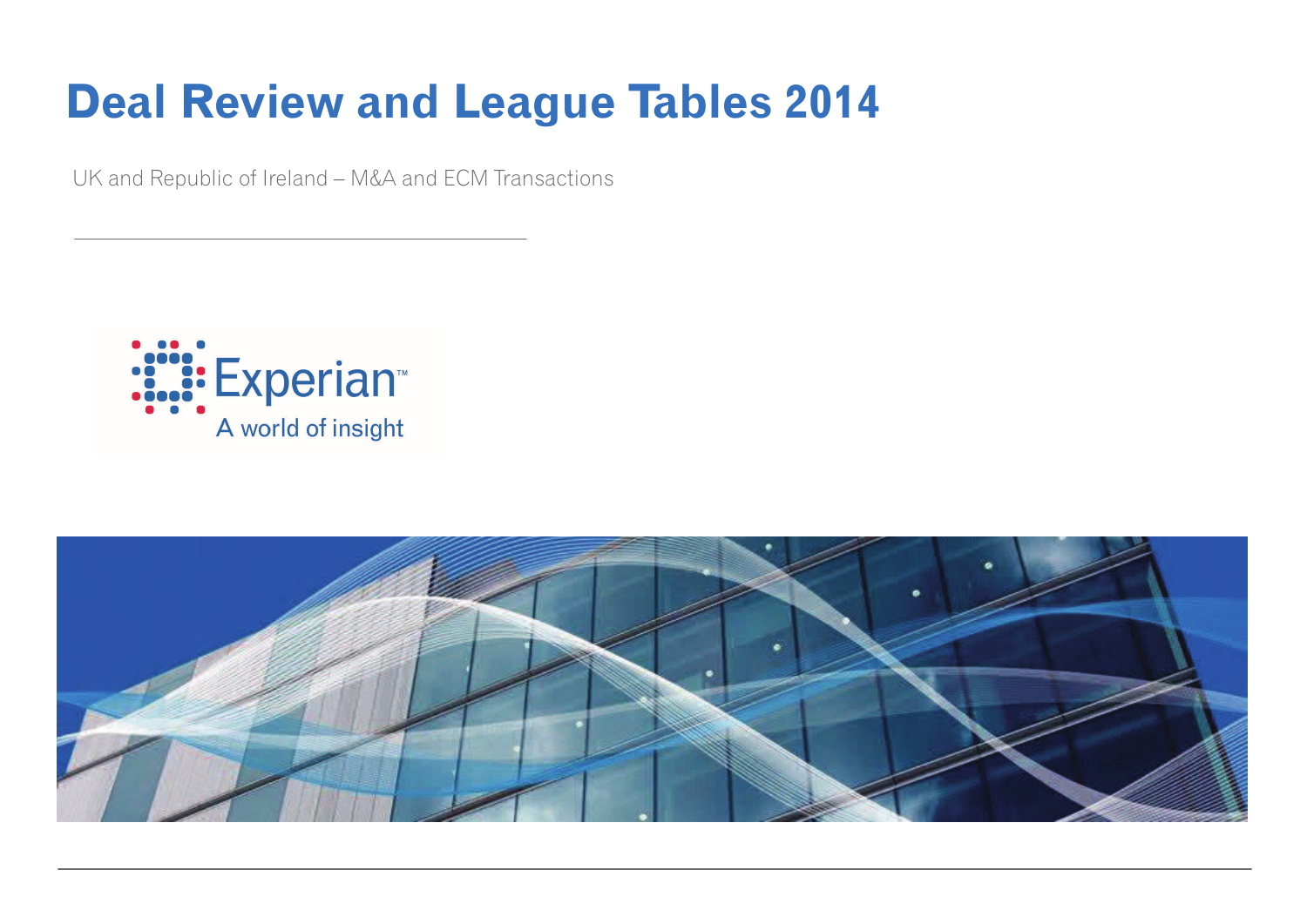## Experian MarketIQ is an essential, intuitive, market intelligence platform that reveals new layers of market insight in an easy and accessible way, for any organisation involved in M&A activity.

| Market IQ<br>Search                                                    | Bookmarks Downloads                                                                                     |           | $\ddot{\mathbf{Q}}$       |
|------------------------------------------------------------------------|---------------------------------------------------------------------------------------------------------|-----------|---------------------------|
| EXTENDED SEARCH FOR<br>COMPANIES                                       | <b>DEALS</b>                                                                                            |           | Switch to QUICK SEARCH -> |
| P FLAGGED<br>$\equiv$ ALL<br><b>FILTERS</b><br><b>Q</b> Search filters | Details   ★<br>Summary                                                                                  |           |                           |
| <b>GENERAL</b>                                                         | Complete C Cancelled C Pending C Rumour<br>Include                                                      |           | 397,786                   |
| <b>PROFESSIONS</b><br>COMPANY                                          | Match                                                                                                   | Net Count | <b>Gross Count</b>        |
| CONSIDERATION                                                          | ALL the filters below<br>ALL Main Type $\phi$                                                           | 387,110   | 387,110 $\times$          |
| <b>FINANCIALS</b><br><b>RATIOS</b>                                     | Consider Any of Acquisition - Acquisition - Tender Offer - Demerger - Development Capital - Divestment  |           |                           |
| <b>KEYWORD SEARCH</b>                                                  | ALL <b>Location</b> $\varnothing$<br>Consider Any of United Kingdom - Isle of Man - Jersey - Guernsey   | 113,968   | $109,716 \times$          |
|                                                                        | ALL Date $\varnothing$<br>Consider Any Records with Announced Date between 1 Jan, 2008 and 31 Jul, 2014 | 182,201   | $33,773 \times$           |
|                                                                        |                                                                                                         |           | Total 33,773              |
|                                                                        |                                                                                                         |           | <b>View Results</b>       |

| Market IQ               | Search Bookmarks Downloads        |                                                   |                       |                    |                                                     |                       |                       |  |
|-------------------------|-----------------------------------|---------------------------------------------------|-----------------------|--------------------|-----------------------------------------------------|-----------------------|-----------------------|--|
| <b>General Analysis</b> | Professional Firms<br>Individuals |                                                   |                       |                    |                                                     |                       |                       |  |
|                         |                                   | Value<br>No. of deals                             |                       |                    |                                                     |                       |                       |  |
|                         |                                   | Timeline                                          |                       | 10,000             | <b>Deal Types</b>                                   | No. of deals 96 Deals |                       |  |
|                         |                                   |                                                   |                       | 5,000              | Acquisition                                         | 17,921                | 33,004                |  |
|                         |                                   |                                                   |                       | $\circ$            | Rights Issue / Other Issue                          |                       | 4,115 12.18%          |  |
|                         |                                   | 2008<br>2009<br>2010<br>2011                      | 2012<br>2012          | 2014               | Development Capital                                 |                       | 2,672 3.50%           |  |
|                         |                                   | · Number of deals                                 |                       | <b>Full report</b> |                                                     |                       | Full report           |  |
|                         |                                   |                                                   |                       |                    |                                                     |                       |                       |  |
|                         |                                   | <b>Sources of Funds</b>                           | No. of deals 96 Deals |                    | <b>Countries</b>                                    | No. of deals 96 Deals |                       |  |
|                         |                                   | Cash                                              | 17,363                | 51.41%             | <b>United Kingdom</b>                               | 31,584                | 93.52%                |  |
|                         |                                   | Existing / Not Disclosed                          | 6,822 20.20%          |                    | United States                                       |                       | 3,889 21.52%          |  |
|                         |                                   | Venture Capital                                   | 4,384 22,98%          |                    | Jersey                                              |                       | 1,199   3,55%         |  |
|                         |                                   |                                                   |                       | <b>Full report</b> |                                                     |                       | Full report           |  |
|                         |                                   | <b>Regions</b>                                    | No. of deals % Deals  |                    | <b>UK Industries</b>                                | No. of deals 96 Deals |                       |  |
|                         |                                   | United Kingdom, England                           |                       |                    |                                                     |                       |                       |  |
|                         |                                   |                                                   | 24,770                | 73.3496            | Manufacturing<br>Financial and Insurance activities | 9,363                 | 27.72%                |  |
|                         |                                   | United Kingdom, Scotland                          | 2,321 6.87%           |                    |                                                     | 8,886                 | 26.31%                |  |
|                         |                                   | Guernsey                                          | 854   2.53%           | <b>Full report</b> | Professional, scientific and technical activities   | 7,065                 | 20.92%<br>Full report |  |
|                         |                                   |                                                   |                       |                    |                                                     |                       |                       |  |
|                         |                                   | <b>US Industries (SIC)</b>                        | No. of deals 96 Deals |                    |                                                     |                       |                       |  |
|                         |                                   | Financial and Insurance activities   Activities a | 0,975                 | 20.65%             |                                                     |                       |                       |  |
|                         |                                   | Financial and Insurance activities   Financial se | 4,092                 | 13.89%             |                                                     |                       |                       |  |
|                         |                                   | Wholesale and retail trade; repair of motor veh   | 4,367                 | 12.93%             |                                                     |                       |                       |  |
|                         |                                   |                                                   |                       | <b>Full report</b> |                                                     |                       |                       |  |

#### Monitor active players

Find acquisitive trade or private equity buyers by monitoring sectors and regions to identify who is currently active, or monitor the activities of key advisors to inform your relationship building. Set up alerts so you are notified the moment something happens, and your business development teams know which businesses and people are prime targets to contact.

#### **△△△** Compare competitors

Construct individual or house league tables through which to keep an eye on the activities of your main competitors, monitor the performance of other leading firms or individuals within other practices, and highlight your own strengths to new clients.

#### Create more opportunities

Proactively target new clients or new business contacts using unique combinations of datasets.



#### Analyse to inform

Make better strategic and corporate decisions based on a better understanding of historic activities. Analyse the volume and value of M&A deals in specific sectors or regions to identify trends and patterns.

#### Follow @ExperianMIQ

#### **Or Contact us at**



**Experian Corpfin Centurion House** 129 Deansgate Manchester **M3 3WR** www.experian.co.uk/marketig cfw.research@experian.com

**Richard Bolton Wendy Driver Matthew Short** lan Hodgson 0161 288 4925 cfw.sales@experian.com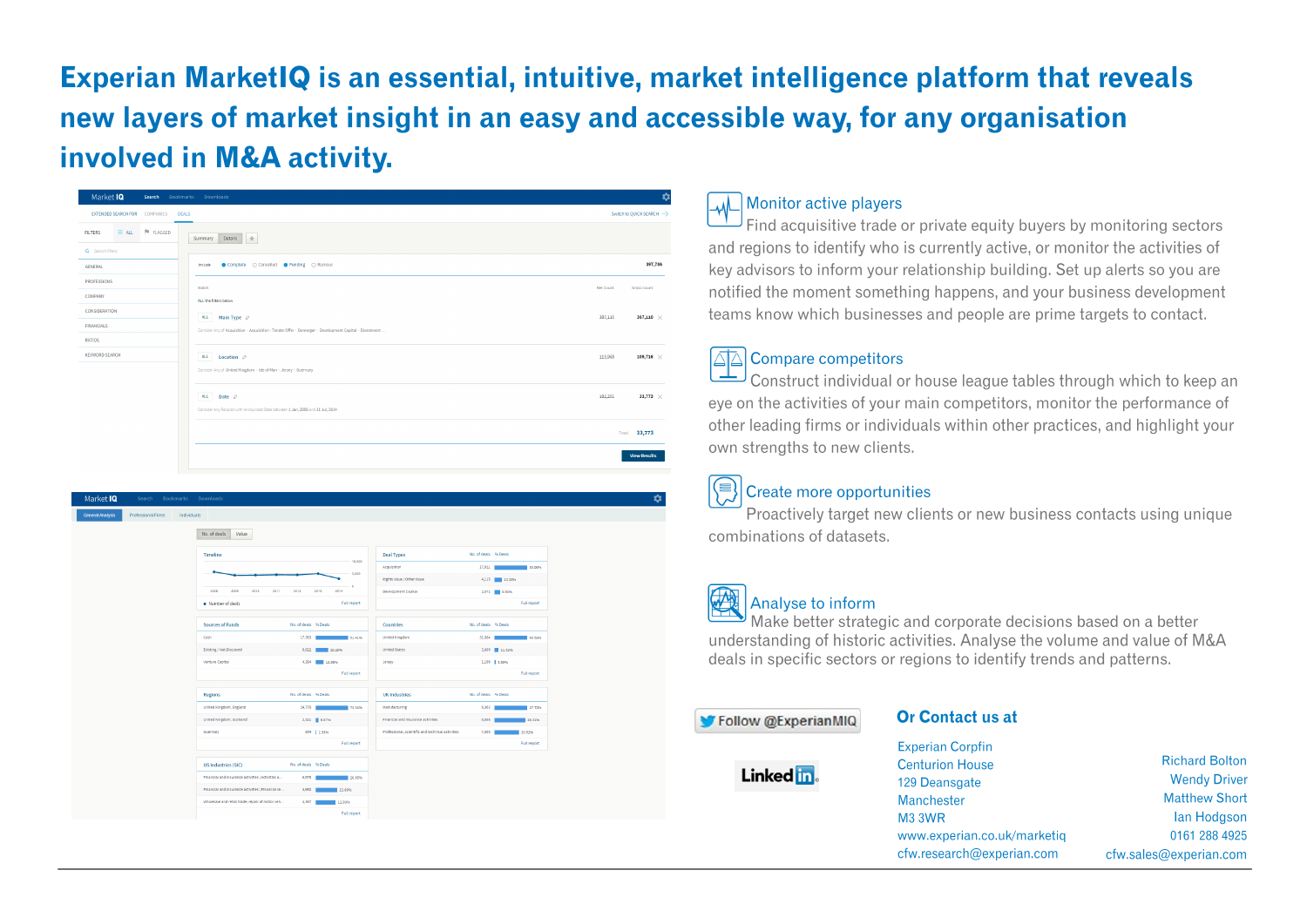#### **Deal Review and Advisor League Tables 2014**

#### Content:

| 3              |
|----------------|
| 4              |
| $\overline{7}$ |
| 9              |
| 11             |
| 13             |
| 15             |
| 17             |
| 19             |
| 21             |
| 23             |
| 25             |
| 27             |
| 29             |
| 31             |
| 32             |
|                |

#### Experian figures show that deal volumes were up by around 2% for 2014, and the aggregate value of transactions was up by 6%.

We provide a detailed review of M&A and ECM activity for 2014, including a regional breakdown of deal volumes and transaction value, comparisons with 2013, details of the top ten announced deals by value and the most active legal and financial advisors across the UK. We also provide a cross border breakdown, along with detailed figures for the Republic of Ireland.

Richard Bolton, Head of Corpfin, said: "Last year proved a pleasingly strong year for M&A activity in the UK. At the top-end, a significant increase in the number of high-value deals, particularly in the pharmaceuticals and telecom sectors, has pushed the overall value of deals to something approaching pre-credit crunch levels. Meanwhile, dealmakers will also be cheered by the strong figures returned by the UK regions, where the improving economic climate and increasingly positive market sentiment have led to an upswing in deal flow virtually across the board."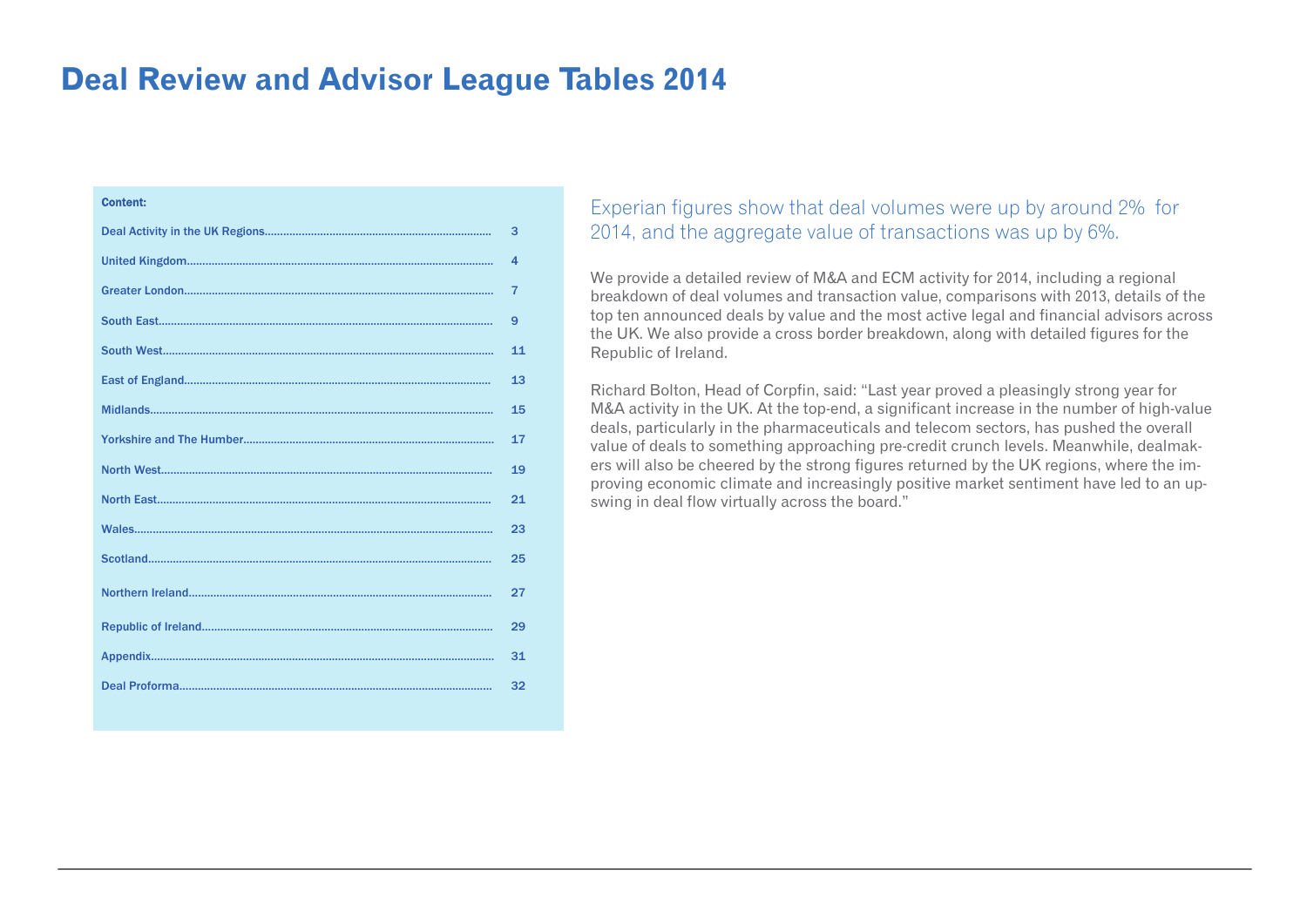## **Deal Review and Advisor League Tables 2014**  UK M&A Activity

As ever, the UK's deal hub of Greater London dominated the regional picture in 2014 with 41.8% of the country's deals, and also retained its status as the most valuable region, returning a 52.3% rise on 2013's figures (from £119bn to £181bn). The next most active regions were South East England (16% of deals), Midlands (13%) and North West England (10.5%).

Northern Ireland returned the biggest year on year growth in 2014, with an 11% upturn in transaction volume. Strong growth figures were also recorded for Yorkshire & the Humber, where deals were up by almost 10%) and South West England (6.4%).

There was impressively strong value growth in Wales, where deal value increased from £498m to £1bn, Yorkshire & the Humber, where values rose from £2.8bn to £8.6bn), East of England (£6.8bn to £19.9bn) and the Midlands (£8.8bn to £20.6bn).

| <b>Region</b>         |         | <b>Value (£ms)</b> |           | <b>Volume</b> |       |           |  |
|-----------------------|---------|--------------------|-----------|---------------|-------|-----------|--|
|                       | 2014    | 2013               | % Change  | 2014          | 2013  | % Change  |  |
| <b>Greater London</b> | 181,495 | 119,205            | 52.25%    | 2,322         | 2,235 | 3.89%     |  |
| South East            | 36,200  | 107,997            | $-66.48%$ | 875           | 824   | 6.19%     |  |
| South West            | 11,171  | 5,905              | 89.18%    | 434           | 408   | 6.37%     |  |
| East of England       | 19,901  | 6,829              | 191.42%   | 388           | 384   | 1.04%     |  |
| <b>Midlands</b>       | 20,563  | 8,842              | 132.56%   | 707           | 689   | 2.61%     |  |
| Yorkshire & Humber    | 8,550   | 2,841              | 200.95%   | 419           | 382   | 9.69%     |  |
| North West            | 11,674  | 10,486             | 11.33%    | 583           | 666   | $-12.46%$ |  |
| North East            | 1,408   | 1,836              | $-23.31%$ | 141           | 180   | $-21.67%$ |  |
| Wales                 | 1,861   | 498                | 273.69%   | 160           | 153   | 4.58%     |  |
| Scotland              | 25,016  | 14,847             | 68.49%    | 478           | 496   | $-3.63%$  |  |
| Northern Ireland      | 765     | 916                | $-16.48%$ | 98            | 88    | 11.36%    |  |
| Republic of Ireland   | 115,305 | 31,286             | 268.55%   | 398           | 292   | 36.30%    |  |



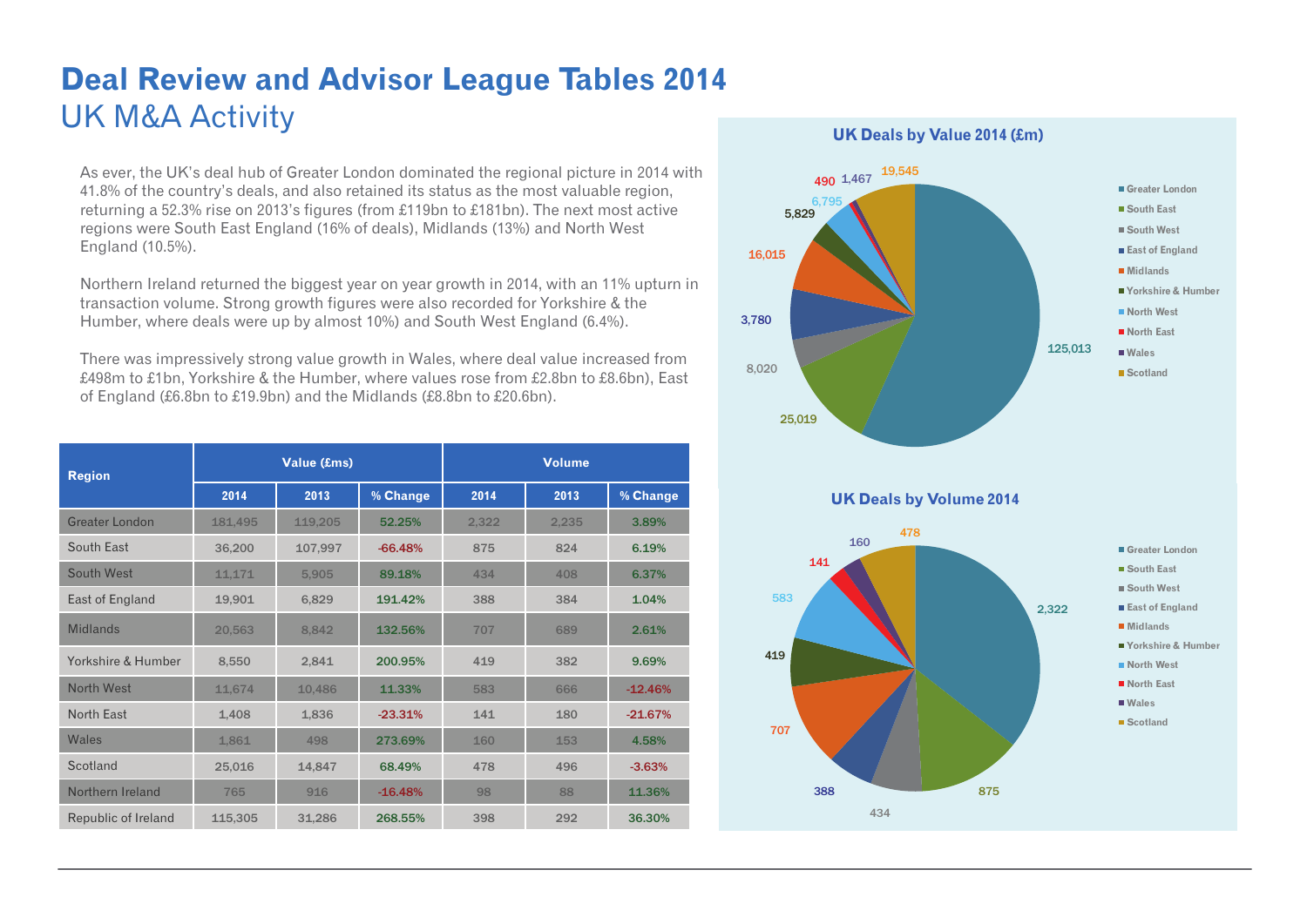### **Deal Review and Advisor League Tables 2014**  UK M&A Activity

5,557 Mergers and Acquisitions and Equity Capital Market transactions were announced in the UK during 2014. This represented an increase of 2% from the 5,455 deals recorded for 2013. The increased volume pushed the overall value of deals in 2014 to £289bn, an increase of 5.6% on the £273.7bn worth of deals recorded in 2013.

Although the number of small deals (worth between £500,000 and £10m) recorded a small 3.3% decline, there was a 17.1% increase in the number of mid-market deals (worth £10m to £100m) and a 20.5% upturn in the number of large deals (£100m to £1bn). Meanwhile, the number of mega-deals (worth more than £1bn) announced in 2014 soared to 48 deals, almost double the 25 transactions recorded in 2013. Multi-billion transactions announced included BT Group's recently announced £12.5bn acquisition of UK mobile operator EE, the largest deal of the year. 2014 was the busiest year for M&A in the UK's mega-deal segment since 2007.

UK M&A activity was driven by the financial services and insurance sector in 2014 - there were 1,720 deals announced, representing 31% of the total number of UK transactions and up by almost 9% on the 1,582 financial services deals announced in 2013. The next busiest sectors were manufacturing, which accounted for 23% of deals, and professional, scientific & technical services (20%). Financial services was also the most valuable sector, with deals valued at £81.9bn in total (up from £69.6bn in 2013), slightly ahead of £81.3bn worth of manufacturing transactions (up from £60 billion in 2013). The biggest growth sector in 2014 was in electricity, gas & water supply, where year on year deal volumes were up by some 29%. There was also strong growth in real estate activities (21%), support services (14%) and professional services (13%).

DLA Piper was the UK's leading legal advisor by volume in 2014 with 140 deals in total, ahead of Shoosmiths, Gateley and Pinsent Masons, the only other firms to break the one hundred mark, with 120, 106 and 100 assists, respectively. Meanwhile the value rankings were topped by Herbert Smith Freehills, with almost £47bn worth of deals, followed by Freshfields (£41bn) and Allen & Overy (£37bn). Grant Thornton and BDO dominated our financial advisor volume rankings - Grant Thornton taking top spot with 136 deals, just ahead of BDO's 135. Meanwhile Bank of America Merrill Lynch was by some way 2014's leading financial advisor by value, working on transactions worth £58bn in aggregate.



#### **Cross Border Focus**

- A feature of M&A this year has been the increasing numbers of UK firms looking for M&A opportunities abroad. There were 566 outbound M&A deals in 2014, up by 13% on the 502 transactions announced in 2013. Meanwhile the aggregate value of outbound deals doubled, up to £69.5bn from just £33.9bn last year, and represented the largest yearly total since 2007.
- UK firms were most active in the USA, with 143 deals worth £28bn and Germany (69 deals worth £9.1bn). Investment in Germany soared in 2014, with deal volumes up by almost 70% year on year. Sector-wise, manufacturing companies were the most common targets for acquisition, with professional services and information & communication businesses also proving popular.
- The number of mid-market outbound overseas deals increased to 123 last year from 86 in 2013, while mega-deals doubled from eight to 16 over the same period. There were 53 large deals, up from 36 in 2013, but the number of small deals dropped from 79 to 66.
- Meanwhile, overseas firms were consistently active in the UK throughout the year, with high-profile deals including Walgreen's £9bn acquisition of pharmacy chain Alliance Boots and Swiss drug developer Novartis's £9.5bn purchase of the oncology assets of GlaxoSmithKline.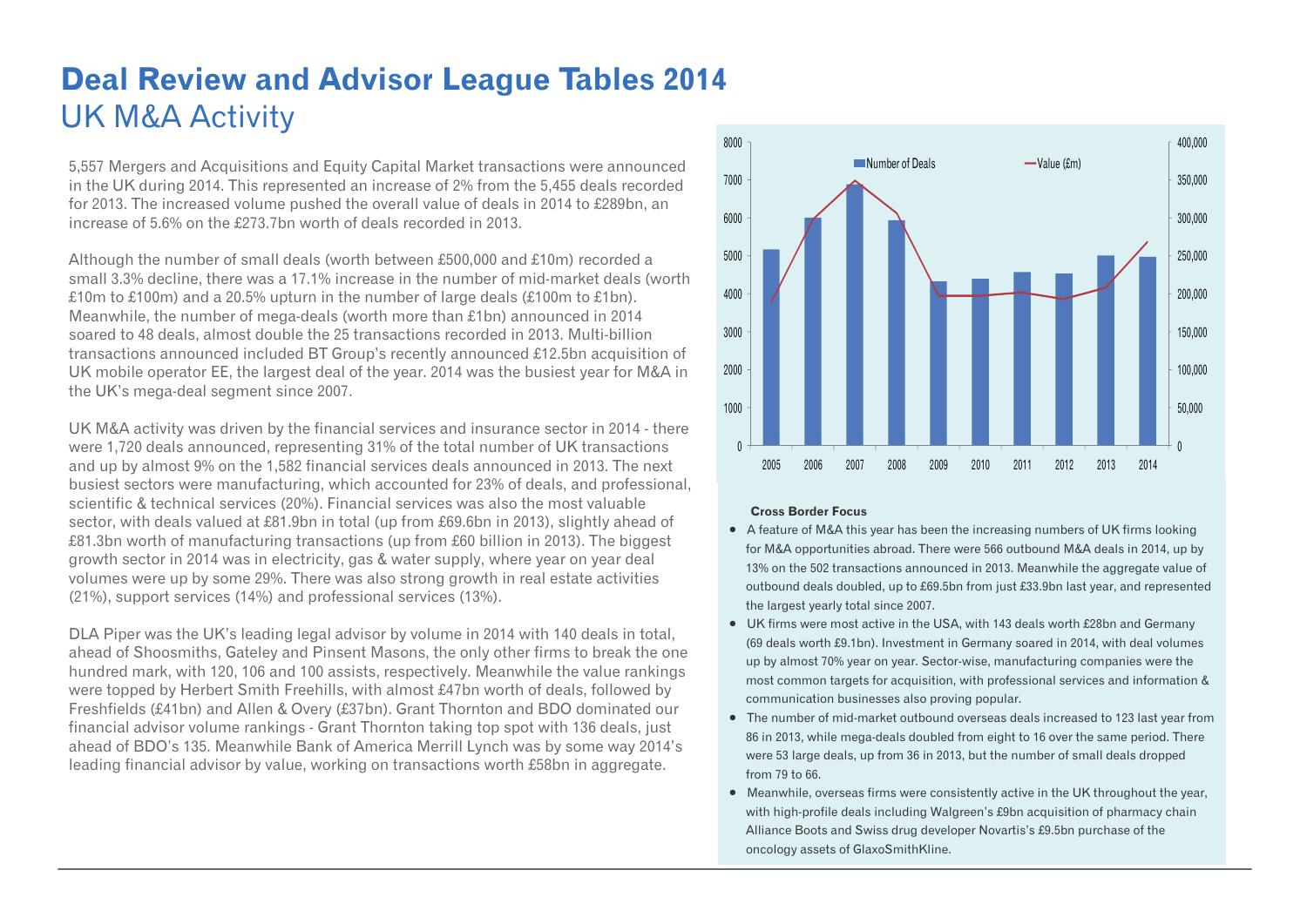### **Deal Review and Advisor League Tables 2014**  United Kingdom

| 2014           | 2013           | <b>Legal Advisor</b>           | <b>Volume</b> |
|----------------|----------------|--------------------------------|---------------|
| $\mathbf{1}$   | $\mathbf{1}$   | <b>DLA PIPER</b>               | 140           |
| $\overline{2}$ | 5              | <b>SHOOSMITHS</b>              | 120           |
| 3              | $\overline{2}$ | <b>GATELEY</b>                 | 106           |
| $\overline{4}$ | $6\phantom{1}$ | <b>PINSENT MASONS</b>          | 100           |
| 5              | 3              | <b>EVERSHEDS</b>               | 93            |
| $6\phantom{1}$ | $\overline{4}$ | <b>DWF</b>                     | 92            |
| $\overline{7}$ | 11             | <b>OSBORNE CLARKE</b>          | 88            |
| 8              | 16             | <b>HERBERT SMITH FREEHILLS</b> | 86            |
| $9\,$          | 15             | ADDLESHAW GODDARD              | 86            |
| 10             | 14             | <b>JONES DAY</b>               | 84            |
| 11             | 43             | <b>CMS</b>                     | 80            |
| 12             | $\overline{7}$ | <b>BRABNERS</b>                | 79            |
| 13             | 8              | SQUIRE PATTON BOGGS            | 68            |
| 14             | 12             | <b>SLAUGHTER AND MAY</b>       | 63            |
| 15             | 18             | <b>CLIFFORD CHANCE</b>         | 61            |
| 16             | 20             | <b>HOGAN LOVELLS</b>           | 57            |
| 17             | 22             | <b>LINKLATERS</b>              | 55            |
| 18             | 19             | <b>TURNER PARKINSON</b>        | 55            |
| 19             | 13             | <b>TRAVERS SMITH</b>           | 51            |
| 20             | 46             | <b>FOOT ANSTEY</b>             | 51            |

| 2014           | 2013           | <b>Legal Advisor</b>                             | Value (£m) |
|----------------|----------------|--------------------------------------------------|------------|
| $\mathbf{1}$   | 14             | <b>HERBERT SMITH FREEHILLS</b>                   | 46,649     |
| $\overline{2}$ | 12             | <b>FRESHFIELDS BRUCKHAUS DERINGER</b>            | 41,200     |
| $\mathbf{3}$   | 20             | <b>ALLEN &amp; OVERY</b>                         | 36,926     |
| $\overline{4}$ | $\overline{2}$ | <b>SLAUGHTER AND MAY</b>                         | 36,259     |
| 5              | 9              | <b>LINKLATERS</b>                                | 31,004     |
| $6\phantom{1}$ | 13             | <b>CLIFFORD CHANCE</b>                           | 24,481     |
| $\overline{7}$ | 17             | <b>STIKEMAN ELLIOTT</b>                          | 22,701     |
| 8              |                | <b>BLAKE CASSELS &amp; GRAYDON</b>               | 20,445     |
| $9\,$          | $6\phantom{1}$ | <b>SIMPSON THACHER &amp; BARTLETT</b>            | 20,153     |
| 10             | $\overline{4}$ | <b>JONES DAY</b>                                 | 14,775     |
| 11             | $\mathbf{1}$   | <b>HOGAN LOVELLS</b>                             | 13,765     |
| 12             | 10             | <b>LATHAM &amp; WATKINS</b>                      | 13,658     |
| 13             | 11             | <b>SHEARMAN &amp; STERLING</b>                   | 12,754     |
| 14             | 27             | <b>DLA PIPER</b>                                 | 11,161     |
| 15             |                | <b>PAUL WEISS RIFKIND WHARTON &amp; GARRISON</b> | 11,102     |
| 16             |                | <b>GIBSON DUNN &amp; CRUTCHER</b>                | 9,551      |
| 17             | 23             | <b>NORTON ROSE FULBRIGHT</b>                     | 9,440      |
| 18             | ٠              | <b>MCCARTHY TETRAULT</b>                         | 9,036      |
| 19             | 3              | <b>DAVIS POLK &amp; WARDWELL</b>                 | 9,021      |
| 20             | 18             | <b>KIRKLAND &amp; ELLIS</b>                      | 8,695      |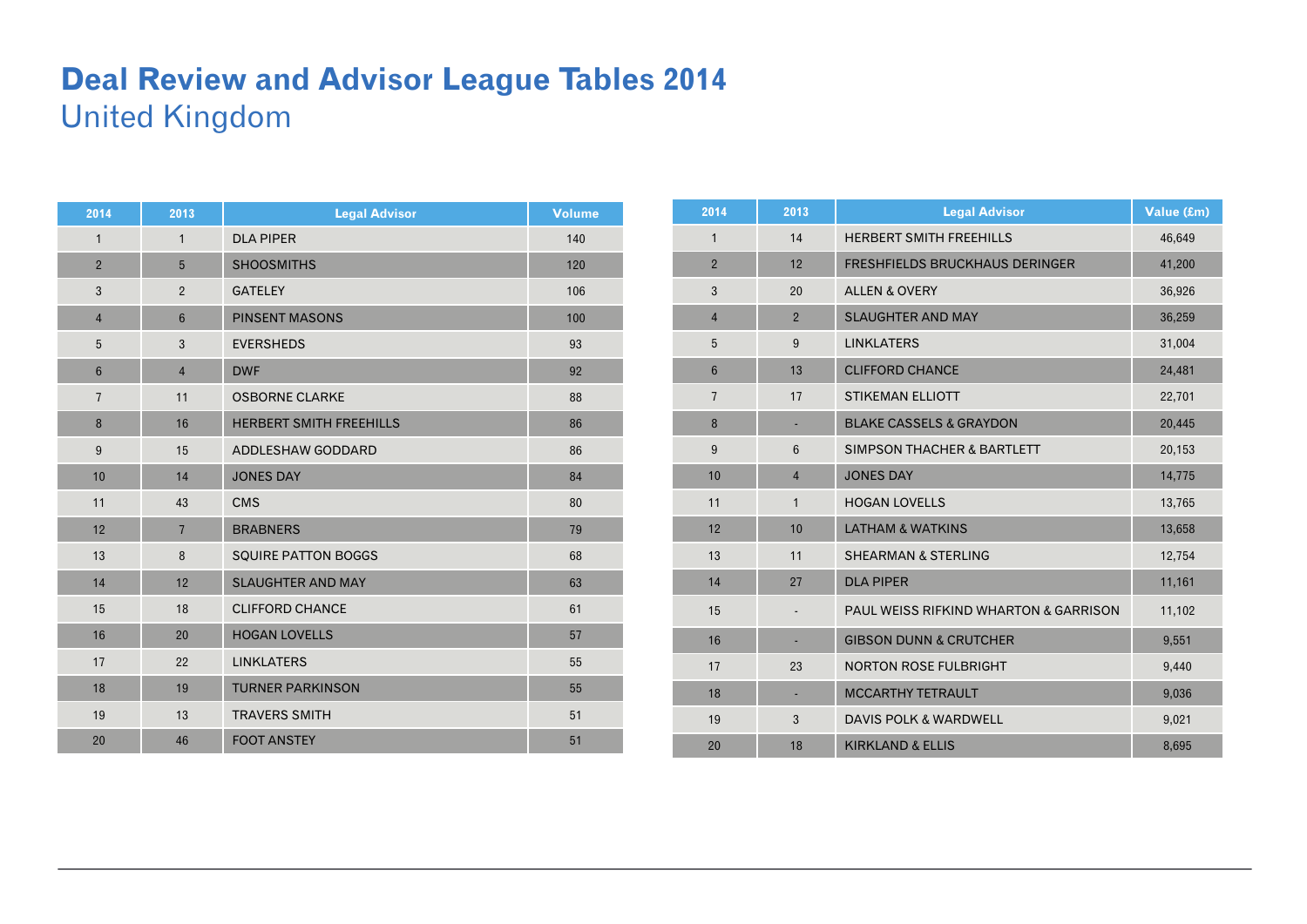## **Deal Review and Advisor League Tables 2014**  United Kingdom

| 2014           | 2013           | <b>Financial Advisor</b>             | <b>Volume</b> |
|----------------|----------------|--------------------------------------|---------------|
| $\mathbf{1}$   | $\mathbf{1}$   | <b>GRANT THORNTON</b>                | 136           |
| $\overline{2}$ | $\overline{2}$ | <b>BDO</b>                           | 135           |
| 3              | 15             | <b>JP MORGAN</b>                     | 108           |
| $\overline{4}$ | 5              | EY                                   | 108           |
| 5              | 16             | <b>ROTHSCHILD</b>                    | 94            |
| $6\phantom{1}$ | 8              | <b>CANACCORD GENUITY</b>             | 93            |
| $\overline{7}$ | 3              | <b>KPMG</b>                          | 91            |
| 8              | $\overline{7}$ | <b>NUMIS SECURITIES</b>              | 89            |
| 9              | $\overline{4}$ | <b>PWC</b>                           | 89            |
| 10             | 11             | <b>BAKER TILLY</b>                   | 86            |
| 11             | 6              | <b>CENKOS SECURITIES</b>             | 84            |
| 12             | 14             | <b>DELOITTE</b>                      | 69            |
| 13             | 13             | <b>FINNCAP</b>                       | 58            |
| 14             | 17             | <b>BANK OF AMERICA MERRILL LYNCH</b> | 57            |
| 15             | 46             | <b>CANTOR FITZGERALD</b>             | 56            |
| 16             | 21             | <b>MORGAN STANLEY</b>                | 51            |
| 17             | 9              | $N+1$ SINGER                         | 49            |
| 18             | 23             | <b>GOLDMAN SACHS</b>                 | 47            |
| 19             | 10             | <b>WH IRELAND</b>                    | 47            |
| 20             | 34             | <b>FRANCIS CLARK</b>                 | 44            |

| 2014            | 2013           | <b>Financial Advisor</b>             | Value (£m) |
|-----------------|----------------|--------------------------------------|------------|
| $\mathbf{1}$    | $\overline{2}$ | <b>BANK OF AMERICA MERRILL LYNCH</b> | 58,324     |
| $\overline{2}$  | 9              | <b>LAZARD</b>                        | 47,069     |
| 3               | 5              | <b>JP MORGAN</b>                     | 49,684     |
| $\overline{4}$  | 3              | <b>MORGAN STANLEY</b>                | 44,732     |
| 5               | $\mathbf{1}$   | <b>GOLDMAN SACHS</b>                 | 37,659     |
| $6\phantom{1}6$ | 13             | <b>ROTHSCHILD</b>                    | 34,001     |
| $\overline{7}$  | 16             | EY                                   | 31,362     |
| 8               | 8              | <b>CITIGROUP</b>                     | 29,743     |
| 9               | 10             | <b>BARCLAYS</b>                      | 27,020     |
| 10              | 12             | <b>DEUTSCHE BANK</b>                 | 16,545     |
| 11              | $\overline{7}$ | <b>CREDIT SUISSE</b>                 | 10,095     |
| 12              | 14             | <b>HSBC</b>                          | 9,252      |
| 13              | 21             | <b>CANACCORD GENUITY</b>             | 7,669      |
| 14              | 15             | <b>SOCIETE GENERALE</b>              | 7,119      |
| 15              | 22             | <b>RBC CAPITAL MARKETS</b>           | 7,035      |
| 16              | 27             | <b>INVESTEC</b>                      | 5,575      |
| 17              | 46             | <b>JEFFERIES INTERNATIONAL</b>       | 5,031      |
| 18              | 24             | <b>EVERCORE PARTNERS</b>             | 4,833      |
| 19              | 20             | <b>NUMIS SECURITIES</b>              | 4,771      |
| 20              | 29             | <b>CENKOS SECURITIES</b>             | 3,845      |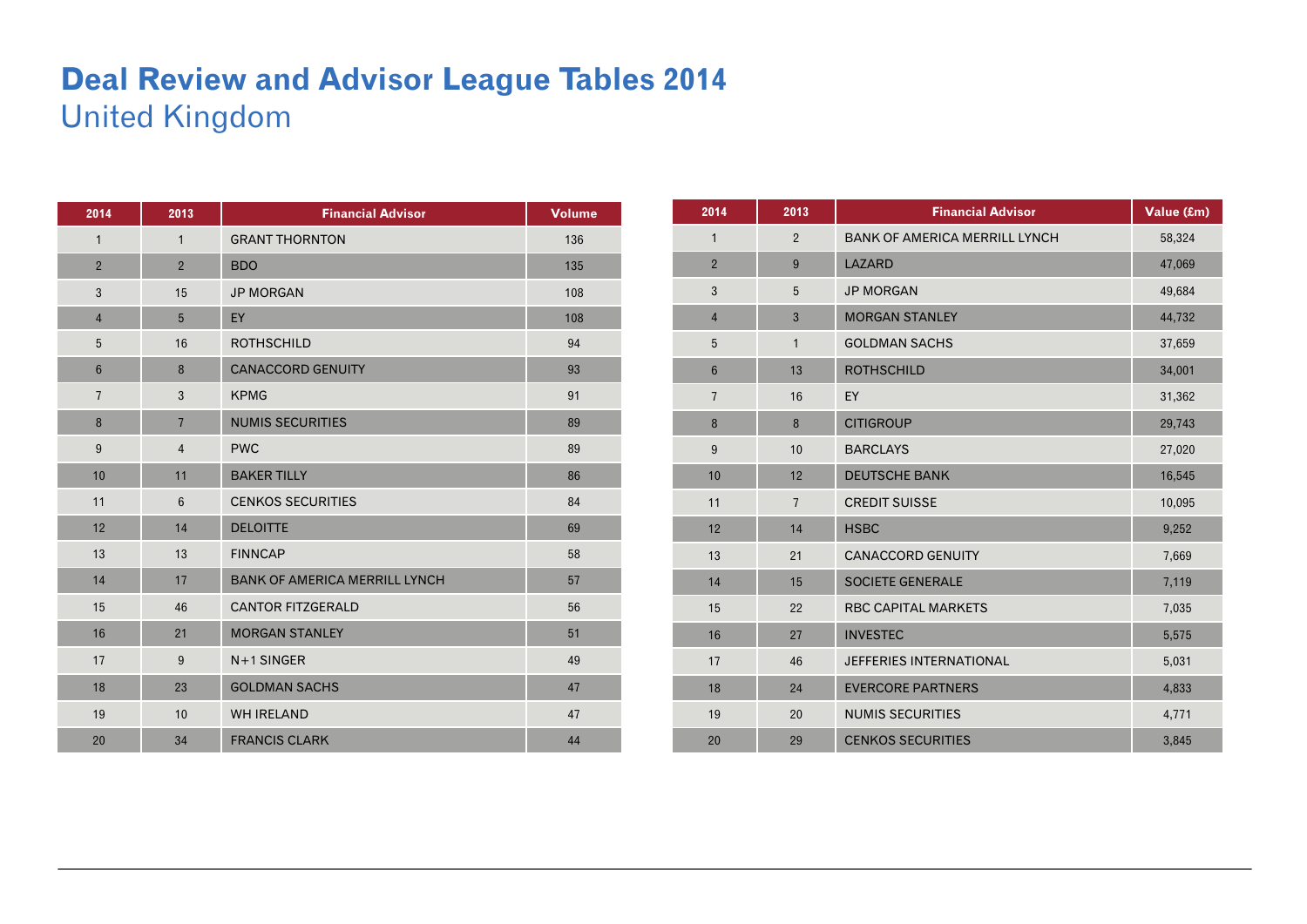#### **Deal Review and Advisor League Tables 2014**  Greater London M&A Activity 3500

A total of 2,322 deals were announced in 2014, a 3.9% increase on the 2,235 transactions recorded in 2013. Meanwhile, deal values grew exponentially year on year, rising by 52.3% from £119.2bn of transactions announced in 2013 compared to the £181.5bn of deals in 2014. This could be due to a return to confidence in the public markets following a lack of investor confidence earlier in the year. Admittedly, the ongoing £12.5bn pending acquisition of EE Ltd by BT Group Plc is also a huge factor in the rise in deal values.

Herbert Smith Freehills was leading Greater London Legal Advisor by volume in 2014, acting on 51 deals, placing ahead of Jones Day (also 51) by virtue of deal value. Herbert Smith Freehills also acted on £37.73bn of transactions, making them the leader of our value table ahead of Freshfields with £37.53bn. JP Morgan was the most active Financial Advisor in 2014, participating in a total of 55 transactions, ahead of Rothschild (52) and EY (46). Bank of America Merrill Lynch advised on £44.7bn of deals, leading our value table.

Companies involved in Financial Services were the most active in 2014, with 38.7% of all transactions. This was followed by Information and Communications companies representing 23.34% of deals. Also, interestingly, 12.88% of Greater London transactions involved a company from the United States, highlighting the UK's important position as a bridge to Europe for American investors.

- Greater London Small deals (£0.5m-£10m) decreased by 8.7% from 784 in 2013 to 716 in 2014. Values also declined slightly by 1.9% from £1.87bn in 2013 to 1.83bn this year.
- Mid-market (£10m-£100m) deals increased by 8.7% from 404 last year to 439 in 2014. Transaction values rose by 18.9% from £14.13bn in 2013 to £16.8bn in 2014.
- Large (£100m-£1bn) deals also saw good growth year on year, with 2014's 229 deals a 22.5% rise on the 187 transactions announced in 2013. The value of Large Greater London transactions was £65.72bn, a 27.2% growth from the 187 deals recorded last year.
- The number of Mega (£1bn plus) deals rocketed by 93.8%, from 16 in 2013 to 31 in 2014. There was also a huge 90.1% jump in values from £51.89n in 2013 to £98.61bn in 2014.



| <b>Announced</b> | <b>Deal Type</b>  | <b>Target</b>                                            | <b>Bidder</b>                                           | Deal Value (£m) |
|------------------|-------------------|----------------------------------------------------------|---------------------------------------------------------|-----------------|
| 26/11/2014       | Acquisition       | <b>EE Ltd, Hatfield</b>                                  | BT Group Plc, London                                    | 12,500          |
| 22/04/2014       | Acquisition       | Oncology Business of Glax-<br>oSmithKline Plc, London    | Novartis AG, Basel                                      | 9,518           |
| 27/01/2014       | Acquisition       | Ziggo NV, Utrecht                                        | Liberty Global Plc, London                              | 8,274           |
| 24/06/2014       | Acquisition       | Swiss Private Banking<br>Assets of HSBC<br>Plc, London   | LGT Group, Vaduz                                        | 7,351           |
| 03/01/2014       | Acquisition       | Sirius XM Holdings Inc,<br>New York                      | Liberty Global Plc, London                              | 6,083           |
| 21/11/2014       | Acquisition       | Friends Life Group Ltd, St<br>Peter Port                 | Aviva Plc, London                                       | 5,600           |
| 25/07/2014       | Acquisition       | Sky Deutschland AG, Un-<br>terfoehring                   | <b>British Sky Broadcasting</b><br>Group Plc, Isleworth | 2,900           |
| 25/03/2014       | <b>Divestment</b> | Lloyds Banking Group Plc,<br>Edinburgh                   |                                                         | 4,200           |
| 22/04/2014       | Acquisition       | <b>Global Vaccines Business</b><br>of Novartis AG, Basel | GlaxoSmithKline Plc,<br><b>Brentford</b>                | 4,193           |
| 17/06/2014       | <b>Divestment</b> | Woodside Petroleum Ltd.<br>Perth                         |                                                         | 3,361           |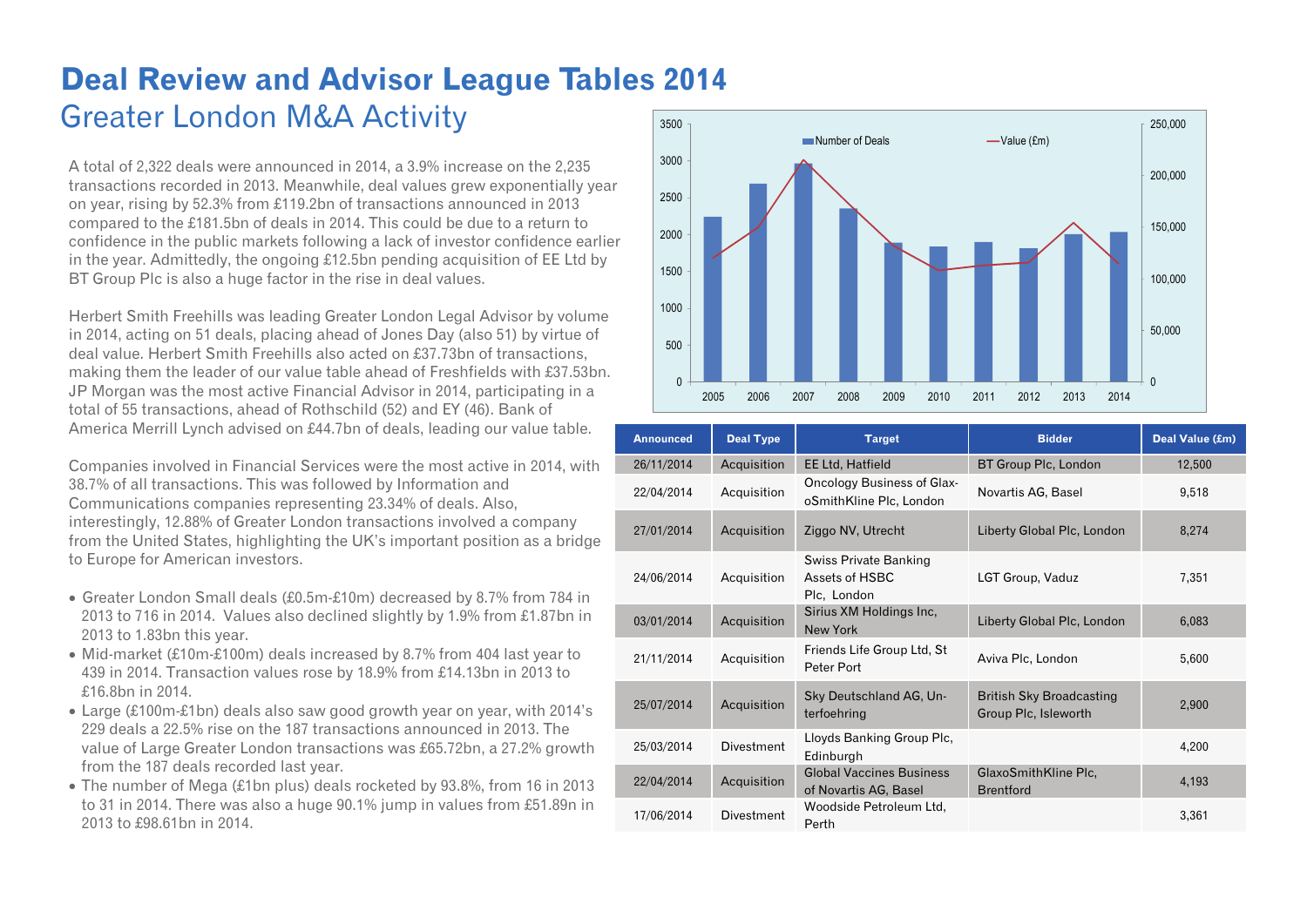### **Deal Review and Advisor League Tables 2014**  Greater London

| 2014            | 2013            | <b>Legal Advisor</b>           | <b>Volume</b> |
|-----------------|-----------------|--------------------------------|---------------|
| 1               | 10              | <b>HERBERT SMITH FREEHILLS</b> | 51            |
| $\overline{2}$  | $\overline{2}$  | <b>JONES DAY</b>               | 51            |
| 3               | 5               | <b>DLA PIPER</b>               | 47            |
| $\overline{4}$  | 9               | <b>OSBORNE CLARKE</b>          | 43            |
| 5               | $6\phantom{1}6$ | <b>CLIFFORD CHANCE</b>         | 42            |
| $6\phantom{1}6$ |                 | <b>SHOOSMITHS</b>              | 42            |
| $\overline{7}$  | $\overline{7}$  | <b>CMS</b>                     | 39            |
| 8               |                 | <b>LINKLATERS</b>              | 38            |
| 9               | $\mathbf{1}$    | <b>OLSWANG</b>                 | 38            |
| 10              | 3               | <b>SLAUGHTER AND MAY</b>       | 36            |

| 2014           | 2013           | <b>Financial Advisor</b>             | <b>Volume</b> |
|----------------|----------------|--------------------------------------|---------------|
| 1              | $\overline{7}$ | <b>JP MORGAN</b>                     | 55            |
| $\overline{2}$ |                | <b>ROTHSCHILD</b>                    | 52            |
| 3              | 5              | EY                                   | 47            |
| $\overline{4}$ | $\mathbf{1}$   | <b>GRANT THORNTON</b>                | 47            |
| 5              | 6              | <b>BDO</b>                           | 46            |
| $6\phantom{1}$ | 10             | <b>CENKOS SECURITIES</b>             | 39            |
| $\overline{7}$ | 2              | <b>CANACORD GENUITY</b>              | 38            |
| 8              | 8              | <b>NUMIS SECURITIES</b>              | 37            |
| 9              |                | <b>BANK OF AMERICA MERRILL LYNCH</b> | 35            |
| 10             | 9              | <b>PWC</b>                           | 34            |

| 2014           | 2013            | <b>Legal Advisor</b>                        | Value (£m) |
|----------------|-----------------|---------------------------------------------|------------|
| 1              | 8               | <b>HERBERT SMITH FREEHILLS</b>              | 37,726     |
| $\overline{2}$ | $6\phantom{1}6$ | <b>FRESHFIELDS</b>                          | 37,528     |
| 3              | 5               | <b>SLAUGHTER AND MAY</b>                    | 25,946     |
| $\overline{4}$ | $\overline{4}$  | <b>LINKLATERS</b>                           | 24,419     |
| 5              |                 | <b>ALLEN &amp; OVERY</b>                    | 21,073     |
| 6              |                 | <b>STIKEMAN ELLIOTT</b>                     | 16,034     |
| $\overline{7}$ |                 | <b>BLAKE CASSELS &amp; GRAYDON</b>          | 15,273     |
| 8              | $\overline{7}$  | <b>CLIFFORD CHANCE</b>                      | 14,467     |
| 9              | $\overline{a}$  | <b>CLEARY GOTTLIEB STEEN &amp; HAMILTON</b> | 13,711     |
| 10             | $\overline{2}$  | <b>SHEARMAN &amp; STERLING</b>              | 11,971     |

| 2014           | 2013                     | <b>Financial Advisor</b>             | Value (£m) |
|----------------|--------------------------|--------------------------------------|------------|
| $\mathbf{1}$   | 3                        | <b>BANK OF AMERICA MERRILL LYNCH</b> | 44,728     |
| $\overline{2}$ | $6\phantom{1}$           | <b>JP MORGAN</b>                     | 34,025     |
| 3              | 9                        | <b>MORGAN STANLEY</b>                | 29,093     |
| $\overline{4}$ | 10                       | <b>ROTHSCHILD</b>                    | 28,212     |
| 5              | 8                        | LAZARD                               | 27,029     |
| 6              | 5                        | <b>CITIGROUP</b>                     | 23,459     |
| $\overline{7}$ | $\overline{4}$           | <b>BARCLAYS</b>                      | 21,989     |
| 8              | ٠                        | EY                                   | 20,914     |
| $q*$           | $\overline{\phantom{a}}$ | <b>ARKLE ASSOCIATES</b>              | 13,711     |
| $9*$           |                          | ZAOUI & CO                           | 13,711     |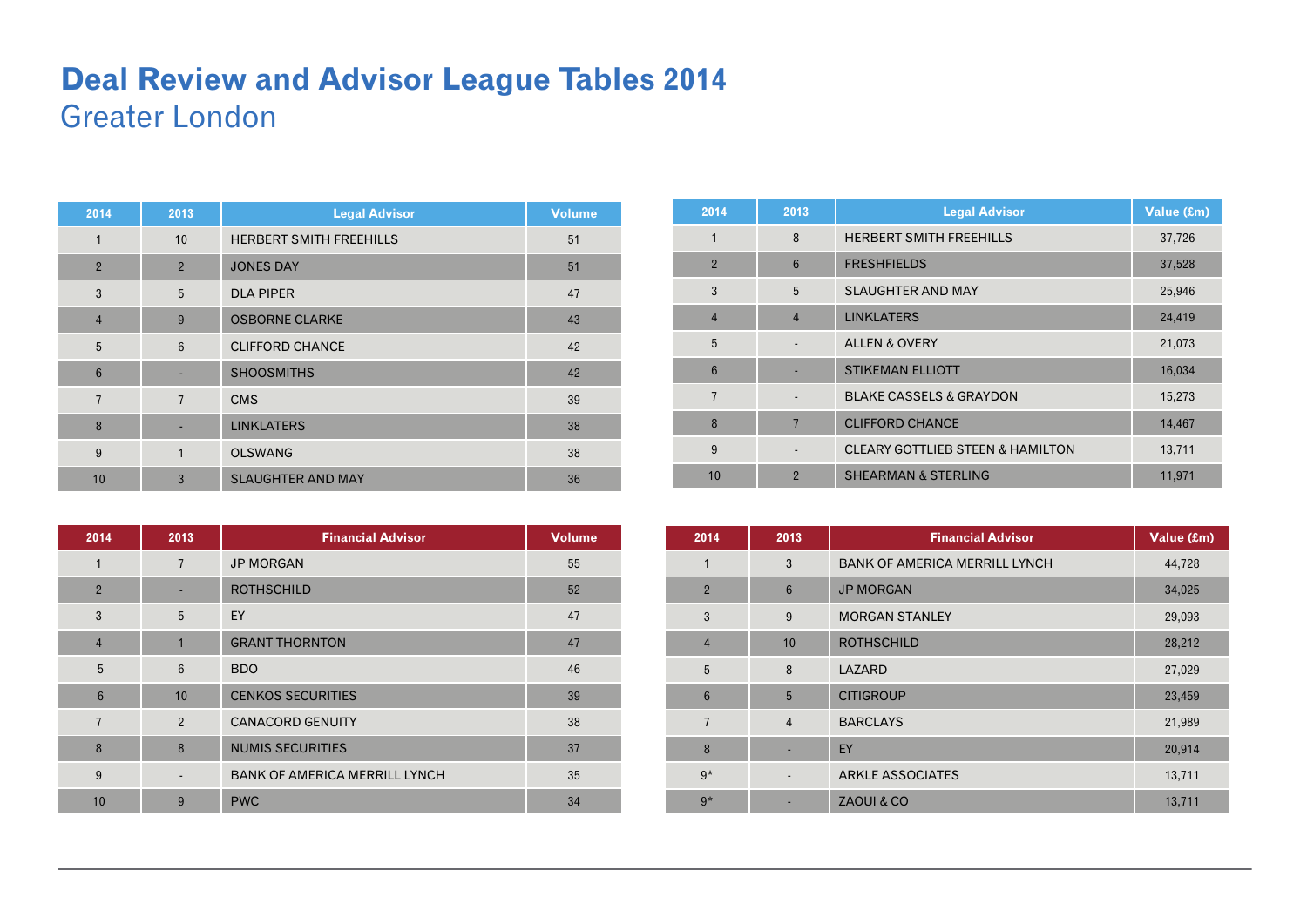#### **Deal Review and Advisor League Tables 2014**  South East M&A Activity 1400

There was a total of 875 deals in 2014, a 6% increase on the same period in 2013. In value terms, there was a 67% decrease, from £107.997bn in 2013 to £36.2bn during 2014. The fall in values was largely due to Vodafone Group Plc's sale of its stake in Cellco Partnership to Verizon during 2013, which accounted for over £80bn of value. Without this deal, there was actually an increase in value over this period. In volume terms, 2014 was the busiest year since 2008.

The South East was responsible for 15% of all deals in the UK and contributed 13% of the total deal value. Outside of London it was the most active region for M&A in the UK.

BDO was the most active financial advisor, with participation in 37 deals, while the value table was led by Morgan Stanley, which worked on deals totalling £8.6bn. The most active legal adviser was Shoosmiths, which worked on 32 deals in the region, followed by Eversheds and DLA Piper, credited on 27 and 23 deals respectively. In value terms, Clifford Chance headed the table, working on deals totalling £8bn.

The main industry involved in the first half of 2014 was Manufacturing, with 262 deals involving this sector, followed by Information and Communication (208) and Professional Activities (205). There was an increase in the amount of deals funded through either bank debt or venture capital in the last 12 months, reinforcing that finance is becoming easier to obtain for businesses

- 59 large deals (£100m+) were announced in 2014, a 34% increase on the 44 in the same period in 2013. However, there was a 71% fall in value terms, which fell from £102.932n to £29.666bn, although this was primarily due to one deal in 2013 for a total of £80bn.
- There was a slight increase in mid market (£10m £100m) transactions in the last 12 months, from 125 to 157. Deal values grew by 34%, from £4.454bn in 2013 to £5.957bn during 2014.
- The number of small deals (£500,000 £10m) rose by 14%, from 159 in 2013 to 181 in 2014. This was reflected by an increase in deal values, from £609m during 2013 to £676m in the same period in 2014, which represented a 11% increase.



| <b>Announced</b> | <b>Deal Type</b>         | <b>Target</b>                                                               | <b>Bidder</b>                                     | Deal Value (£m) |
|------------------|--------------------------|-----------------------------------------------------------------------------|---------------------------------------------------|-----------------|
| 17/03/2014       | Acquisition              | Grupo Corporativo ONO<br>SA, Spain                                          | Vodafone Group Plc, New-<br>bury                  | 6.019           |
| 10/12/2014       | Acquisition              | <b>QCLNG Pipeline Pty Ltd,</b><br>Australia (from BG Group<br>Plc, Reading) | APA Group, Australia                              | 3,187           |
| 15/09/2014       | Acquisition              | Attachmate Corp, USA                                                        | Micro Focus International<br>Plc, Newbury         | 1,447           |
| 06/06/2014       | IPO                      | AA Plc, Basingstoke                                                         |                                                   | 1,385           |
| 04/08/2014       | <b>IBO</b>               | Aberdeen International<br>Airport Ltd, Aberdeen                             | Private Group led by Mac-<br>quarie and Ferrovial | 1,048           |
| 06/03/2014       | Acquisition              | Edwards Group Ltd, Craw-<br>ley                                             | Atlas Copco, Sweden                               | 922             |
| 25/03/2014       | Acquisition              | Bord Gais Energy, Ireland                                                   | Centrica Plc, Windsor                             | 921             |
| 01/07/2014       | Acquisition              | Sauflon Pharmaceuticals<br>Ltd, Weybridge                                   | Cooper Industries Plc,<br>Ireland                 | 700             |
| 25/06/2014       | Minority<br><b>Stake</b> | <b>Bluewater Shopping Cen-</b><br>tre, Greenhithe                           | Land Securities Group Plc,<br>London              | 656             |
| 26/01/2014       | Acquisition              | Cell Culture, Gene Modula-<br>tion and Magnetic Beads<br><b>Businesses</b>  | <b>GE Healthcare Ltd, Little</b><br>Chalfont      | 647             |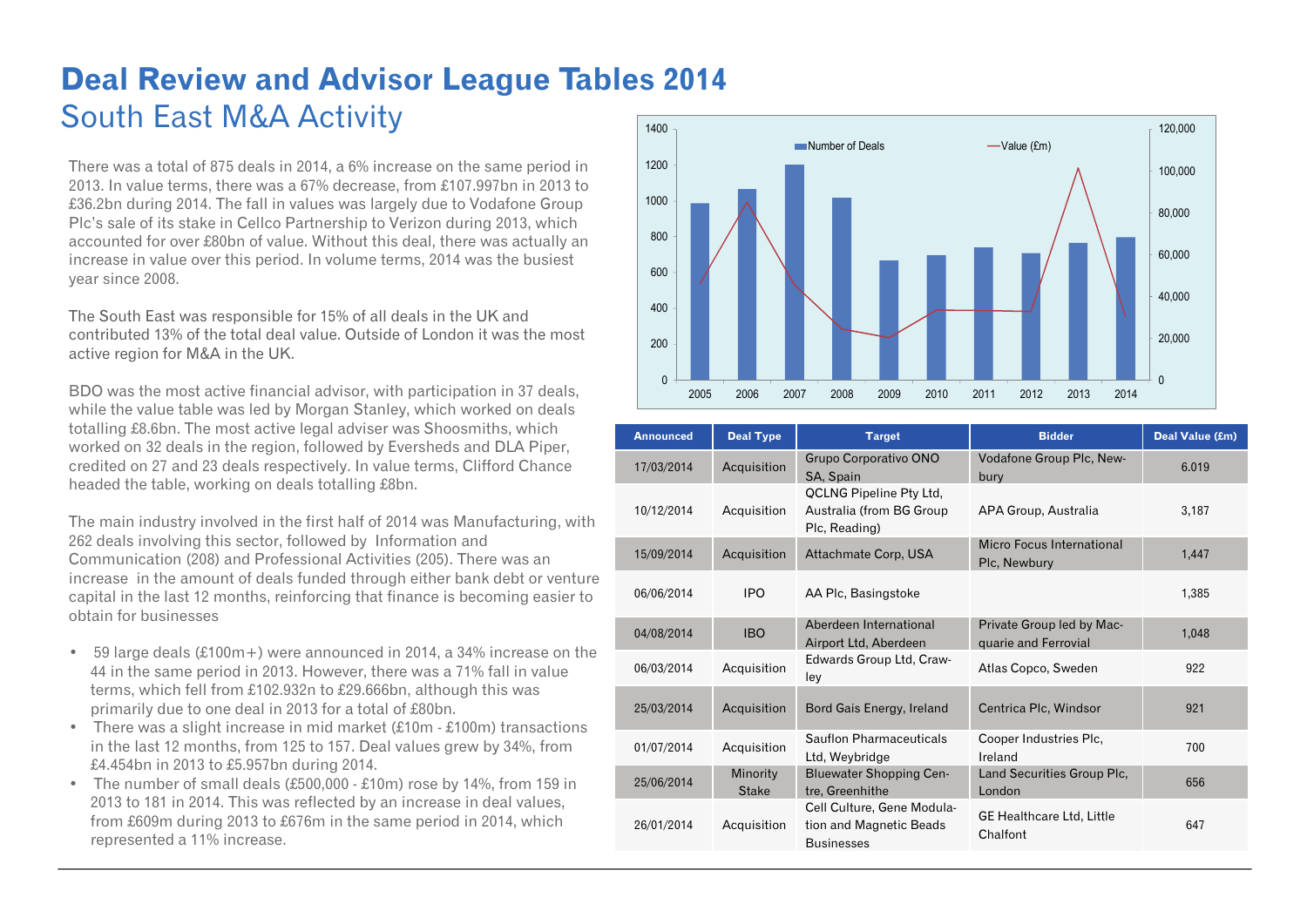### **Deal Review and Advisor League Tables 2014**  South East

| 2014            | 2013            | <b>Legal Advisor</b>       | <b>Volume</b> |
|-----------------|-----------------|----------------------------|---------------|
| 1               | $\mathbf{1}$    | <b>SHOOSMITHS</b>          | 32            |
| $\overline{2}$  | 8               | <b>EVERSHEDS</b>           | 27            |
| 3               | $\overline{2}$  | <b>DLA PIPER</b>           | 23            |
| $\overline{4}$  |                 | <b>OSBORNE CLARKE</b>      | 22            |
| 5               | $\overline{4}$  | <b>DWF</b>                 | 19            |
| $6\phantom{1}6$ |                 | <b>CMS</b>                 | 17            |
| $\overline{7}$  | ٠               | <b>SQUIRE PATTON BOGGS</b> | 16            |
| 8               | 5               | <b>PINSENT MASONS</b>      | 15            |
| 9               | $6\phantom{1}6$ | <b>GATELEY</b>             | 13            |
| 10              | $\overline{3}$  | <b>BRABNERS</b>            | 11            |

| 2014            | 2013                     | <b>Financial Advisor</b> | <b>Volume</b> |
|-----------------|--------------------------|--------------------------|---------------|
| $\mathbf{1}$    | $\overline{2}$           | <b>BDO</b>               | 37            |
| $\overline{2}$  | $\mathbf{1}$             | <b>GRANT THORNTON</b>    | 26            |
| 3               | $\overline{\phantom{a}}$ | <b>BAKER TILLY</b>       | 20            |
| $\overline{4}$  |                          | <b>MORGAN STANLEY</b>    | 19            |
| 5               | 3                        | <b>CENKOS SECURITIES</b> | 14            |
| $6\phantom{1}6$ | ٠                        | EY                       | 13            |
| $\overline{7}$  | 6                        | <b>NUMIS SECURITIES</b>  | 13            |
| 8               |                          | <b>JP MORGAN</b>         | 12            |
| 9               |                          | <b>CANACCORD GENUITY</b> | 12            |
| 10              |                          | $N+1$ SINGER             | 12            |

| 2014           | 2016           | <b>Legal Advisor</b>                         | Value (£m) |
|----------------|----------------|----------------------------------------------|------------|
| 1              |                | <b>CLIFFORD CHANCE</b>                       | 8,052      |
| $\overline{2}$ |                | <b>DLA PIPER</b>                             | 6,455      |
| 3              | $\mathcal{P}$  | <b>WEIL GOTSHAL &amp; MANGES</b>             | 6,307      |
| $\overline{4}$ |                | <b>NORTON ROSE FULLBRIGHT</b>                | 2,537      |
| 5              | 5              | <b>HOGAN LOVELLS</b>                         | 2,483      |
| 6              |                | <b>FRESHFIELDS BRUCKHAUS DERINGER</b>        | 2,442      |
| $\overline{7}$ | $\overline{4}$ | <b>JONES DAY</b>                             | 2,243      |
| 8              |                | <b>SKADDEN ARPS SLATE MEAGHER &amp; FLOM</b> | 1,862      |
| 9              |                | <b>ALLEN &amp; OVERY</b>                     | 1,740      |
| 10             |                | <b>LINKLATERS</b>                            | 1,658      |

| 2014            | 2013           | <b>Financial Advisor</b>             | Value (£m) |
|-----------------|----------------|--------------------------------------|------------|
| 1               | $\overline{4}$ | <b>MORGAN STANLEY</b>                | 8,657      |
| $\overline{2}$  | 5              | <b>BANK OF AMERICA MERRILL LYNCH</b> | 8,411      |
| 3               |                | EY                                   | 6,246      |
| $\overline{4}$  |                | <b>SOCIETE GENERALE</b>              | 6,020      |
| 5               | $6\phantom{1}$ | <b>JP MORGAN</b>                     | 2,535      |
| $6\phantom{1}6$ |                | <b>CITIGROUP</b>                     | 2,118      |
| $\overline{7}$  | 9              | <b>NUMIS SECURITIES</b>              | 2,044      |
| 8               | $\overline{7}$ | LAZARD                               | 1,886      |
| 9               |                | <b>DEUTSCHE BANK</b>                 | 1,747      |
| 10              |                | <b>CENKOS SECURITIES</b>             | 1,545      |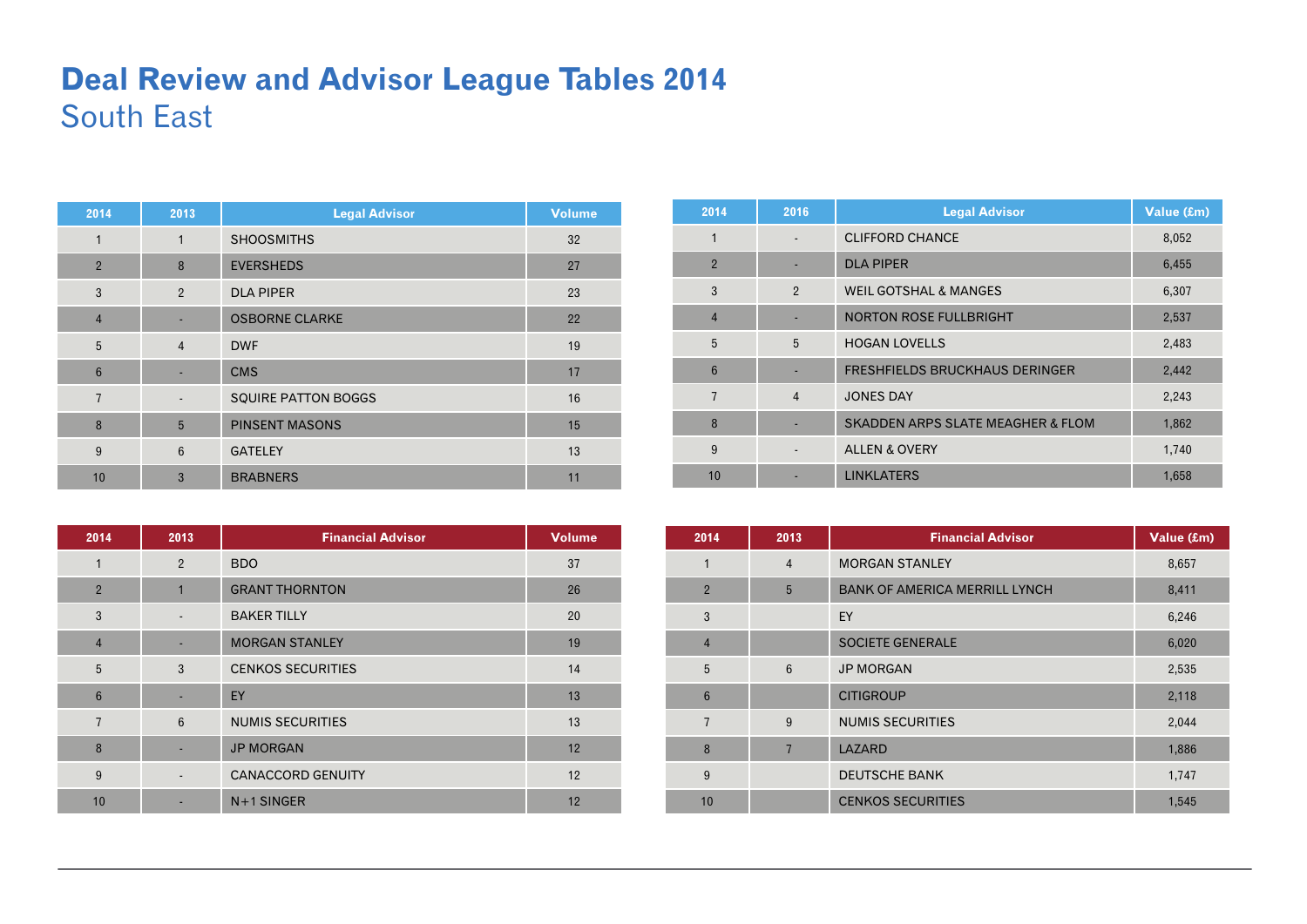#### **Deal Review and Advisor League Tables 2014**  South West M&A Activity 600

A total of 434 M&A and ECM deals were announced in the South West for 2014, representing a 6.1% rise from the 409 transactions announced in 2013. Deal values saw a huge rise of 89.5%, from £5.9bn in 2013 to £11.2bn in 2014. The largest deal recorded in the South West saw Imperial Tobacco Group Plc, the Bristol-based manufacturer and distributor of tobacco products, agree to acquire a portfolio of cigarette brands and assets from Reynolds American Inc, USA, and Lorillard Inc, USA, two fellow tobacco manufacturers, for approximately £4.15bn. The South West had a presence in 7.81% of all UK transactions, and accounted for 3.86% of total value.

Francis Clark was the most active financial advisor in 2014, with participation in 40 deals, well ahead of Baker Tilly on 11 transactions. The value table was led by Lazard, with around £6.2bn of deals, followed by Goldman Sachs on GB£5.44bn. Foot Anstey was the region's most active legal advisors with 35 deals, followed by Michelmores on 26 transactions, while the value table was topped by Jones Day with £6.06bn worth of deals, ahead of Kirkland & Ellis on £4.148bn.

2014 deal-making in the South West was driven by the Manufacturing sector, with a presence in 26% of transactions; next most active was Professional, Scientific and Technical Activities, with 24%. Manufacturing was also the largest sector value-wise, being responsible for £8.588bn worth of transactions.

- There were two Mega value transactions announced in 2014 totalling approximately £5.35bn compared to zero Mega deals in 2013.
- $\bullet$  14 large deals (£100m +) were announced in 2014, a 40% rise from 2013, which saw 10 transactions announced. Deal values decreased by 25.3% (from £4.146bn 2013 to a value of £3.097bn in 2014).
- Mid Market (£10m £100m) transactions rose 26.7% in 2014, from 45 in 2013 to 57 in 2014. Deal values rose by 15.9%, from £1.516bn in 2013 to £1.757bn in 2014.
- The number of small deals (£500,000 £10m) in the South West increased by 23.1% from 78 in 2013 to 96 in 2014. Deal values rose by 17.8%, from £242m in 2013 to £285m in 2014.



| <b>Announced</b> | <b>Deal Type</b>         | <b>Target</b>                                             | <b>Bidder</b>                                            | Deal Value (£m) |
|------------------|--------------------------|-----------------------------------------------------------|----------------------------------------------------------|-----------------|
| 15/07/2014       | Acquisition              | Portfolio of Tobacco Assets                               | <b>Imperial Tobacco Group</b><br>Plc, Bristol            | 4,148           |
| 13/10/2014       | Acquisition              | Synergy Health Plc, Swin-<br>don                          | Steris Corp, USA                                         | 1,200           |
| 20/05/2014       | Acquisition              | Aeroflex Holding Corp,<br><b>USA</b>                      | Cobham Plc, Wimborne                                     | 868             |
| 13/02/2014       | <b>IPO</b>               | Compania de Distribucion-<br>Integral Logista SA, Spain   |                                                          | 425             |
| 01/12/2014       | Secondary<br>Buy-Out     | Farrow & Ball Ltd, Wim-<br>borne                          | Private Group led by Ares<br>Management                  | 275             |
| 13/08/2014       | Acquisition              | Property Portfolio in Bristol<br>City Centre              | AXA Real Estate Invest-<br>ment Managers SA, France      | 268             |
| 20/02/2014       | Rights<br><b>Issue</b>   | Flybe Group Plc, Exeter                                   |                                                          | 156             |
| 09/07/2014       | Acquisition              | 2,904 Bed Student Acco-<br>modation Portfolio             | <b>UNITE UK Student Accom-</b><br>modation Fund, Bristol | 137             |
| 12/11/2014       | Acquisition              | <b>Big Green Parcel Holding</b><br>Company Ltd, Sheffield | Connect Group Plc, Swin-<br>don                          | 129             |
| 10/10/2014       | Minority<br><b>Stake</b> | Princesshay Shopping<br>Centre, Exeter                    | <b>TIAA Henderson Real Es-</b><br>tate Ltd, London       | 128             |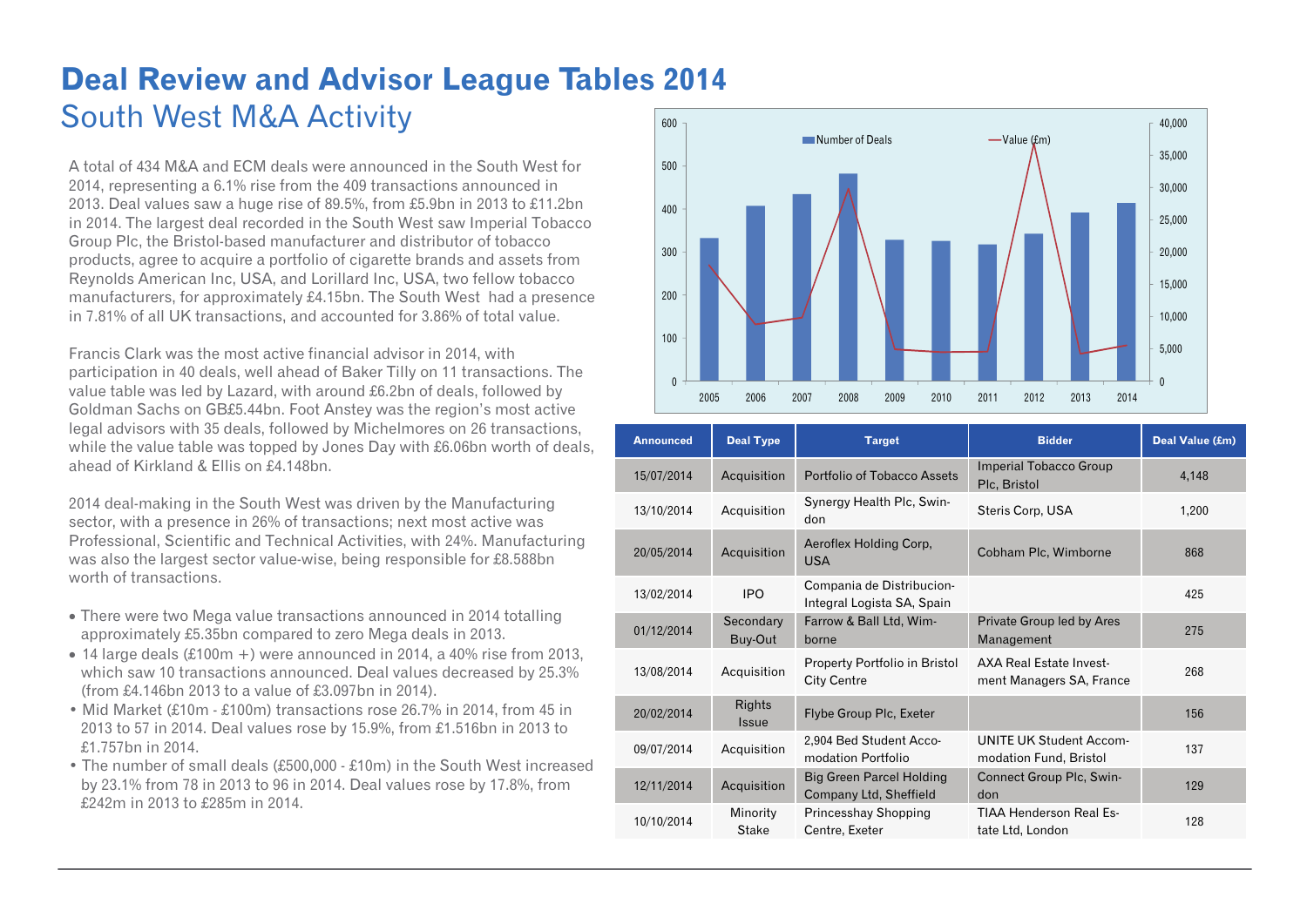### **Deal Review and Advisor League Tables 2014**  South West

| 2014            | 2013           | <b>Legal Advisor</b>      | <b>Volume</b> |
|-----------------|----------------|---------------------------|---------------|
| 1               | $\overline{2}$ | <b>FOOT ANSTEY</b>        | 35            |
| $\overline{2}$  | $\mathbf{1}$   | <b>MICHELMORES</b>        | 26            |
| 3               | 3              | <b>BURGES SALMON</b>      | 22            |
| $\overline{4}$  | 19             | <b>TLT SOLICITORS</b>     | 16            |
| 5               | $\overline{4}$ | <b>OSBORNE CLARKE</b>     | 15            |
| $6\phantom{1}6$ |                | <b>MURRELL ASSOCIATES</b> | 15            |
| $\overline{7}$  | 13             | <b>SHOOSMITHS</b>         | 12            |
| 8               | 5              | <b>ASHFORDS</b>           | 12            |
| 9               |                | <b>STEPHENS SCOWN</b>     | 11            |
| 10              | 9              | <b>OTB EVELING</b>        | 10            |

| 2014           | 2013           | <b>Financial Advisor</b> | <b>Volume</b> |
|----------------|----------------|--------------------------|---------------|
| 1              | 1              | <b>FRANCIS CLARK</b>     | 40            |
| $\overline{2}$ | 15             | <b>BAKER TILLY</b>       | 11            |
| 3              | 3              | <b>ISCA VENTURES</b>     | 10            |
| $\overline{4}$ |                | <b>CENKOS SECURITIES</b> | 8             |
| 5              | $\overline{4}$ | <b>KPMG</b>              | 8             |
| $6\phantom{1}$ |                | <b>BCMS CORPORATE</b>    | 8             |
| $\overline{7}$ | 12             | <b>BISHOP FLEMING</b>    | 8             |
| 8              | 9              | EY                       | 8             |
| 9              | 5              | <b>GRANT THORNTON</b>    | 7             |
| 10             | 6              | <b>PWC</b>               | 6             |

| 2014            | 2013                     | <b>Legal Advisor</b>              | Value (£m) |
|-----------------|--------------------------|-----------------------------------|------------|
| $\mathbf{1}$    | 11                       | <b>JONES DAY</b>                  | 6,060      |
| $2*$            |                          | <b>KIRKLAND &amp; ELLIS</b>       | 4,148      |
| $2*$            |                          | <b>ALLEN &amp; OVERY</b>          | 4,148      |
| $2*$            |                          | <b>CRAVATH SWAINE &amp; MOORE</b> | 4,148      |
| $2*$            |                          | DAVIS POLK & WARDWELL             | 4,148      |
| $6\phantom{1}$  | 10                       | <b>DLA PIPER</b>                  | 2,263      |
| $\overline{7}$  | $\overline{4}$           | <b>HERBERT SMITH FREEHILLS</b>    | 2,029      |
| 8               |                          | <b>HOGAN LOVELLS</b>              | 868        |
| 9               | $\overline{\phantom{a}}$ | <b>SQUIRE PATTON BOGGS</b>        | 868        |
| 10 <sup>1</sup> | --                       | <b>EVERSHEDS</b>                  | 286        |

| 2014           | 2013                     | <b>Financial Advisor</b>             | Value (£m) |
|----------------|--------------------------|--------------------------------------|------------|
| 1              | 2                        | LAZARD                               | 6,177      |
| $\overline{2}$ | $4*$                     | <b>GOLDMAN SACHS</b>                 | 5,440      |
| 3              | $\overline{\phantom{a}}$ | <b>CREDIT SUISSE</b>                 | 4,572      |
| $\overline{4}$ | 18                       | <b>INVESTEC BANK</b>                 | 1,924      |
| 5              | $\mathbf{1}$             | <b>BANK OF AMERICA MERRILL LYNCH</b> | 968        |
| $6\phantom{1}$ | $4*$                     | <b>CITIGROUP</b>                     | 899        |
| $\overline{7}$ | 12                       | STIFEL/KBW                           | 868        |
| 8              |                          | <b>MORGAN STANLEY</b>                | 525        |
| 9              | ٠                        | <b>ROTHSCHILD</b>                    | 439        |
| 10             | 16                       | BANCO BILBAO VIZCAYA ARGENTARIA      | 425        |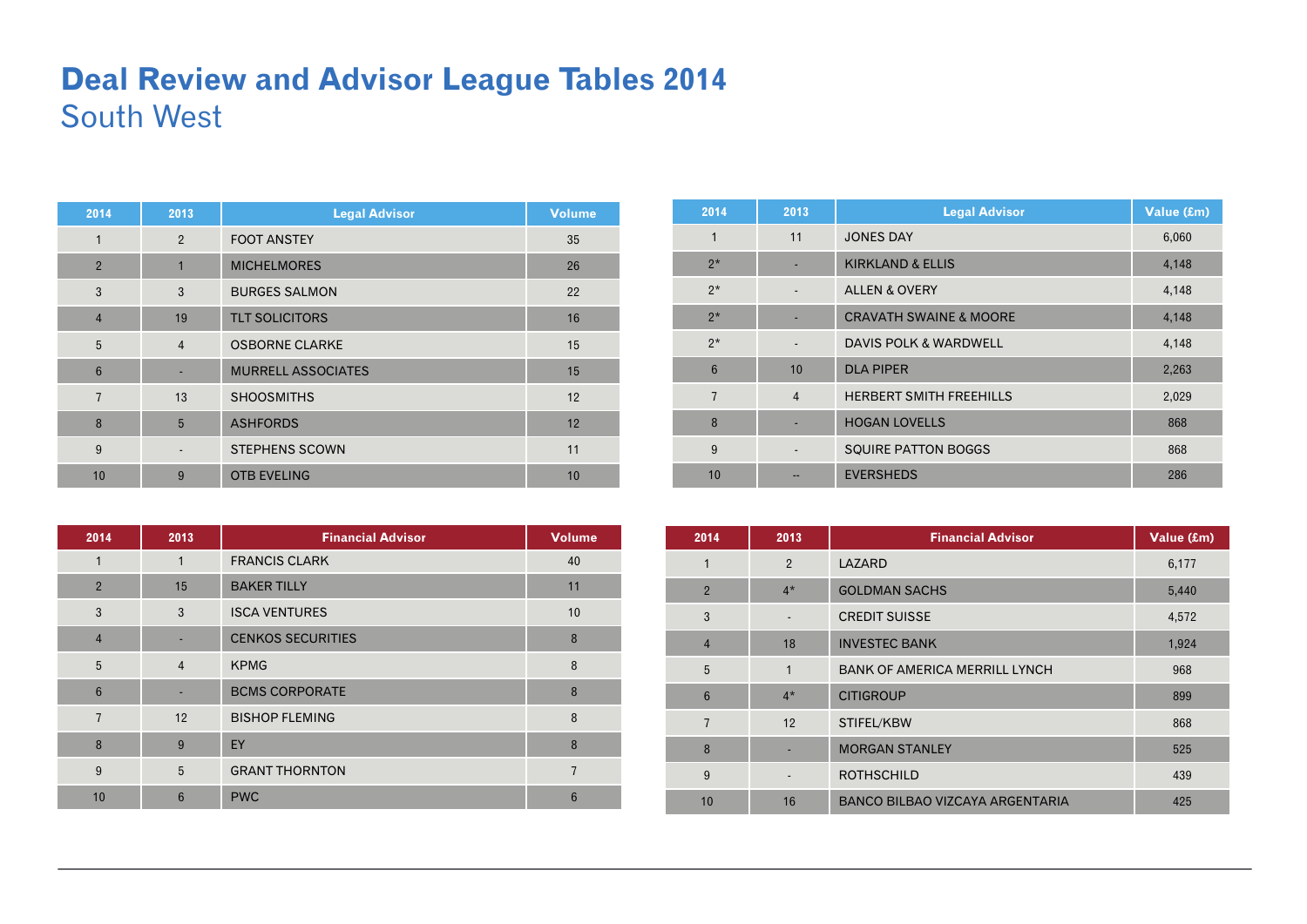#### **Deal Review and Advisor League Tables 2014**  East of England M&A Activity  $700 -$

There were 388 M&A and ECM deals announced in the East of England for 2014, representing a 1.0% increase from the 384 transactions announced in the same period last year. In the same time, deal values rose significantly over the course of 2014, from £6.829bn in 2013 to £19.901bn. The East of England contributed to almost 7% of the total number of transactions recorded in the UK, whilst the value of these deals contributed 6.9% of the total value of UK deals.

BDO was again the most active financial advisor in 2014, with participation in 17 deals, just ahead of Grant Thornton, which advised on the same number of transactions, albeit with a smaller aggregate deal value. Bank of America Merrill Lynch topped the value table, with deals worth £12.5bn. The highest legal advisor by volume was Gateley, advising on 14 transactions. Slaughter and May finished top in terms of deal value, advising on nine transactions for a total consideration of £3.974bn.

The main industry involved in 2014 M&A deals was Manufacturing, with 32.22% of transactions, followed by Wholesale and Retail Trade (23.45%), with Information and Communication a close third on 20.88%. The Information and Communications sector took the highest value category, being responsible for almost £13.0bn worth of transactions, representing a huge 64.92% of the total value of East of England deals. This figure includes BT Group Plc, London, being in exclusive negotiations to acquire EE Ltd, Hatfield, for a consideration in the region of £12.5bn.

- 14 large deals (£100m+) were announced for 2014, down from 15 in 2013. Deal values reversed the trend rising by almost 270% (from £4.813bn in 2013 to a value of £17.792bn in 2014).
- There was a rise of 7.8% in mid-market (£10m £100m) transactions with an increase from 51 deals in 2013 to 55 in 2014. Deal values also rose comparatively over the same period by almost 9.9%, from £1.731bn to £1.902bn.
- The number of small deals (£500,000 £10m) in the East of England fell by 20.7% from 82 transactions in 2013 to 65 deals in the same period this year. Deal values in the corresponding period also fell by a similar margin of 20.4%, from £285m in 2013 to £227m this year.



| <b>Announced</b> | <b>Deal Type</b>    | <b>Target</b>                                                                       | <b>Bidder</b>                                          | Deal Value (£m) |
|------------------|---------------------|-------------------------------------------------------------------------------------|--------------------------------------------------------|-----------------|
| 26/11/2014       | Acquisition         | <b>EE Ltd, Hatfield</b>                                                             | BT Group Plc, London                                   | 12,500          |
| 15/10/2014       | Acquisition         | <b>CSR Plc, Cambridge</b>                                                           | <b>Qualcomm Global Trad-</b><br>ing Pte Ltd, Singapore | 1,560           |
| 04/03/2014       | <b>Rights Issue</b> | Premier Foods Plc, St Al-<br>bans                                                   |                                                        | 1,153           |
| 15/09/2014       | Acquisition         | Spirit Pub Co Plc, Burton-<br>on-Trent                                              | Greene King Plc, Bury St<br>Edmunds                    | 723             |
| 03/06/2014       | Acquisition         | Partnerships In Care Group<br>Ltd, Borehamwood                                      | Acadia Healthcare Co Inc.<br><b>USA</b>                | 394             |
| 27/11/2014       | Minority<br>Stake   | Scira Offshore Energy Ltd,<br>Lowestoft                                             | The UK Green Investment<br>Bank Plc (GIB), Scotland    | 240             |
| 30/09/2014       | Acquisition         | Aesica Holdco Ltd, New-<br>castle Upon Tyne                                         | <b>Consort Medical Plc.</b><br><b>Hemel Hempstead</b>  | 233             |
| 03/09/2014       | Acquisition         | Queensgate Shopping<br>Centre, Peterborough                                         | Aareal Bank AG, Germany                                | 200             |
| 14/08/2014       | Acquisition         | Portfolio of 11 Seniors<br><b>Housing Communities,</b><br>from Gracewell Healthcare | Health Care REIT Inc.<br><b>USA</b>                    | 153             |
| 28/01/2014       | <b>IPO</b>          | McColl's Retail Group Plc,<br>Brentwood                                             |                                                        | 133             |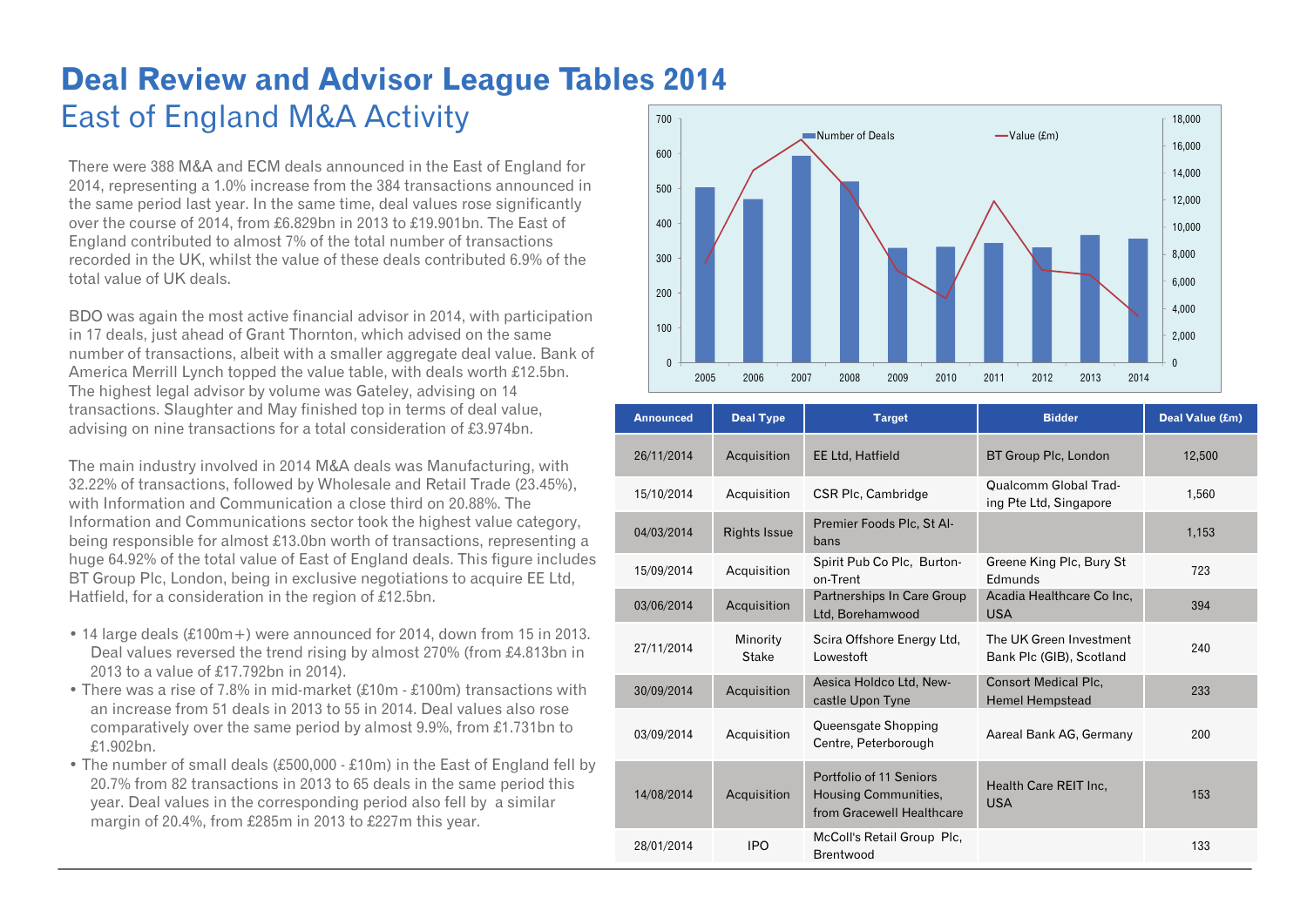### **Deal Review and Advisor League Tables 2014**  East of England

| 2014           | 2013                     | <b>Legal Advisor</b>     | <b>Volume</b> |
|----------------|--------------------------|--------------------------|---------------|
| 1              | $\overline{\phantom{a}}$ | <b>GATELEY</b>           | 14            |
| $\overline{2}$ |                          | <b>CMS</b>               | 12            |
| 3              | $\mathbf{1}$             | <b>SHOOSMITHS</b>        | 11            |
| $\overline{4}$ |                          | <b>SLAUGHTER AND MAY</b> | 9             |
| 5              | 8                        | <b>TRAVERS SMITH</b>     | 9             |
| $6\phantom{1}$ | 9                        | <b>DLA PIPER</b>         | 9             |
| $\overline{7}$ | $\overline{7}$           | <b>BIRKETTS</b>          | 9             |
| 8              |                          | <b>DWF</b>               | 9             |
| 9              | $\overline{\phantom{a}}$ | <b>OSBORNE CLARKE</b>    | 8             |
| 10             | 3                        | <b>MILLS &amp; REEVE</b> |               |

| 2014           | 2013           | <b>Financial Advisor</b> | <b>Volume</b> |
|----------------|----------------|--------------------------|---------------|
| 1              | $\overline{2}$ | <b>BDO</b>               | 17            |
| $\overline{2}$ | $\mathbf{1}$   | <b>GRANT THORNTON</b>    | 17            |
| 3              | 8              | <b>KPMG</b>              | 9             |
| $\overline{4}$ | $\mathbf{3}$   | <b>FINNCAP</b>           | 8             |
| 5              |                | <b>JEFFERIES</b>         | 7             |
| $6\phantom{1}$ |                | <b>CENKOS SECURITIES</b> |               |
| $\overline{7}$ |                | <b>ROTHSCHILD</b>        | 6             |
| 8              | 10             | EY                       | 6             |
| 9              | 5              | <b>BAKER TILLY</b>       | 6             |
| 10             | 7              | PRICE BAILEY CORPORATE   | 6             |

| 2014           | 2013           | <b>Legal Advisor</b>                             | Value (£m) |
|----------------|----------------|--------------------------------------------------|------------|
|                | 8              | <b>SLAUGHTER AND MAY</b>                         | 3,974      |
| $\overline{2}$ |                | <b>PAUL WEISS RIFKIND WHARTON &amp; GARRISON</b> | 1,660      |
| 3              |                | <b>HERBERT SMITH FREEHILLS</b>                   | 1,186      |
| $\overline{4}$ |                | <b>CRAVATH SWAINE &amp; MOORE</b>                | 1,153      |
| 5              |                | <b>CMS</b>                                       | 782        |
| 6              |                | <b>DAVIS POLK &amp; WARDWELL</b>                 | 723        |
| $\overline{7}$ | $\overline{7}$ | <b>TRAVERS SMITH</b>                             | 551        |
| 8              |                | <b>FRESHFIELDS BRUCKHAUS DERINGER</b>            | 394        |
| 9              | $\overline{4}$ | <b>COVINGTON &amp; BURLING</b>                   | 306        |
| 10             |                | <b>DLA PIPER</b>                                 | 233        |

| 2014           | 2013                     | <b>Financial Advisor</b>             | Value (£m) |
|----------------|--------------------------|--------------------------------------|------------|
| 1              |                          | <b>BANK OF AMERICA MERRILL LYNCH</b> | 12,500     |
| $\overline{2}$ | ٠                        | <b>GOLDMAN SACHS</b>                 | 2,283      |
| 3              | $\overline{\phantom{a}}$ | <b>JP MORGAN CAZENOVE</b>            | 1,714      |
| $\overline{4}$ |                          | <b>DEUTSCHE BANK</b>                 | 1,560      |
| 5              | 10                       | <b>JEFFERIES</b>                     | 1,266      |
| $6*$           | $6\phantom{1}$           | <b>CITIGROUP</b>                     | 723        |
| $6*$           | $7*$                     | LAZARD                               | 723        |
| 8              |                          | <b>MOELIS &amp; CO</b>               | 394        |
| 9              | $\overline{\phantom{a}}$ | <b>PWC</b>                           | 354        |
| 10             |                          | <b>ROTHSCHILD</b>                    | 352        |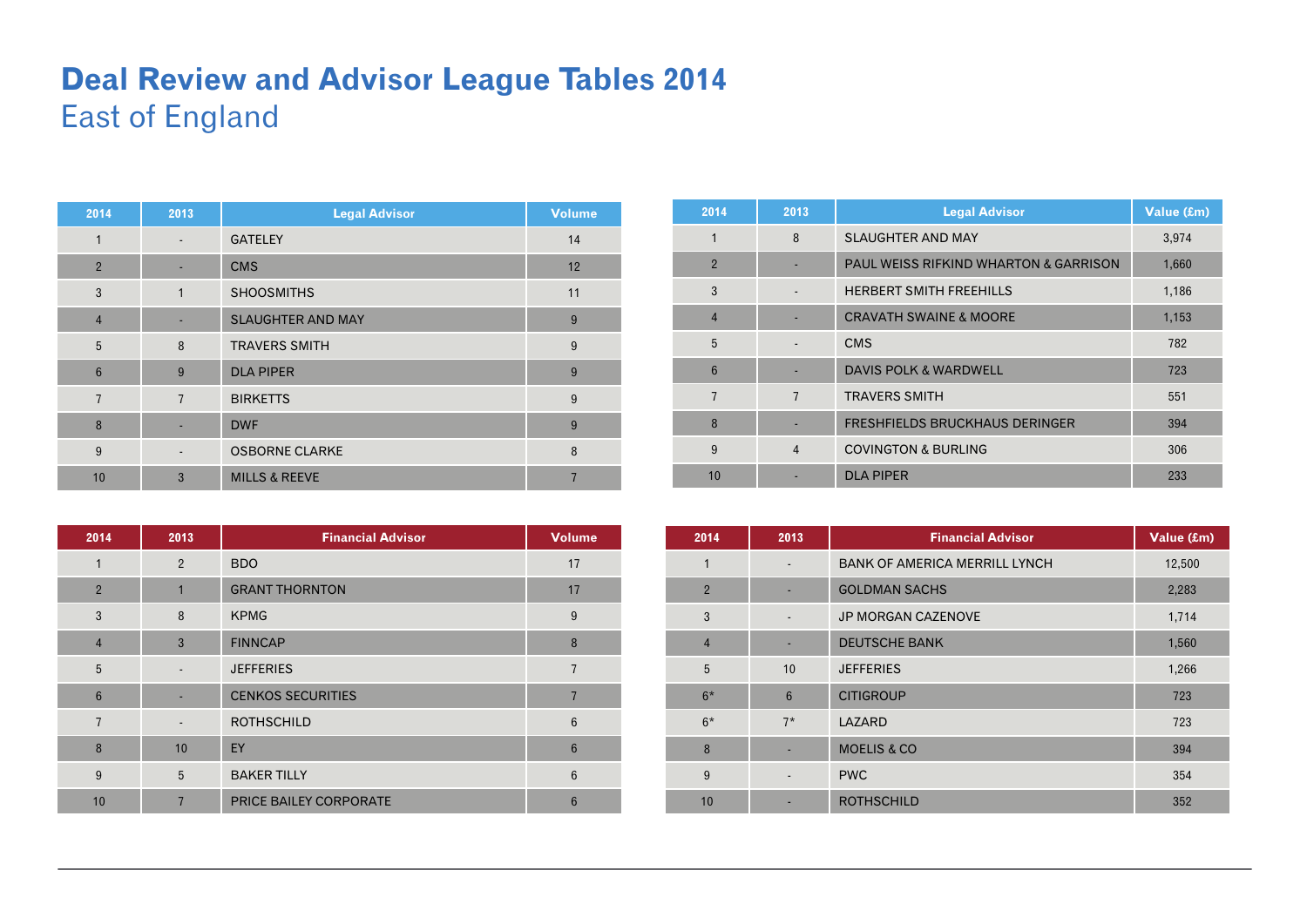#### **Deal Review and Advisor League Tables 2014**  Midlands M&A Activity 1000

A total of 707 transactions were recorded in the Midlands Area in 2014, a 2.6% increase on the 689 deals announced in 2013. Transaction values, meanwhile, skyrocketed by 121.2% from £8.84bn in 2013 to £19.56bn. This was influenced in no small part by large acquisitions such as the acquisition of Alliance Boots by Walgreen for over £9bn and the £723m acquisition of Spirit Pub Company Plc by Greene King Plc.

Gateley was the most active Midlands legal advisor in 2014, participating in 49 transactions, twenty more than second placed DLA Piper(29). Meanwhile, Allen and Overy's £9.432bn of deals meant they topped our value table, with Simpson Thacher and Bartlett in second place with £9.422bn of transactions. Grant Thornton was the financial advisor that acted on the highest number of deals (31), ahead of BDO (26) and PWC (16). Lazard and Goldman Sachs both advised on the highest value of transactions(£9.780bn).

The Midlands Manufacturing sector was well represented when analysing transactions by industry, with Manufacturing companies being involved in 34.94% of 2014 Midlands deals. Wholesalers and Retailers, meanwhile, represented 29.28% of 2014 Midlands deals and £11.85bn of value. 2014 also saw a decent amount of cross border transactions in the Midlands region, with US companies participating in 8.49% of transactions and German companies recorded in 4.1% of deals.

- Small deals  $£0.5m£10m)$  in the Midlands saw a 16% increase in the number of deals announced, from 106 in 2013 to 123 in 2014. Values grew by 25.6% to £411m in 2014 compared to £327m in the previous year.
- $\bullet$  Midlands Mid-market deals (£10m-£100m) also saw year-on-year growth, with the 113 deals announced in 2014 being a 29.9% rise from the 87 transactions recorded in 2013. Values also increased by 26% from £3.08bn in 2013 to £3.88bn in 2014.
- While the number of Large deals (£100m-£1bn) in 2014 was consistent with 2013's 22 transactions, deal values inflated by 30% from £5.66bn in 2013 to £7.35bn in 2014.
- Although there were no Mega deals (£1bn plus) in 2013, the aforementioned acquisition of Alliance Boots was the single Mega transaction announced in 2014, to a value of £9.06bn.



| <b>Announced</b> | <b>Deal Type</b>              | <b>Target</b>                                 | <b>Bidder</b>                                                        | Deal Value (£m) |
|------------------|-------------------------------|-----------------------------------------------|----------------------------------------------------------------------|-----------------|
| 06/08/2014       | Acquisition                   | Alliance Boots, Notting-<br>ham               | Walgreen Co, Deerfield                                               | 9,057           |
| 07/07/2014       | Acquisition                   | Lafarge Tarmac Ltd, Bir-<br>mingham           | Lafarge SA, Paris                                                    | 885             |
| 15/09/2014       | Acquisition                   | Spirit Pub Company PLC,<br>Burton-on-Trent    | Greene King Plc, Bury St<br>Edmunds                                  | 723             |
| 20/03/2014       | Acquisition                   | Merry Hill Shopping Cen-<br>tre, Birmingham   | Intu Properties Plc, London                                          | 407             |
| 20/03/2014       | Acquisition                   | Derby Westfield Centre,<br>Derby              | Intu Properties Plc, London                                          | 390             |
| 06/08/2014       | Secondary<br>Buy-Out          | Voyage Care Ltd, Lichfield                    | Private Group Led by Part-<br>ners Group, Duke Street<br>and Tikehau | 375             |
| 14/08/2014       | <b>IPO</b>                    | Poundland Group Plc,<br>Willenhall            |                                                                      | 375             |
| 01/05/2014       | Acquisition                   | Bridon Ltd, Birmingham                        | Private Group Led by On-<br>tario Teachers Pension<br>Plan           | 365             |
| 26/02/2014       | Develop-<br>ment Capi-<br>tal | Sanctuary Housing Associ-<br>ation, Worcester |                                                                      | 350             |
| 14/08/2014       | Acquisition                   | Fosse Shopping Park,<br>Leicester             | Crown Estate, London                                                 | 345             |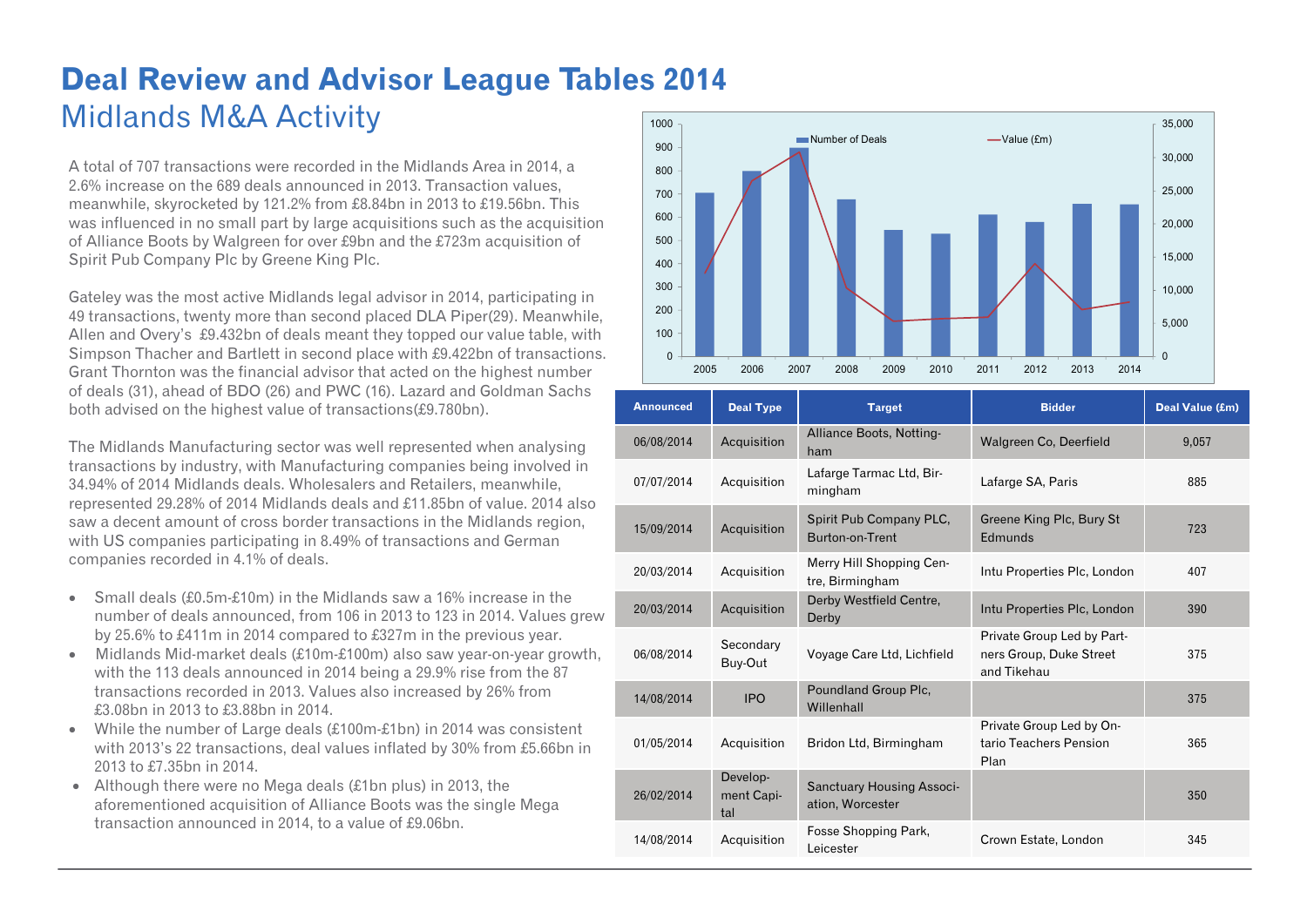### **Deal Review and Advisor League Tables 2014**  Midlands

| 2014           | 2013           | <b>Legal Advisor</b>          | <b>Volume</b> |
|----------------|----------------|-------------------------------|---------------|
| $\mathbf{1}$   | $\mathbf{1}$   | <b>GATELEY</b>                | 49            |
| $\overline{2}$ | $\overline{2}$ | <b>DLA PIPER</b>              | 29            |
| 3              | 5              | <b>HIGGS &amp; SONS</b>       | 27            |
| $\overline{4}$ | $\overline{7}$ | <b>SHOOSMITHS</b>             | 24            |
| 5              | 9              | <b>BROWNE JACOBSON</b>        | 22            |
| $6\phantom{1}$ | 3              | <b>EVERSHEDS</b>              | 21            |
| $\overline{7}$ | 6              | <b>PINSENT MASONS</b>         | 17            |
| $8*$           |                | <b>WRAGGE LAWRENCE GRAHAM</b> | 16            |
| $8*$           |                | ADDLESHAW GODDARD             | 16            |
| $8*$           | $\overline{4}$ | <b>FREETHS</b>                | 16            |

| 2014           | 2013           | <b>Financial Advisor</b>        | <b>Volume</b> |
|----------------|----------------|---------------------------------|---------------|
| 1              | $\overline{2}$ | <b>GRANT THORNTON</b>           | 31            |
| $\overline{2}$ | $\mathbf{1}$   | <b>BDO</b>                      | 26            |
| $3*$           | 3              | <b>PWC</b>                      | 16            |
| $3*$           | $\overline{4}$ | <b>KPMG</b>                     | 16            |
| $3*$           | 6              | <b>BAKER TILLY</b>              | 16            |
| $6\phantom{1}$ | 9              | <b>ROTHSCHILD</b>               | 15            |
| $\overline{7}$ | 5              | <b>MAZARS</b>                   | 14            |
| 8              |                | EY                              | 11            |
| 9              |                | <b>CLEARWATER INTERNATIONAL</b> | 9             |
| 10             |                | <b>CANACCORD GENUITY</b>        | 8             |

| 2014            | 2013           | <b>Legal Advisor</b>                  | Value (£m) |
|-----------------|----------------|---------------------------------------|------------|
| 1               |                | <b>ALLEN &amp; OVERY</b>              | 9,432      |
| $\overline{2}$  | $\overline{2}$ | <b>SIMPSON THACHER &amp; BARTLETT</b> | 9,422      |
| 3               |                | KING & WOOD MALLESONS                 | 983        |
| $\overline{4}$  |                | <b>PINSENT MASONS</b>                 | 908        |
| 5               |                | <b>TRAVERS SMITH</b>                  | 812        |
| $6\phantom{1}6$ | 5              | <b>HERBERT SMITH FREEHILLS</b>        | 811        |
| $\overline{7}$  | 3              | <b>LINKLATERS</b>                     | 798        |
| 8               | 9              | <b>SLAUGHTER AND MAY</b>              | 730        |
| 9               | 1              | <b>DLA PIPER</b>                      | 659        |
| 10              |                | <b>EVERSHEDS</b>                      | 601        |

| 2014           | 2013           | <b>Financial Advisor</b>             | Value (£m) |
|----------------|----------------|--------------------------------------|------------|
| $1*$           |                | LAZARD                               | 9,780      |
| $1*$           |                | <b>GOLDMAN SACHS</b>                 | 9,780      |
| 3              | 3              | <b>ROTHSCHILD</b>                    | 2,845      |
| $\overline{4}$ |                | <b>CANACCORD GENUITY</b>             | 1,196      |
| 5              | 1              | <b>CITIGROUP</b>                     | 875        |
| $6*$           |                | <b>BANK OF AMERICA MERRILL LYNCH</b> | 798        |
| $6*$           | 6              | <b>UBS</b>                           | 798        |
| 8              | $\overline{2}$ | <b>JP MORGAN</b>                     | 651        |
| $9*$           |                | <b>DEUTSCHE BANK</b>                 | 560        |
| $9*$           |                | <b>PANMURE GORDON</b>                | 560        |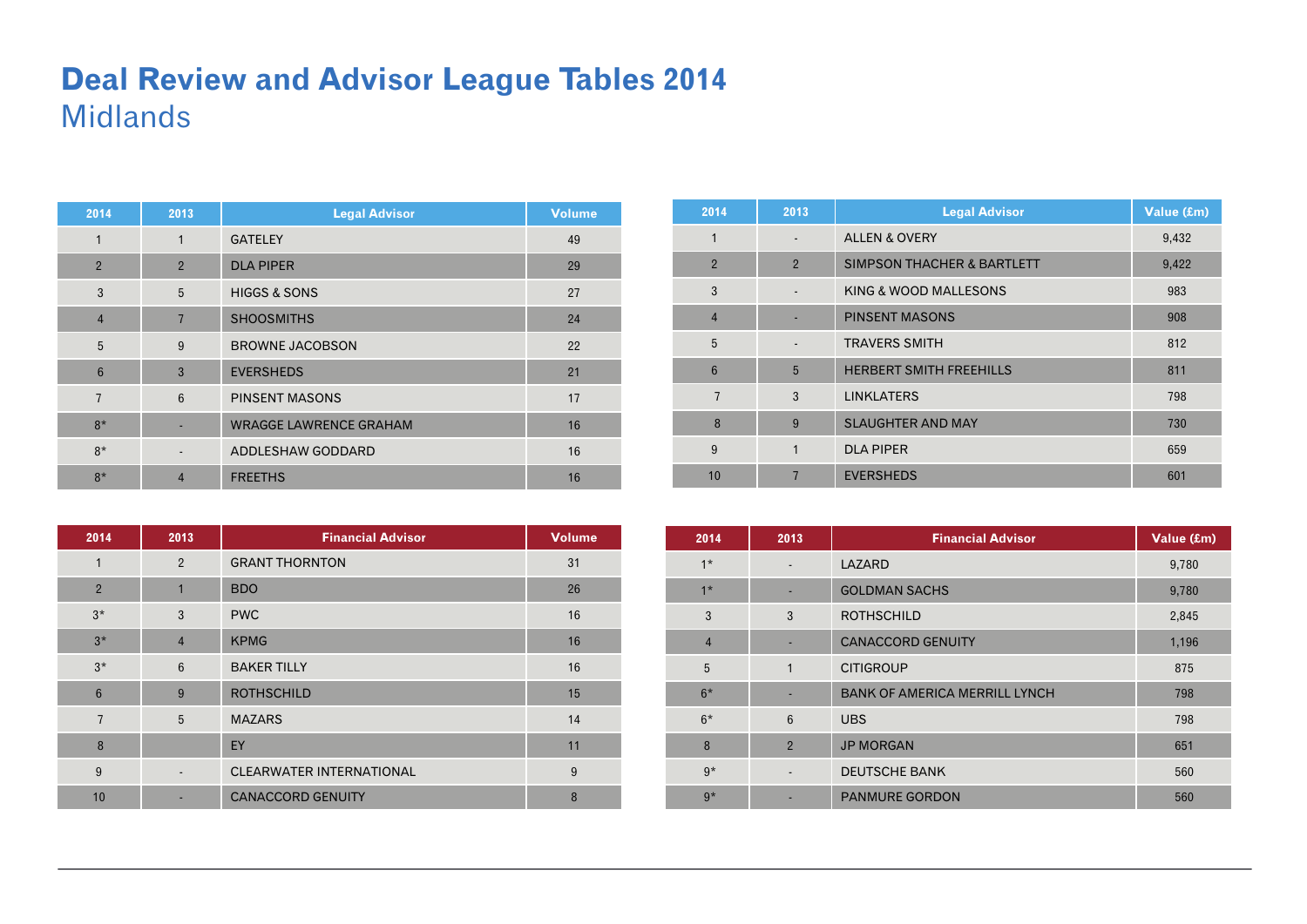### **Deal Review and Advisor League Tables 2014**  Yorkshire & The Humber M&A Activity

A total of 419 M&A and ECM deals were announced in Yorkshire and The Humber for 2014, representing a 9.7% increase from the 382 transactions announced during 2013. Deal values increased significantly by almost 201%, from £2.842bn in 2013, to £8.55bn this year. Yorkshire contributed 7.54% of the total number of transactions recorded in the UK and 2.96% of their total value.

KPMG was again the most active financial advisor in 2014, participating in 21 deals, whilst Citigroup just edged Morgan Stanley to top the value league table, advising on two transactions with a combined consideration of £2.257bn. The highest legal advisor by volume was Addleshaw Goddard advising on 21 transactions. Paul Weiss Rifkind Wharton & Garrison, Slaughter and May and Wachtell Lipton Rosen & Katz, jointly finished top of the value league table for 2014, each advising on the acquisition by USbased Alcoa Inc of Firth Rixson Ltd, a Sheffield-based manufacturer of industrial forgings and metal components, primarily for the aerospace industry, from exiting investor Oak Hill Capital Partners, for £1.764bn.

The main industry involved in M&A deals in 2014 was Manufacturing, with 145 deals, representing 34.61% of all transactions. Professional, Scientific and Technical Activities was edged into second place having being involved in 119 transactions, accounting for 28.4% of deals. Manufacturing also leads the industry value league table, being responsible for £3.436bn, representing over 40% of all transactions recorded.

- 15 large deals (£100m +) have been announced in 2014, a huge 114.3% increase from the corresponding period in 2013, where just seven deals were recorded. Deal values also rose sharply by 430.2% (from £1.138bn in 2013, to £6.031bn in 2014).
- There have been 63 mid-market (£10m £100m) transactions recorded this year, an increase of just over 31% on the 48 transactions announced for the same period in 2013. Deal values increased from £1.532bn in 2013 to £2.271bn this year, a significant rise of 48.2%.
- The number of small deals (£500,000 £10m) in Yorkshire and Humberside also rose significantly by 50.9% from 53 transactions in 2013 to 80 deals in 2014. The aggregate value of small transactions increased, from approximately £191m in 2013 to £258m this year.



| <b>Announced</b> | <b>Deal Type</b>       | <b>Target</b>                                                                | <b>Bidder</b>                                                       | Deal Value (£m) |
|------------------|------------------------|------------------------------------------------------------------------------|---------------------------------------------------------------------|-----------------|
| 26/06/2014       | Acquisition            | Firth Rixson Ltd, Sheffield                                                  | Alcoa Inc, USA                                                      | 1,764           |
| 04/12/2014       | <b>IBO</b>             | Bonne Terre Ltd (dba Sky-<br>Bet), Leeds                                     | CVC Capital Partners, Lon-<br>don                                   | 720             |
| 12/06/2014       | <b>IPO</b>             | Abengoa Yield Plc, Leeds                                                     |                                                                     | 493             |
| 13/02/2014       | Minority<br>Stake      | CentrO Shopping Centre,<br>Germany, from Centro<br>Holdings (UK) Ltd, Brough | Unibail-Rodamco SA                                                  | 439             |
| 10/09/2014       | <b>IBO</b>             | Lakeside 1 Ltd (dba Keep-<br>moat), Doncaster                                | <b>TDR Capital LLP and Sun</b><br>Capital Partners Ltd, Lon-<br>don | 400             |
| 11/10/2014       | <b>IBO</b>             | Bridon Ltd, Doncaster                                                        | <b>Ontario Teachers Pension</b><br>Plan Board, Canada               | 365             |
| 31/08/2014       | Development<br>Capital | Siccar Point Energy, Leeds                                                   |                                                                     | 301             |
| 20/11/2014       | Acquisition            | Cap Automotive (Holdings)<br>Ltd, Leeds                                      | Solera Holdings Inc, USA                                            | 296             |
| 10/04/2014       | <b>IPO</b>             | Polypipe Group Plc, Edling-<br>ton                                           |                                                                     | 294             |
| 27/05/2014       | Acquisition            | Peters Food Group Ltd,<br>Australia                                          | R&R Ice Cream Plc, North-<br>allerton                               | 247             |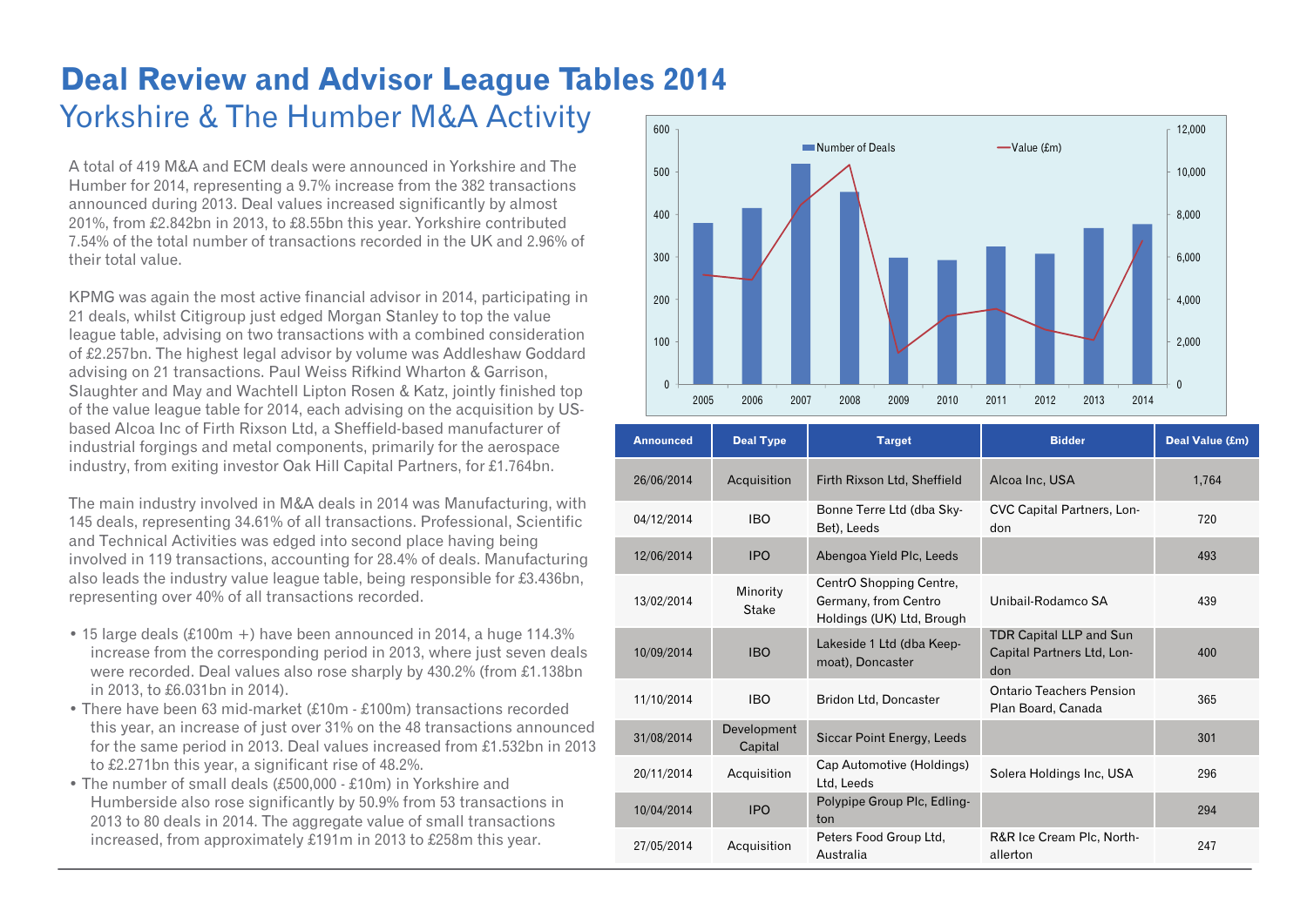## **Deal Review and Advisor League Tables 2014**  Yorkshire & The Humber

| 2014           | 2013                     | <b>Legal Advisor</b>       | <b>Volume</b> |
|----------------|--------------------------|----------------------------|---------------|
| 1              | $\overline{\phantom{a}}$ | ADDLESHAW GODDARD          | 21            |
| $\overline{2}$ | 8                        | <b>SQUIRE PATTON BOGGS</b> | 18            |
| 3              | $\overline{2}$           | <b>WALKER MORRIS</b>       | 18            |
| $\overline{4}$ | 1                        | <b>DLA PIPER</b>           | 17            |
| 5              | $\overline{4}$           | <b>IRWIN MITCHELL</b>      | 17            |
| $6\phantom{1}$ |                          | <b>GORDONS</b>             | 14            |
| $\overline{7}$ | 5                        | <b>PINSENT MASONS</b>      | 12            |
| 8              |                          | <b>BRABNERS</b>            | 12            |
| 9              | $\overline{7}$           | <b>GATELEY</b>             | 12            |
| 10             | $6\phantom{1}$           | <b>EVERSHEDS</b>           | 11            |

| 2014           | 2013           | <b>Financial Advisor</b>     | <b>Volume</b> |
|----------------|----------------|------------------------------|---------------|
| 1              | $\mathbf{1}$   | <b>KPMG</b>                  | 21            |
| $\overline{2}$ | $\mathbf{3}$   | <b>GRANT THORNTON</b>        | 13            |
| 3              | 6              | <b>BAKER TILLY</b>           | 13            |
| $\overline{4}$ | $\overline{7}$ | <b>CENKOS SECURITIES</b>     | 12            |
| 5              |                | <b>BHP CORPORATE FINANCE</b> | 12            |
| $6\phantom{1}$ |                | <b>NUMIS SECURITIES</b>      | 11            |
| $\overline{7}$ | 9              | $N+1$ SINGER                 | 11            |
| 5              |                | <b>MAZARS</b>                | 11            |
| 9              | 5              | <b>DELOITTE</b>              | 10            |
| 10             | 4              | <b>PWC</b>                   | 10            |

| 2014            | 2013 | <b>Legal Advisor</b>                             | Value (£m) |
|-----------------|------|--------------------------------------------------|------------|
| $1*$            |      | <b>PAUL WEISS RIFKIND WHARTON &amp; GARRISON</b> | 1,764      |
| $1*$            | 8    | <b>SLAUGHTER AND MAY</b>                         | 1,764      |
| $1*$            |      | <b>WACHTELL LIPTON ROSEN &amp; KATZ</b>          | 1,764      |
| $\overline{4}$  |      | <b>TRAVERS SMITH</b>                             | 1,300      |
| 5               |      | ADDLESHAW GODDARD                                | 939        |
| $6\phantom{1}6$ |      | <b>PINSENT MASONS</b>                            | 850        |
| $\overline{7}$  |      | <b>HERBERT SMITH FREEHILLS</b>                   | 849        |
| 8               |      | <b>LINKLATERS</b>                                | 798        |
| $9*$            |      | <b>DEBEVOISE &amp; PLIMPTON</b>                  | 720        |
| $9*$            |      | <b>FRESHFIELDS BRUCKHAUS DERINGER</b>            | 720        |

| 2014            | 2013                         | <b>Financial Advisor</b>  | Value (£m) |
|-----------------|------------------------------|---------------------------|------------|
| $\mathbf{1}$    | $\overline{\phantom{a}}$     | <b>CITIGROUP</b>          | 2,257      |
| $\overline{2}$  | ٠                            | <b>MORGAN STANLEY</b>     | 2,012      |
| 3               | $\qquad \qquad \blacksquare$ | LAZARD                    | 1,893      |
| $\overline{4}$  | ٠                            | <b>GREENHILL &amp; CO</b> | 1,764      |
| 5               | $\overline{2}$               | <b>ROTHSCHILD</b>         | 834        |
| $6\phantom{1}6$ | -                            | <b>GOLDMAN SACHS</b>      | 720        |
| $\overline{7}$  | 6                            | <b>JP MORGAN CAZENOVE</b> | 649        |
| 8               | ٠                            | <b>NUMIS SECURITIES</b>   | 517        |
| 9               | 3                            | <b>DELOITTE</b>           | 505        |
| 10              | 5                            | <b>KPMG</b>               | 502        |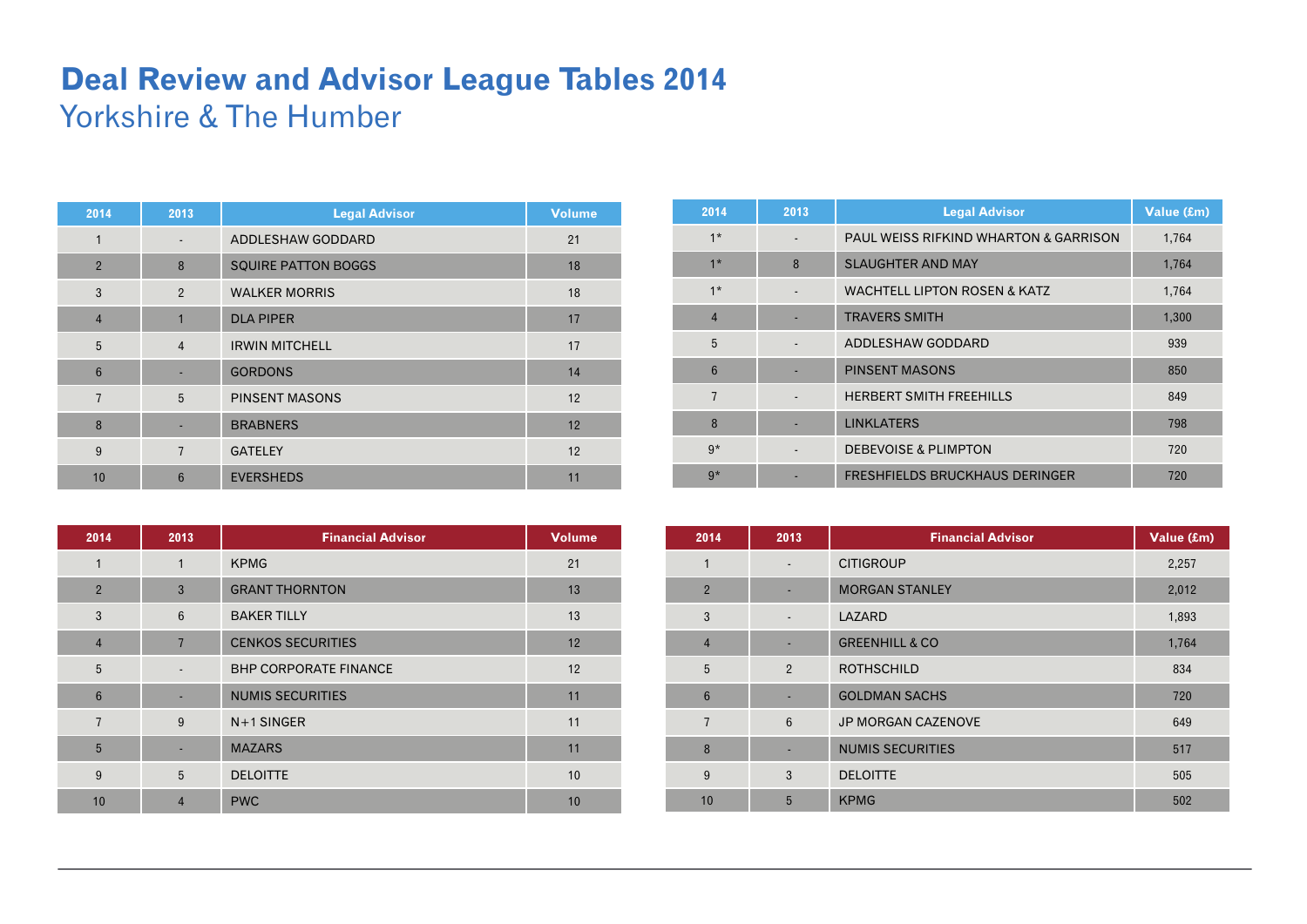#### **Deal Review and Advisor League Tables 2014**  North West M&A Activity 800

There were 583 M&A and ECM transactions announced in the North West during 2014. While this represented a decline of 12.5% on 2013's 666 deals, the region still saw brisk activity across a range of sectors, and the aggregate value of deals recorded for the region was up by 11.4% compared with last year's total (from £10.5bn to £11.7bn). The North West was the fourth busiest region by deal volume in 2014; approximately 10.5% of all UK deals had a North West element, while it contributed just over 4% to the the total value of deals.

BDO and Grant Thornton were the region's leading financial advisors in 2014, each with an involvement in 21 deals. US investment bank Goldman Sachs topped the ranking in terms of deal value, with £2.8bn worth of deals, just ahead of EY (£2.75bn) and Bank of America Merrill Lynch (£2.6bn). North West firm DWF was the region's leading legal advisor by volume with 39 assists in a competitive table, just pipping Turner Parkinson (37), DLA (36) and Brabners (36). Meanwhile Freshfields headed up the value table, with £2.2bn worth of deals.

Manufacturing provided the bulk of North West deal activity in 2014, with almost a third of all transactions. There was particularly strong activity in the chemicals, pharmaceuticals and food segments, including Arle Capital's secondary buy-out of Innovia Films, a Cumbrian chemical film manufacturer, in the year's largest buy-out. Elsewhere, an increasing number of North West firms looked towards the capital markets for growth with 16 new IPOs, compared to just seven last year, with total funds raised up by more than £1bn.

- 19 large deals (£100m+) were announced in 2014, down from ten in 2013. Deal values were up from £2.96bn to £5.6bn, a rise of 89.9%
- In the mid-market, deal volumes were up by 8.2%, from 73 in 2013 to 79 this year. The total value of mid-market deals also increased (to £2.7bn, against £2.3bn in 2013).
- However, the number of small deals (£500,000 £10m) in the North West was down by some 28.6% year on year, while their aggregate value dropped by 21%.



| <b>Announced</b> | <b>Deal Type</b>     | <b>Target</b>                                                                     | <b>Bidder</b>                         | <b>Deal Value</b><br>$(\text{km})$ |
|------------------|----------------------|-----------------------------------------------------------------------------------|---------------------------------------|------------------------------------|
| 13/01/2014       | Acquisition          | <b>Foster Wheeler AG</b>                                                          | <b>AMEC Plc, Knutsford</b>            | 1,946                              |
| 22/05/2014       | Acquisition          | North America Pasta Sauc-<br>es Business of Unilever<br><b>Plc. Port Sunlight</b> | Mizkan Group Corp                     | 1,274                              |
| 18/07/2014       | Acquisition          | Pharmacy Business of Co-<br>operative Group Ltd, Man-<br>chester                  | Bestway International<br>Holdings Ltd | 620                                |
| 19/02/2014       | <b>IPO</b>           | Pets at Home Group Plc,<br>Handforth                                              |                                       | 516                                |
| 28/04/2014       | Secondary<br>Buy-Out | Innovia Films Ltd, Wigton                                                         | Private Group Led by Arle<br>Capital  | 498                                |
| 13/08/2014       | <b>MBO</b>           | Daisy Group Plc, Nelson                                                           | Chain Bidco Plc                       | 494                                |
| 07/02/2014       | Flotation            | AO World Plc, Bolton                                                              |                                       | 423                                |
| 08/05/2014       | Rights<br>Issue      | Co-Operative Bank Plc,<br>Manchester                                              |                                       | 400                                |
| 27/06/2014       | Acquisition          | 1 Hardman Boulevard,<br>Manchester                                                | M & G Real Estate Ltd                 | 306                                |
| 28/02/2014       | <b>IPO</b>           | boohoo.com Plc                                                                    |                                       | 300                                |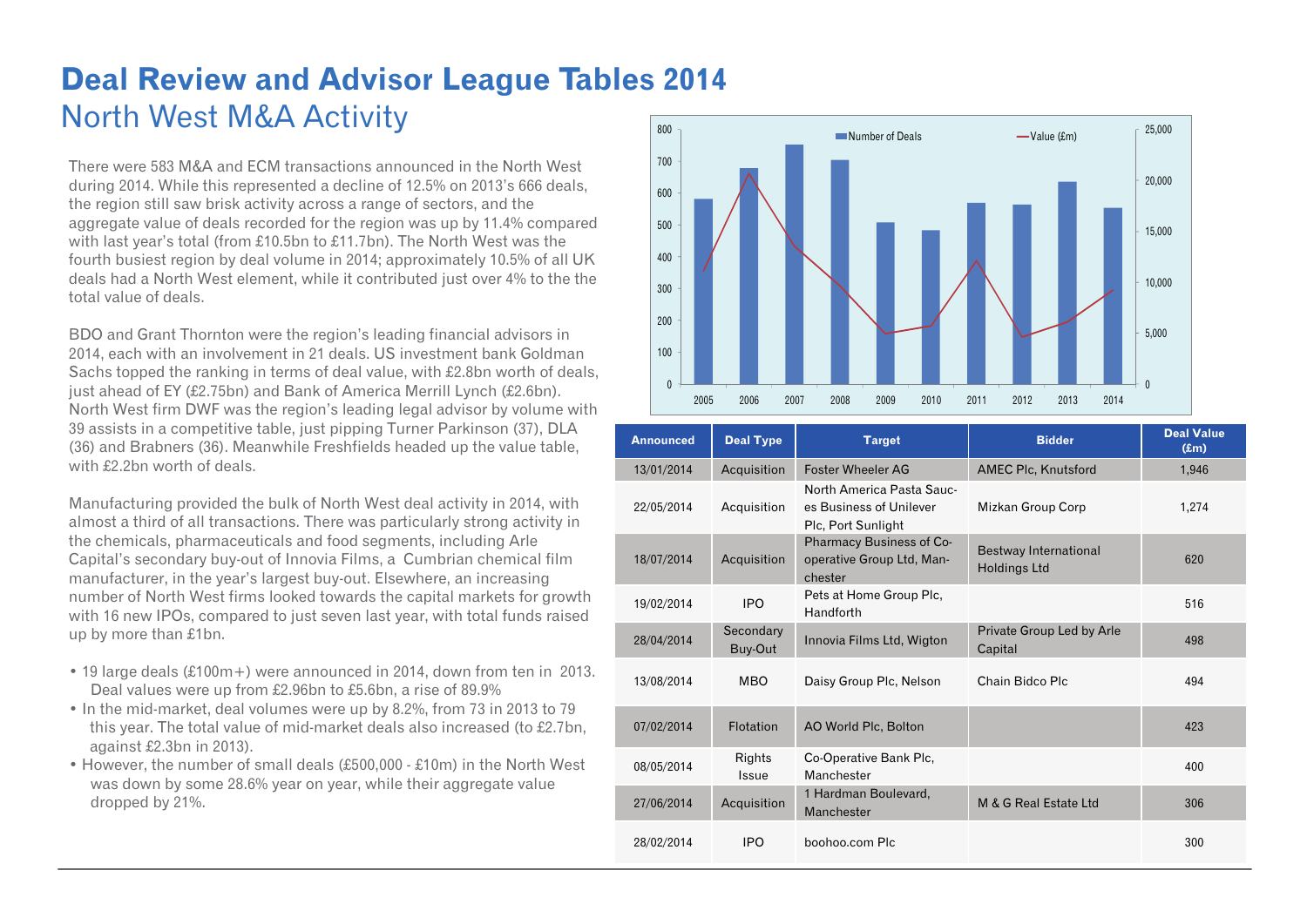### **Deal Review and Advisor League Tables 2014**  North West

| 2014           | 2013           | <b>Legal Advisor</b>    | <b>Volume</b> |
|----------------|----------------|-------------------------|---------------|
| 1              | $\overline{4}$ | <b>DWF</b>              | 39            |
| $\overline{2}$ | $\mathbf{3}$   | <b>TURNER PARKINSON</b> | 37            |
| 3              | $\overline{7}$ | <b>DLA</b>              | 36            |
| $\overline{4}$ | $\overline{1}$ | <b>BRABNERS</b>         | 36            |
| 5              | 6              | ADDLESHAW GODDARD       | 30            |
| $6\phantom{1}$ | $\overline{2}$ | <b>GATELEY</b>          | 26            |
| $\overline{7}$ | 10             | <b>HILL DICKINSON</b>   | 25            |
| 8              | 13             | <b>SHOOSMITHS</b>       | 20            |
| 9              | 11             | <b>EVERSHEDS</b>        | 19            |
| 10             | 8              | <b>PINSENT MASONS</b>   | 15            |

| 2014           | 2013            | <b>Financial Advisor</b>   | <b>Volume</b> |
|----------------|-----------------|----------------------------|---------------|
| 1              | 3               | <b>BDO</b>                 | 21            |
| $\overline{2}$ | 10              | <b>GRANT THORNTON</b>      | 21            |
| 3              | 9               | <b>DELOITTE</b>            | 16            |
| $\overline{4}$ | 1               | <b>KPMG</b>                | 14            |
| 5              | 8               | <b>DOW SCHOFIELD WATTS</b> | 14            |
| $6\phantom{1}$ | $\overline{4}$  | EY                         | 13            |
| $\overline{7}$ | 2               | <b>PWC</b>                 | 13            |
| 8              | $6\phantom{1}6$ | <b>BAKER TILLY</b>         | 13            |
| 9              | 16              | <b>ZEUS CAPITAL</b>        | 12            |
| 10             | 5               | <b>MAZARS</b>              | 11            |

| 2014            | 2013                         | <b>Legal Advisor</b>               | Value (£m) |
|-----------------|------------------------------|------------------------------------|------------|
| $\mathbf{1}$    | 2                            | FRESHFIELDS BRUCKHAUS DERINGER     | 2,166      |
| $2*$            | $\mathbf{1}$                 | <b>LINKLATERS</b>                  | 1,946      |
| $2*$            |                              | <b>BAER &amp; KARRER</b>           | 1,946      |
| $2*$            |                              | <b>BLAKE CASSELS &amp; GRAYDON</b> | 1,946      |
| $2*$            |                              | <b>STIKEMAN ELLIOTT</b>            | 1,946      |
| $6\phantom{1}6$ |                              | <b>SHEARMAN &amp; STERLING</b>     | 1,772      |
| $\overline{7}$  | 11                           | ADDLESHAW GODDARD                  | 1,547      |
| 8               |                              | <b>CLIFFORD CHANCE</b>             | 1,174      |
| 9               | $\qquad \qquad \blacksquare$ | <b>HERBERT SMITH FREEHILLS</b>     | 875        |
| 10              | 14                           | <b>EVERSHEDS</b>                   | 770        |

| 2014           | 2013                     | <b>Financial Advisor</b>             | Value (£m) |
|----------------|--------------------------|--------------------------------------|------------|
| 1              |                          | <b>GOLDMAN SACHS</b>                 | 2,840      |
| $\overline{2}$ | 5                        | EY                                   | 2,754      |
| 3              |                          | <b>BANK OF AMERICA MERRILL LYNCH</b> | 2,582      |
| $4*$           | 1                        | <b>CITIGROUP</b>                     | 1,274      |
| $4*$           |                          | <b>MORGAN STANLEY</b>                | 1,274      |
| $6\phantom{1}$ | 7                        | <b>ROTHSCHILD</b>                    | 1,263      |
| $\overline{7}$ | $\overline{\phantom{a}}$ | <b>JP MORGAN CAZENOVE</b>            | 917        |
| 8              | 17                       | <b>LIBERUM CAPITAL</b>               | 883        |
| 9              | $\overline{4}$           | <b>KPMG</b>                          | 878        |
| 10             | 6                        | <b>DEUTSCHE BANK</b>                 | 619        |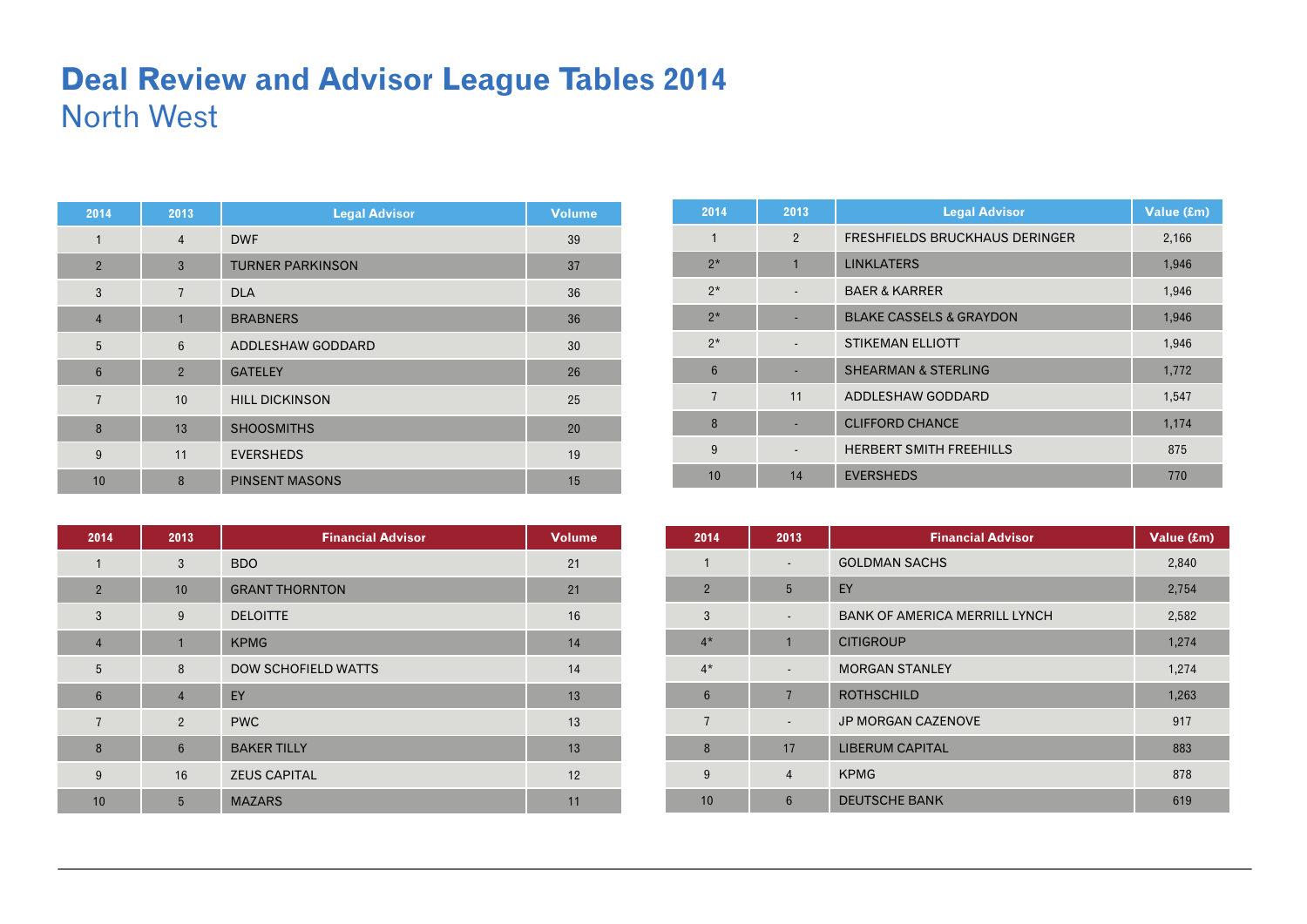#### **Deal Review and Advisor League Tables 2014**  North East M&A Activity 300

In the North East, 141 deals were announced in 2014, which represented a 21.7% decline from the 180 transactions recorded in the previous year. Deal values also decreased by 23.3% from £1.84bn in 2013 to £1.41bn in 2014, despite large transactions such as the flotation of Virgin Money Holdings (UK) Plc for £312m. However, on a positive note, Q4 deal values increased 92.8% to £937m compared to £486m from the corresponding period in 2013.

Muckle continued their reign as the most active Legal Advisor in 2014, with involvement in 21 deals, 10 more than the next highest Legal Advisor, Ward Hadaway(11). Three advisors topped the value table; Allen & Overy, Freshfields and Slaughter and May, who all advised on the aforementioned £312m flotation of Virgin Money. In terms of financial advisors, Citigroup advised on 8 transactions, making them the most prolific financial advisor by volume. Bank of America Merrill Lynch, Goldman Sachs and Keefe Bruyette and Woods all advised on £312m of transactions, leading the value table.

Manufacturing companies were present in 34.75% of 2014 deals this year in the North East, followed by the 29.08% of transactions involving Wholesale and Retail trade companies.

- In the Small market  $£0.5m-E10m$ , the number of announced deals declined by 21.7% from 180 in 2013 to 141 in 2014. Deal values, however, increased by 38% from £59m in 2013 to £82m in 2014.
- The number of Mid-market transactions (£10m-£100m) decreased by 37.9% from 29 in 2013 to 18 this year, while deal values dropped to £514m in 2014 compared to £807m in the previous year.
- Large (£100m-£1bn) deal volume stayed consistent, with 4 Large deals being announced in both 2013 and 2014. However, deal values fell by 16.3% from £970m in 2013 to £812m in 2014. No mega (£1bn plus) transactions have been recorded in the North East over the last two years.



| <b>Announced</b> | <b>Deal Type</b>              | <b>Target</b>                                               | <b>Bidder</b>                                  | <b>Deal Value</b><br>$(\text{Em})$ |
|------------------|-------------------------------|-------------------------------------------------------------|------------------------------------------------|------------------------------------|
| 02/10/2014       | <b>IPO</b>                    | Virgin Money Holdings (UK)<br>PLC, Newcastle Upon Tyne      |                                                | 312                                |
| 30/09/2014       | Acquisition                   | Aesica Holdco Ltd, Newcas-<br>tle Upon Tyne                 | <b>Consort Medical Plc, Hemel</b><br>Hempstead | 233                                |
| 10/01/2014       | Acquisition                   | <b>Tenanted Residential Proper-</b><br>ty Portfolio, London | Grainger Plc, Newcastle<br>Upon Tyne           | 160                                |
| 27/11/2014       | <b>Flotation</b>              | Quantum Pharma Plc, New-<br>castle Upon Tyne                |                                                | 106                                |
| 22/09/2014       | Acquisition                   | PAI Group Inc, Mount Laurel                                 | Sage Group Plc, Newcastle<br>Upon Tyne         | 97                                 |
| 10/01/2014       | Acquisition                   | Equity Release (Increments)<br>Ltd, London                  | Clifden Holdings Ltd, London                   | 87                                 |
| 12/02/2014       | Acquisition                   | Sun Property Portfolio, Mint<br><b>Property Portfolio</b>   | Helical Bar Plc, London                        | 47                                 |
| 02/07/2014       | Share Buy-<br><b>Back</b>     | Sage Group Plc, Newcastle<br>Upon Tyne                      |                                                | 31                                 |
| 01/09/2014       | Acquisition                   | Imperial Tankers Ltd, Billing-<br>ham                       | <b>Suttons Transport Group</b><br>Ltd, Widnes  | 27                                 |
| 05/12/2014       | Develop-<br>ment Capi-<br>tal | Crossco (1337) PLC, Durham                                  |                                                | 25                                 |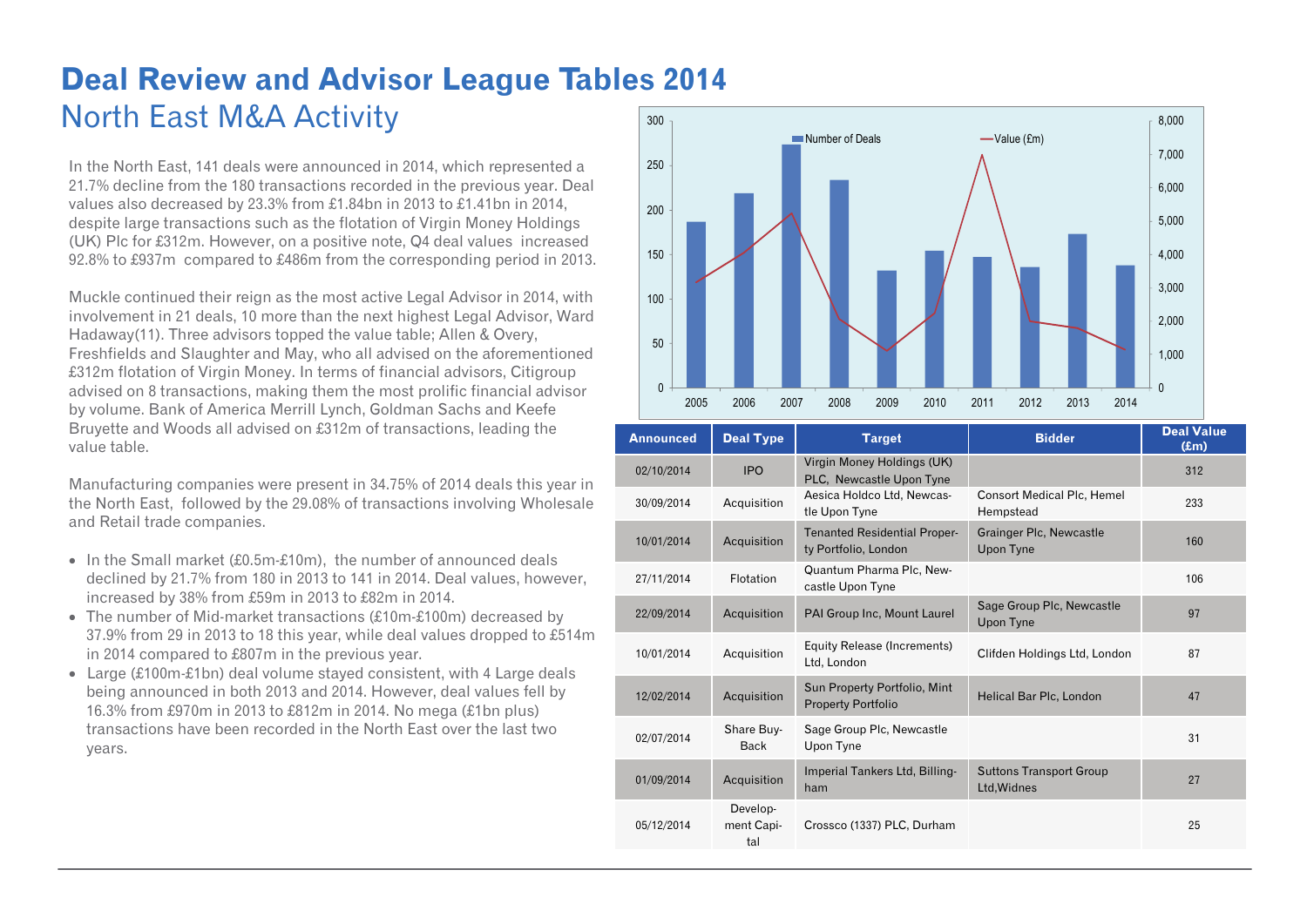### **Deal Review and Advisor League Tables 2014**  North East

| 2014           | 2013           | <b>Legal Advisor</b>  | <b>Volume</b>  |
|----------------|----------------|-----------------------|----------------|
| 1              | $\overline{2}$ | <b>MUCKLE</b>         | 21             |
| $\overline{2}$ | $\mathbf{1}$   | <b>WARD HADAWAY</b>   | 11             |
| 3              | 3              | <b>BOND DICKINSON</b> | 9              |
| $\overline{4}$ | $\overline{7}$ | <b>DWF</b>            | 5              |
| 5              | 9              | <b>DLA PIPER</b>      | $\overline{4}$ |
| $6\phantom{1}$ |                | ADDLESHAW GODDARD     | $\overline{4}$ |
| $\overline{7}$ | 6              | <b>PINSENT MASONS</b> | 3              |
| 8              | 8              | <b>SQUARE ONE LAW</b> | 3              |
| 9              |                | <b>WALKER MORRIS</b>  | 2              |
| 10             | 5              | <b>WATSON BURTON</b>  | $\overline{2}$ |

| 2014           | 2013                     | <b>Financial Advisor</b>   | <b>Volume</b>   |
|----------------|--------------------------|----------------------------|-----------------|
|                | $\overline{\phantom{a}}$ | <b>CITIGROUP</b>           | 8               |
| $\overline{2}$ | $\mathbf{1}$             | <b>TAIT WALKER</b>         | $6\phantom{1}6$ |
| $3*$           | 5                        | <b>GRANT THORNTON</b>      | 5               |
| $3*$           | 3                        | <b>KPMG</b>                | 5               |
| 5              |                          | <b>RYECROFT GLENTON</b>    | $\overline{4}$  |
| 6              | 8                        | <b>PWC</b>                 | 3               |
| $\overline{7}$ |                          | <b>ZEUS CAPITAL</b>        | 3               |
| $6*$           |                          | <b>BAKER TILLY</b>         | 3               |
| $6*$           |                          | <b>DOW SCHOFIELD WATTS</b> | 3               |
| $6*$           | 7                        | <b>CLIVE OWEN</b>          | 3               |

| 2014           | 2013                     | <b>Legal Advisor</b>           | Value (£m) |
|----------------|--------------------------|--------------------------------|------------|
| $1*$           |                          | <b>ALLEN &amp; OVERY</b>       | 312        |
| $1*$           |                          | <b>FRESHFIELDS</b>             | 312        |
| $1*$           | $\overline{\phantom{a}}$ | <b>SLAUGHTER AND MAY</b>       | 312        |
| $\overline{4}$ | 5                        | <b>DLA PIPER</b>               | 260        |
| $5*$           |                          | <b>COVINGTON &amp; BURLING</b> | 233        |
| $5*$           |                          | <b>TRAVERS SMITH</b>           | 233        |
| $\overline{7}$ | 6                        | ADDLESHAW GODDARD              | 118        |
| 8              |                          | <b>MUCKLE</b>                  | 111        |
| 9              | $\overline{\phantom{a}}$ | <b>DWF</b>                     | 103        |
| 10             |                          | <b>GOODWIN PROCTER</b>         | 97         |

| 2014            | 2013                     | <b>Financial Advisor</b>              | Value (£m) |
|-----------------|--------------------------|---------------------------------------|------------|
| $1*$            | $24*$                    | <b>BANK OF AMERICA MERRILL LYNCH</b>  | 312        |
| $1*$            |                          | <b>GOLDMAN SACHS</b>                  | 312        |
| $1*$            | $\overline{\phantom{a}}$ | <b>KEEFE BRUYETTE &amp; WOODS</b>     | 312        |
| $\overline{4}$  |                          | <b>PWC</b>                            | 282        |
| 5               |                          | <b>EVERCORE PARTNERS</b>              | 233        |
| $6\phantom{1}6$ | 8                        | <b>ZEUS CAPITAL</b>                   | 107        |
| $\overline{7}$  | 5                        | <b>BRYAN GARNIER &amp; CO</b>         | 106        |
| $8*$            | 12                       | <b>RAYMOND JAMES &amp; ASSOCIATES</b> | 97         |
| $8*$            | $\overline{4}$           | <b>WILLIAM BLAIR &amp; CO</b>         | 97         |
| 10              | 6                        | <b>CITIGROUP</b>                      | 83         |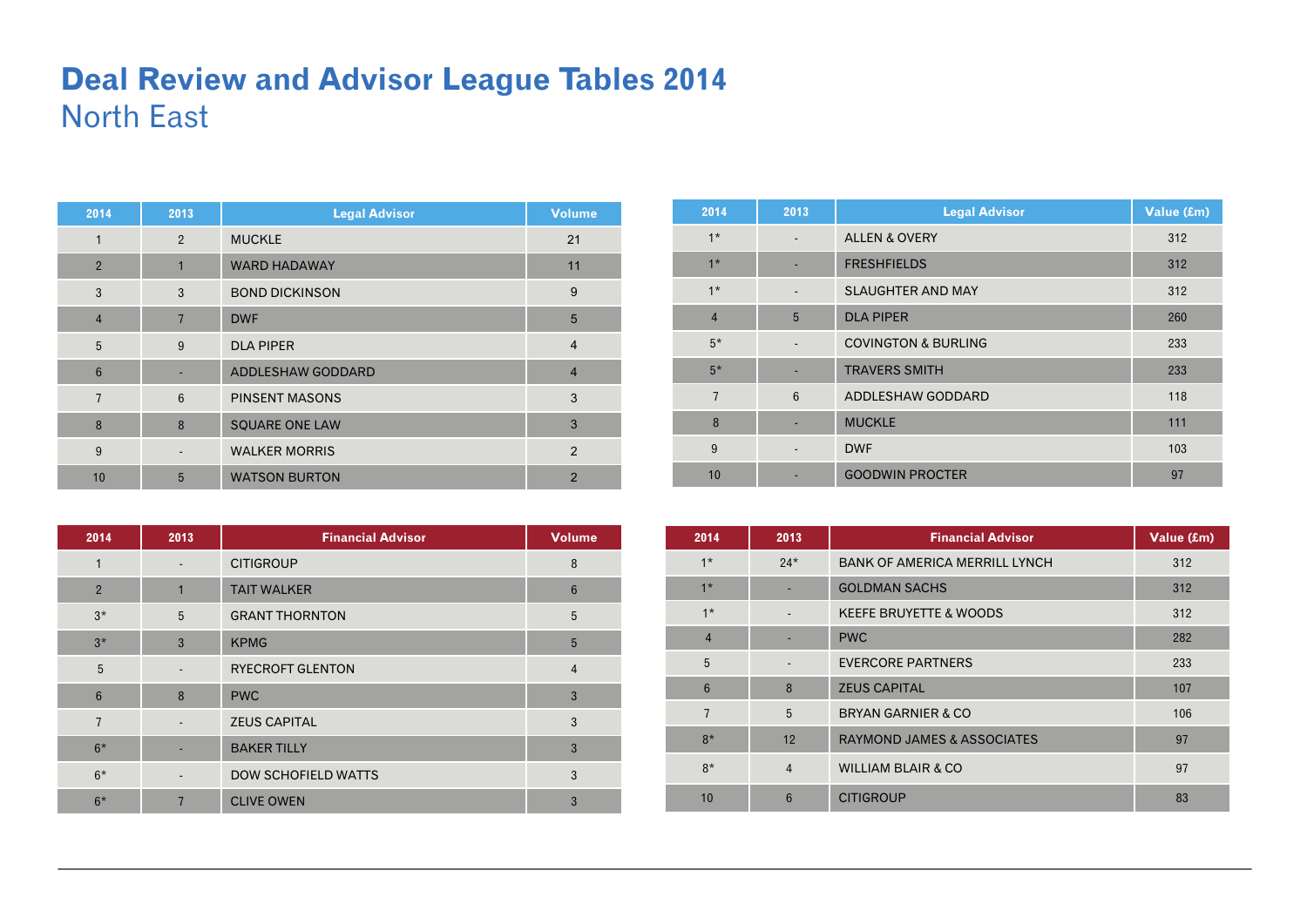#### **Deal Review and Advisor League Tables 2014**  Wales M&A Activity 200

There were a total of 160 deals during 2014 in Wales, which represented a 4.6% increase on the 153 deals in the same period in 2013. There was also a significant increase in deal values in 2014, which increased by 273.6% from £498m to £1.861bn. Wales was involved in 3% of all deals in the UK during 2014 and contributed 0.6% of the UK total of deal values.

EY was the most active financial advisor in 2014, with participation in nine deals. In value terms, Goldman Sachs, Morgan Stanley and Lazard led the way, working on deals with a disclosed value of £482m. Eversheds was the most active legal advisor with nine deals, while the value table was headed by Linklaters, which advised on £511m worth of deals, just ahead of Freshfields Bruckhaus Deringer (£482m).

There was a significant increase in the amount of deals funded by bank debt, up from 13 in 2013 to 25 during 2014. Manufacturing was the sector involved in most deals in 2014, with 48 citations, followed by Wholesale with 35.

2014 also saw a rise in the number of deals involving Welsh firms and US companies , which stood at ten in the last 12 months, in comparison to eight in 2013. There was also multiple deals involving Irish, German, Dutch Spanish and Swiss firms.

- There were four large deals (£100m +) during 2014 in Wales, totalling £980m. There was one large in 2013, valuing £153m.
- There were 27 mid market (£10m £100m) transactions, which was an increase from the ten deals in the same period in 2013. This was reflected by a 184% increase in values, with deals totalling £809m, in comparison to £284m in 2013.
- The number of small deals (£500,000 £10m) in Wales also increased from 23 throughout 2013, to 26 in 2014. This was matched by a 19% rise in deal values, which stood at £72m in 2014, in comparison to £60.7m in 2013.



| <b>Announced</b> | <b>Deal Type</b> | <b>Target</b>                                   | <b>Bidder</b>                                       | Deal Value (£m) |
|------------------|------------------|-------------------------------------------------|-----------------------------------------------------|-----------------|
| 17/06/2014       | <b>IPO</b>       | SSP Group Plc, Llandudno                        |                                                     | 482             |
| 07/07/2014       | Acquisition      | <b>SPTS Technologies Group</b><br>Ltd, Newport  | Orbotech Ltd, Israel                                | 216             |
| 12/08/2014       | Acquisition      | Parc Trostre Retail Park,<br>Llanelli           | M&G Real Estate Ltd, Lon-<br>don                    | 156             |
| 28/07/2014       | Acquisition      | Penn Pharmaceutical Ser-<br>vices Ltd, Tredegar | Packaging Coordinators<br>Inc, USA                  | 127             |
| 08/12/2014       | Acquisition      | Gocompare.com Holdings<br>Ltd, Newport          | Esure Group plc, Reigate                            | 95              |
| 15/10/2014       | Acquisition      | Initial Property Portfolio,<br>Rhyl             | <b>Ediston Property Invest-</b><br>ment Plc, London | 77              |
| 21/02/2014       | Acquisition      | Capital Shopping Park,<br>Cardiff               | Aberdeen Asset Manage-<br>ment Plc, Aberdeen        | 60              |
| 10/10/2014       | Acquisition      | Fletchers Bakeries Ltd,<br>Sheffield            | Finsbury Food Group Plc,<br>Cardiff                 | 56              |
| 25/06/2014       | Acquisition      | Maerdy Wind Farm, Rhon-<br>da Valley            | Greencoat UK Wind Plc,<br>London                    | 53              |
| 03/06/2014       | Acquisition      | Williams Medical Holdings<br>Ltd, Rhymney       | DCC Vital, lireland                                 | 45              |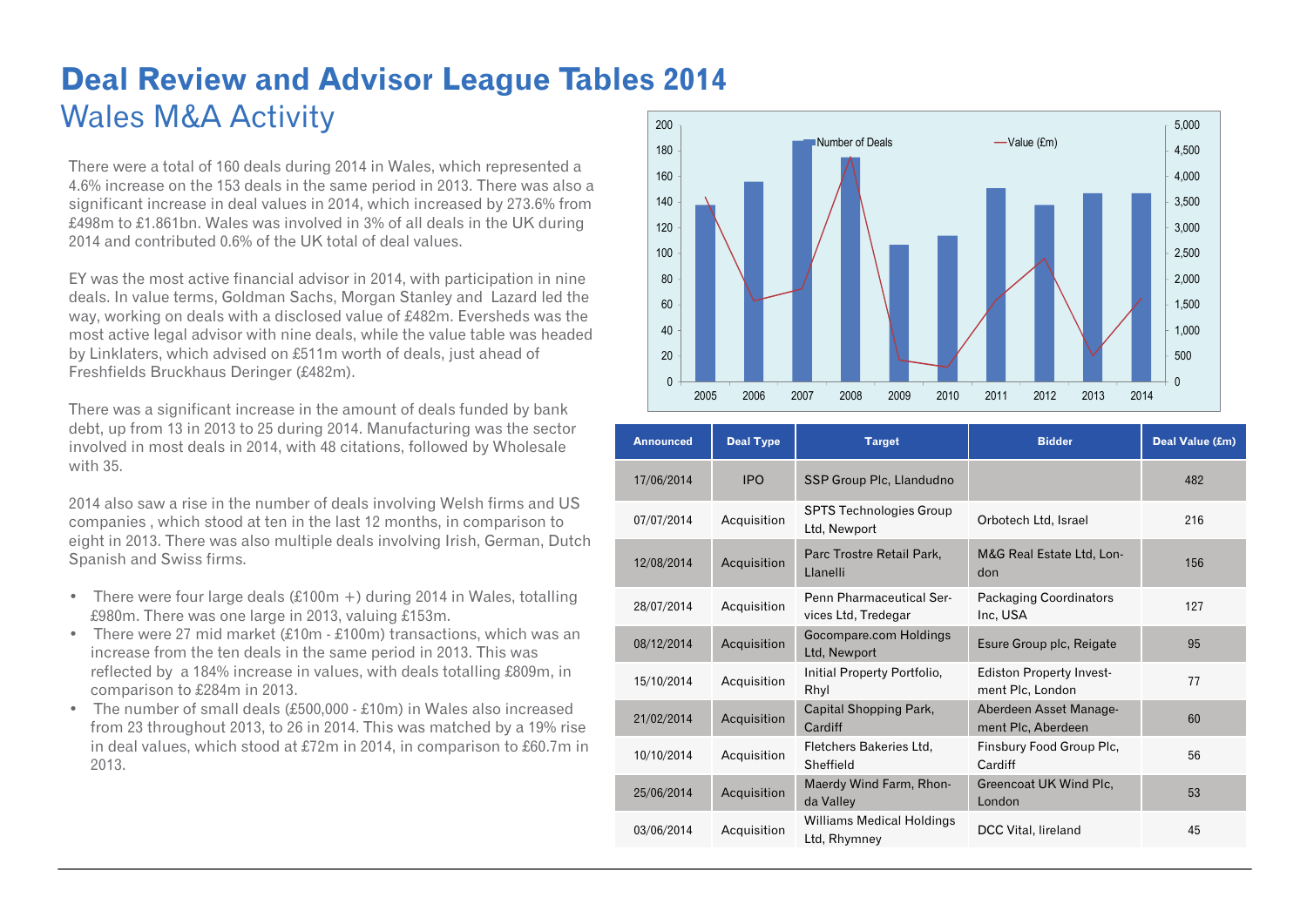## **Deal Review and Advisor League Tables YTD 2014**  Wales

| 2014           | 2013                     | <b>Legal Advisor</b>          | <b>Volume</b>  |
|----------------|--------------------------|-------------------------------|----------------|
| 1              | $\overline{\phantom{0}}$ | <b>EVERSHEDS</b>              | 9              |
| $\overline{2}$ |                          | <b>OSBORNE CLARKE</b>         | 6              |
| 3              | 9                        | <b>GELDARDS</b>               | 5              |
| $4*$           | $\blacksquare$           | <b>BRABNERS</b>               | 5              |
| $4*$           | $\overline{4}$           | <b>ACUITY LEGAL</b>           | 5              |
| $4*$           |                          | <b>BLAKE MORGAN</b>           | 5              |
| $\overline{7}$ |                          | <b>DLA PIPER</b>              | $\overline{4}$ |
| 8              |                          | <b>WRAGGE LAWRENCE GRAHAM</b> | $\overline{4}$ |
| 9              | $\overline{\phantom{a}}$ | ADDLESHAW GODDARD             | $\overline{4}$ |
| 10             | 10                       | <b>CMS</b>                    | 3              |

| 2014           | 2013 | <b>Legal Advisor</b>                                      | Value (£m) |
|----------------|------|-----------------------------------------------------------|------------|
|                |      | <b>LINKLATERS</b>                                         | 511        |
| 1              |      | <b>FRESHFIELDS BRUCKHAUS DERINGER</b>                     | 482        |
| 3              |      | <b>OSBORNE CLARKE</b>                                     | 354        |
| $4*$           |      | <b>CRAVATH SWAINE &amp; MOORE</b>                         | 216        |
| $4*$           | 3    | <b>TRAVERS SMITH</b>                                      | 216        |
| $4*$           |      | <b>TULCHINSKY STERN MARCIANO COHEN</b><br><b>LEVITSKI</b> | 216        |
| $\overline{7}$ |      | <b>GOODWIN PROCTER</b>                                    | 127        |
| 8              |      | <b>DLA PIPER</b>                                          | 98         |
| 9              |      | <b>SLAUGHTER &amp; MAY</b>                                | 95         |
| 10             |      | <b>GELDARDS</b>                                           | 81         |

| 2014           | 2013                     | <b>Financial Advisor</b>    | <b>Volume</b>  |
|----------------|--------------------------|-----------------------------|----------------|
| 1              | $\overline{2}$           | EY                          | 9              |
| $\overline{2}$ | $6\phantom{1}6$          | <b>BDO</b>                  | 7              |
| 3              | 8                        | <b>CENKOS SECURITIES</b>    | 5              |
| $\overline{4}$ | 3                        | <b>KPMG</b>                 | 5              |
| 5              | 1                        | <b>GRANT THORNTON</b>       | 5              |
| 6              |                          | <b>BAKER TILLY</b>          | 5              |
| $\overline{7}$ | $\overline{4}$           | <b>PWC</b>                  | 5              |
| 8              | 5                        | <b>DELOITTE</b>             | $\overline{4}$ |
| 9              | $\overline{\phantom{a}}$ | <b>ALVAREZ &amp; MARSAL</b> | 3              |
| 10             |                          | <b>MAZARS</b>               | 3              |

| 2014           | 2013                     | <b>Financial Advisor</b>    | Value (£m) |
|----------------|--------------------------|-----------------------------|------------|
| $1*$           |                          | <b>GOLDMAN SACHS</b>        | 482        |
| $1*$           |                          | LAZARD                      | 482        |
| $1*$           | $\overline{\phantom{a}}$ | <b>MORGAN STANLEY</b>       | 482        |
| $\overline{4}$ |                          | EY                          | 343        |
| $5*$           | $\overline{\phantom{a}}$ | <b>JP MORGAN</b>            | 216        |
| $5*$           | $\overline{\phantom{a}}$ | <b>JEFFERIES</b>            | 216        |
| $7*$           | $\overline{\phantom{a}}$ | <b>ALVAREZ &amp; MARSAL</b> | 138        |
| 8              | $\overline{\phantom{a}}$ | <b>TENEO CAPITAL</b>        | 127        |
| 9              | $\overline{2}$           | <b>CENKOS SECURITIES</b>    | 107        |
| 10             |                          | <b>EVERCORE PARTNERS</b>    | 95         |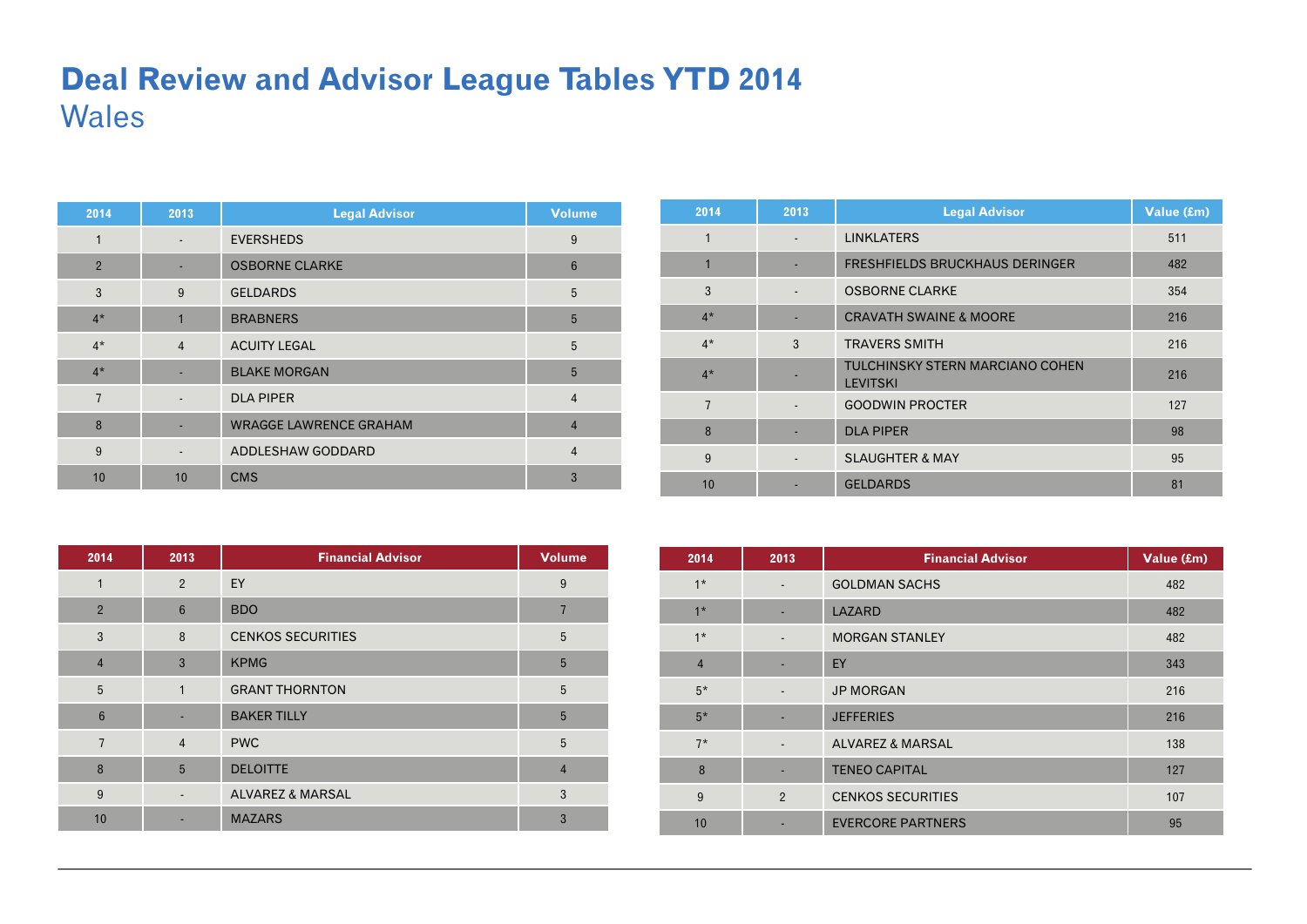#### **Deal Review and Advisor League Tables 2014**  Scotland M&A Activity 600

A total of 478 M&A and ECM deals were announced in Scotland for 2014, representing a 3.6% decline from the 496 transactions announced in 2013. Deal values saw a massive 68.5% rise from £14.847bn in 2013 to £25.014bn in 2014, despite the fall in the volume of transactions. Scotland had a presence in 8.6% of UK transactions and 8.66% in terms of values. The largest deal recorded in Scotland saw the UK Government dispose of a 7.8% stake in Lloyds Banking Group Plc, the Edinburgh-based banking and financial services group, via a placing of over 5.5bn shares at 75.5p per share, for an aggregate value of £4.2bn.

JPMorgan was Scotland's most active financial advisor, with participation in 12 deals, ahead of EY and BDO on 12 deals also, but JPMorgan had the higher transaction value. The value table was also led by JP Morgan, with £10.295bn, followed by Bank of America Merrill Lynch, with £4.95bn. CMS was the country's busiest legal advisor with 20 deals, while the value table was topped by Freshfields Bruckhaus Deringer with £5.583bn, followed by Slaughter and May, with £3.046bn.

Deal volumes in Scotland were dominated by the Financial and Insurance Services sector, with a presence in 50% of transactions; next most active was the Manufacturing sector, with a 19.67% presence in Scotland's deals. Financial Services was also the largest sector value-wise, being responsible for £13.162bn worth of transactions.

 Mega value (£1bn +) transactions recorded a 600% rise in 2014, from a single deal in 2013 to seven in 2014. Deal values rose from £3.2bn to £14.664bn.

 Large value (£100m +) transactions recorded a 6.7% fall during 2014, from 30 deals in 2013 to 28 in 2014. Deal values also fell by 23.3% (from £9.491bn in 2013 to a value of £7.275bn in 2014).

• Mid Market (£10m - £100m) transactions rose by 58.3% in 2014, from 48 in 2013 to 76 during this year. Deal values rose dramatically by 58%, from £1.786bn in 2013 to £2.823bn in 2014

• The number of small deals (£500,000 - £10m) in Scotland fell by 16.5% from 243 in 2013 to 203 in 2014. Deal values fell by 21.9% from £489m in 2013 to £382m in 2014.



| <b>Announced</b> | <b>Deal Type</b>  | <b>Target</b>                                                                                                 | <b>Bidder</b>                                                 | Deal Value (£m) |
|------------------|-------------------|---------------------------------------------------------------------------------------------------------------|---------------------------------------------------------------|-----------------|
| 25/03/2014       | <b>Divestment</b> | Lloyds Banking Group Plc,<br>Edinburgh                                                                        |                                                               | 4,200           |
| 04/09/2014       | Acquisition       | Canadian Business of Stand-<br>ard Life Plc, Edinburgh                                                        | Manufacturers Life Insur-<br>ance Co                          | 2,238           |
| 03/11/2014       | Acquisition       | <b>United Biscuits (Holdings)</b><br>Ltd, Edinburgh                                                           | <b>Yildiz Holding AS, Turkey</b>                              | 2,065           |
| 26/02/2014       | <b>Divestment</b> | Direct Line Insurance Group<br>Plc, England (Divestment by<br>Royal Bank of Scotland<br>Group Plc, Edinburgh) |                                                               | 1,113           |
| 04/08/2014       | <b>IBO</b>        | Aberdeen / Glasgow Interna-<br>tional Airport Ltd, Glasgow                                                    | Private Group led by Mac-<br>quarie and Ferrovial             | 1,048           |
| 27/01/2014       | Acquisition       | F&C Asset Management Plc,<br>Edinburgh                                                                        | <b>BMO Global Asset Manage-</b><br>ment (Europe) Ltd, England | 708             |
| 04/04/2014       | Acquisition       | House of Fraser Ltd, Glasgow                                                                                  | Sanpower Group Ltd, Peo-<br>ples Republic of China            | 480             |
| 27/05/2014       | <b>IPO</b>        | TSB Banking Group Plc,<br>England (Subsidiary of<br>Lloyds Banking Group Plc,<br>Edinburgh)                   |                                                               | 455             |
| 09/05/2014       | Acquisition       | Whyte & Mackay Ltd, Glas-<br>gow                                                                              | Emperador UK Ltd, Edin-<br>burgh                              | 430             |
| 26/03/2014       | Acquisition       | Ignis Asset Management Ltd,<br>Glasgow                                                                        | Standard Life Investments<br>Holdings Ltd, Edinburgh          | 390             |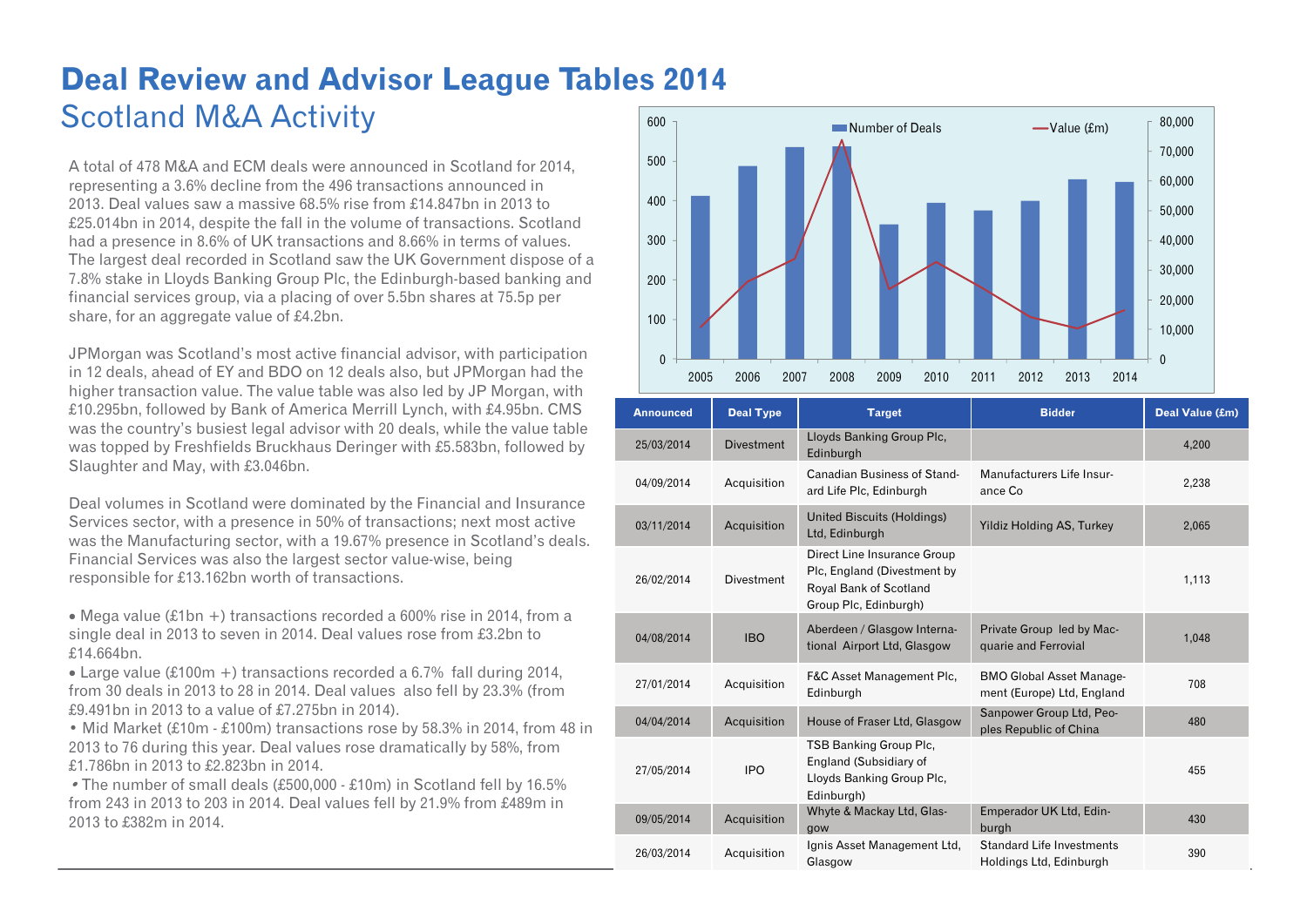### **Deal Review and Advisor League Tables 2014 Scotland**

| 2014           | 2013           | <b>Legal Advisor</b>                  | <b>Volume</b> |
|----------------|----------------|---------------------------------------|---------------|
| 1              | 3              | <b>CMS</b>                            | 20            |
| $\overline{2}$ | 5              | <b>GATELEY</b>                        | 16            |
| 3              | $\overline{7}$ | <b>PINSENT MASONS</b>                 | 15            |
| $\overline{4}$ | $\overline{2}$ | <b>DLA PIPER</b>                      | 10            |
| 5              | $\mathbf{1}$   | <b>MACLAY MURRAY &amp; SPENS</b>      | 9             |
| $6\phantom{1}$ | $\overline{4}$ | <b>DWF</b>                            | 8             |
| $\overline{7}$ |                | <b>JONES DAY</b>                      | 8             |
| 8              |                | <b>SHOOSMITHS</b>                     |               |
| 9              |                | <b>BRODIES</b>                        | 6             |
| 10             |                | <b>FRESHFIELDS BRUCKHAUS DERINGER</b> | 5             |

| 2014           | 2013           | <b>Financial Advisor</b>             | <b>Volume</b> |
|----------------|----------------|--------------------------------------|---------------|
|                | 1              | <b>JP MORGAN</b>                     | 12            |
| $\overline{2}$ | $\overline{4}$ | EY                                   | 12            |
| 3              | 3              | <b>BDO</b>                           | 12            |
| $\overline{4}$ |                | <b>DELOITTE</b>                      | 10            |
| 5              | 5              | <b>GRANT THORNTON</b>                | 9             |
| 6              | $\overline{2}$ | <b>ANDERSON ANDERSON &amp; BROWN</b> | 9             |
| $\overline{7}$ | 8              | SIMMONS & CO                         | 7             |
| 8              |                | <b>MAZARS</b>                        | 7             |
| 9              | 9              | <b>JOHNSTON CARMICHAEL</b>           |               |
| 10             |                | <b>ROTHSCHILD</b>                    | 6             |

| 2014            | 2013           | <b>Legal Advisor</b>                  | Value (£m) |
|-----------------|----------------|---------------------------------------|------------|
| 1               | 17             | <b>FRESHFIELDS BRUCKHAUS DERINGER</b> | 5,583      |
| $\overline{2}$  |                | <b>SLAUGHTER AND MAY</b>              | 3,046      |
| 3               |                | <b>OSLER HOSKIN &amp; HARCOURT</b>    | 2,946      |
| $\overline{4}$  | 5              | <b>LINKLATERS</b>                     | 2,840      |
| 5               |                | <b>BLAKE CASSELS &amp; GRAYDON</b>    | 2,256      |
| $6\phantom{1}$  | $6\phantom{1}$ | <b>HERBERT SMITH FREEHILLS</b>        | 1,181      |
| $\overline{7}$  | 3              | <b>HOGAN LOVELLS</b>                  | 1,048      |
| 8               |                | <b>SULLIVAN &amp; CROMWELL</b>        | 999        |
| 9               |                | <b>NORTON ROSE FULBRIGHT</b>          | 872        |
| 10 <sup>1</sup> |                | <b>BAKER BOTTS</b>                    | 848        |

| 2014           | 2013                     | <b>Financial Advisor</b>             | Value (£m) |
|----------------|--------------------------|--------------------------------------|------------|
| 1              | 2                        | <b>JPMORGAN</b>                      | 10,295     |
| $\overline{2}$ | 1                        | <b>BANK OF AMERICA MERRILL LYNCH</b> | 4,950      |
| 3              | $\overline{4}$           | LAZARD                               | 4,721      |
| $\overline{4}$ | $\overline{7}$           | <b>MORGAN STANLEY</b>                | 2,727      |
| 5              | 19                       | <b>HSBC</b>                          | 2,685      |
| $6\phantom{1}$ | 5                        | <b>GOLDMAN SACHS</b>                 | 2,635      |
| $\overline{7}$ | $\overline{\phantom{a}}$ | <b>SCOTIABANK</b>                    | 2,238      |
| 8              |                          | <b>CENTERVIEW PARTNERS</b>           | 2,065      |
| 9              | 9                        | <b>ROTHCHILD</b>                     | 1,585      |
| 10             |                          | <b>BARCLAYS</b>                      | 1,549      |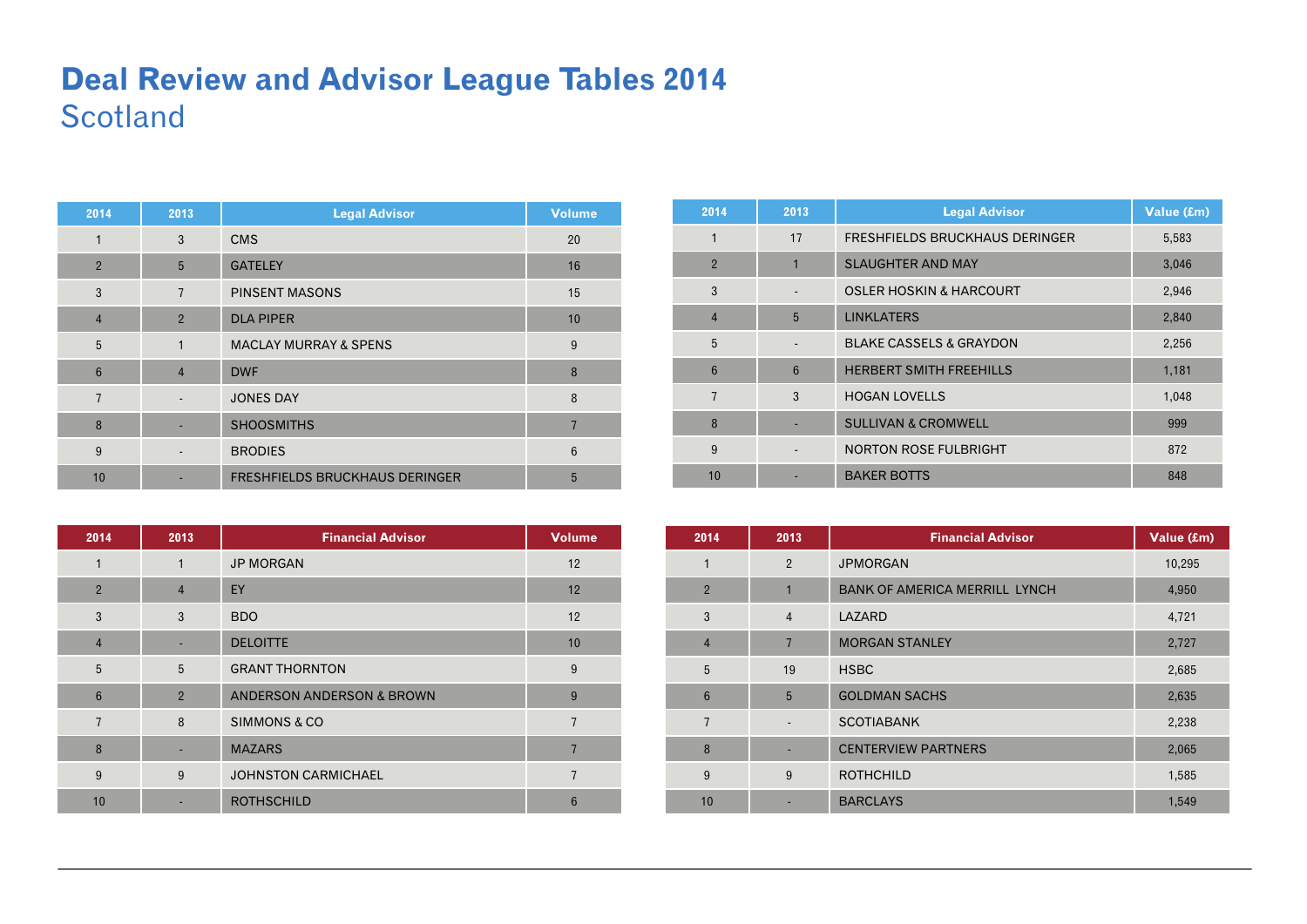#### **Deal Review and Advisor League Tables 2014**  Northern Ireland M&A Activity 100

A strong final quarter saw transaction volume increase by 11.4% year on year (from 88 to 98 deals) in Northern Ireland, with 2014's annual deal return more than double that recorded in the years immediately following the crash. Meanwhile, the aggregate value of transactions reached £765m, a decline of 16.5% on the £916m worth of deals announced in 2013 but still representing a reasonable return for the province, where deal flow tends to cluster around the small to mid-market.

Dublin law firm A&L Goodbody was Northern Ireland's busiest legal advisor in 2014 with an involvement in 30 transactions in all, followed by Belfast's Tughans (23) and Carson McDowell (ten). A&L Goodbody worked on deals with a recorded value of £371m in total to top the value table ahead of Carson McDowell (£275m). Meanwhile the financial advisory tables were led by three of the top global firms, KPMG (5), EY (4) and BDO (3). Liberum Capital topped the value table for 2014, having worked on deals worth £140m in aggregate.

Deals in the Manufacturing sector continued to provide the bulk of Northern Irish M&A activity in 2014, accounting for 28% of all transactions. That said, deal flow in the sector was down by around 20% year on year mirroring the national trend. Pleasingly, there was robust growth across a number of other sectors; Information & Communication deals were up by 26% on 2013's figures, making the sector Northern Ireland's second busiest by volume and the number of Professional, Scientific & Technical Activities transactions was up by 83%.

Finally, private equity investors have been consistently active in Northern Ireland throughout the year. There were 24 PE-backed deals announced in 2014, up by 33% on last year's return. As a proportion of overall M&A activity, this is noticeably higher than that for the rest of the UK, which saw around 14% of deals funded by private equity in 2014. The renewable energy sector has been a prime target - Platina Partner's £99m buy-out of Mantlin Ltd, operator of the Slieve Rushen wind farm in October being a case in point.



| <b>Announced</b> | <b>Deal Type</b> | <b>Target</b>                                                     | <b>Bidder</b>                           | Deal Value (£m) |
|------------------|------------------|-------------------------------------------------------------------|-----------------------------------------|-----------------|
| 01/08/2014       | Acquisition      | Foyleside Ltd, Coleraine                                          | Luxembourg Holdings<br>Companies        | 154             |
| 11/08/2014       | Acquisition      | Portfolio of Three Shop-<br>ping Centre Assets, Belfasr           | NewRiver Retail Ltd                     | 140             |
| 08/10/2014       | <b>IBO</b>       | Mantlin Ltd, Belfast                                              | Platina Partners II P and<br>123Venture | 99              |
| 20/03/2014       | Acquisition      | The Sprucefield Centre Ltd,<br>Lisburn                            | Intu Properties Plc, London             | 70              |
| 29/09/2014       | Acquisition      | Robert Roberts (NI) Ltd.<br>Lisburn                               | Valeo Foods UK Ltd, Ire-<br>land        | 47              |
| 18/11/2014       | Acquisition      | Ansell Sales & Distribution<br>Ltd, Belfast                       | ENDO Lighting Corp, Ja-<br>pan          | 38              |
| 17/10/2014       | Acquisition      | Kx Systems Inc, US                                                | <b>First Derivatives Plc, Newry</b>     | 36              |
| 11/02/2014       | Acquisition      | Antrim Resources (NI) Ltd                                         | First Oil Expro Ltd                     | 32              |
| 03/04/2014       | Acquisition      | Telestack Ltd, Omagh                                              | Astec Industries Inc, US                | 22              |
| 09/10/2014       | Acquisition      | Barr Quarries Ltd (from<br>Trench Holdings Ltd, New-<br>townabbey | <b>Breedon Aggregates Ltd</b>           | 21              |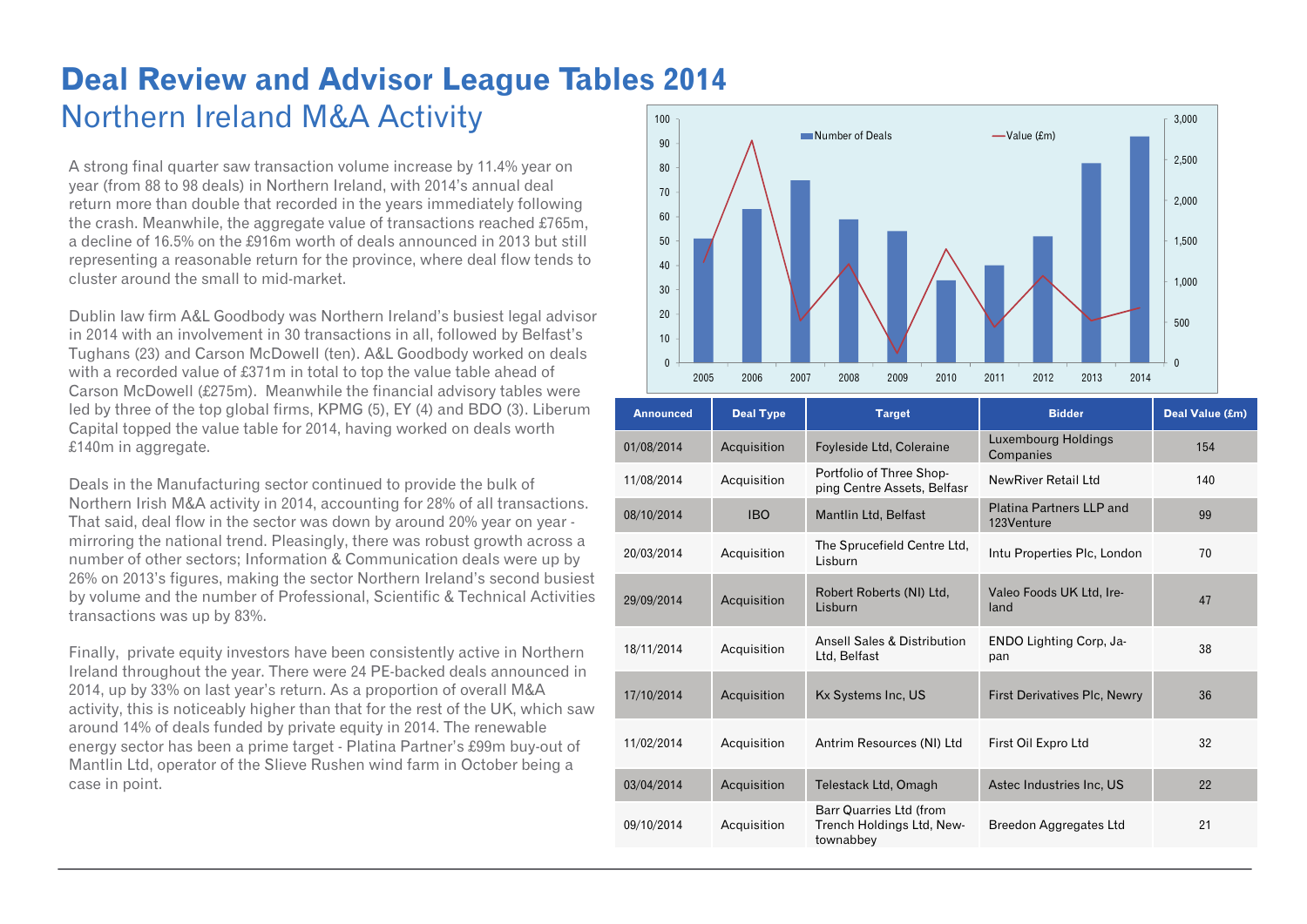### **Deal Review and Advisor League Tables 2014**  Northern Ireland

| 2014            | 2013                     | <b>Legal Advisor</b>       | <b>Volume</b>  |
|-----------------|--------------------------|----------------------------|----------------|
| 1               | $\mathbf{1}$             | A & L GOODBODY             | 30             |
| $\overline{2}$  | $\mathbf{3}$             | <b>TUGHANS</b>             | 23             |
| 3               | 9                        | <b>CARSON MCDOWELL</b>     | 10             |
| $\overline{4}$  | $\overline{2}$           | <b>MILLS SELIG</b>         | 8              |
| 5               |                          | <b>MILLAR MCCALL WYLIE</b> | 3              |
| $6\phantom{1}6$ | $18*$                    | <b>WILLIAM FRY</b>         | $\overline{2}$ |
| $\overline{7}$  | $\overline{\phantom{a}}$ | <b>BRABNERS</b>            | $\overline{2}$ |
| 8               |                          | <b>CMS</b>                 | $\overline{2}$ |
| 9               |                          | <b>MACAULAY WRAY</b>       | $\overline{2}$ |
| 10              |                          | <b>PINSENT MASONS</b>      | $\overline{2}$ |

| 2014           | 2013                     | <b>Financial Advisor</b>             | <b>Volume</b>  |
|----------------|--------------------------|--------------------------------------|----------------|
| 1              | 2                        | <b>KPMG</b>                          | 5              |
| $\overline{2}$ |                          | EY                                   | $\overline{4}$ |
| 3              | $\mathbf{1}$             | <b>BDO</b>                           | 3              |
| $\overline{4}$ |                          | <b>LIBERUM CAPITAL</b>               | $\overline{2}$ |
| 5              | $12*$                    | <b>CHARLES STANLEY SECURITIES</b>    | $\overline{2}$ |
| $6*$           | 3                        | <b>HORWOOD NEILL HOLMES</b>          | $\overline{2}$ |
| $6*$           | $\overline{\phantom{a}}$ | ASM CHARTERED ACCOUNTANTS            | 2              |
| 8              | $\overline{4}$           | <b>INVESTEC</b>                      | 1              |
| $9*$           |                          | <b>BANK OF AMERICA MERRILL LYNCH</b> | 1              |
| $9*$           |                          | <b>ROTHSCHILD</b>                    | 1              |
| $9*$           |                          | <b>UBS</b>                           |                |

| 2014           | 2013           | <b>Legal Advisor</b>             | Value (£m) |
|----------------|----------------|----------------------------------|------------|
| 1              | 1              | A & L GOODBODY                   | 371        |
| $\overline{2}$ | 3              | <b>CARSON MCDOWELL</b>           | 275        |
| $3*$           |                | <b>BOODLE HATFIELD</b>           | 154        |
| $3*$           |                | KING & SPALDING                  | 154        |
| $3*$           | $\overline{a}$ | <b>MACLAY MURRAY &amp; SPENS</b> | 154        |
| $6*$           |                | <b>HERBERT SMITH FREEHILLS</b>   | 70         |
| $6*$           |                | <b>LINKLATERS</b>                | 70         |
| 8              | $18*$          | <b>WILLIAM FRY</b>               | 47         |
| 9              | $\overline{7}$ | <b>ARTHUR COX</b>                | 47         |
| 10             | 8              | <b>TUGHANS</b>                   | 42         |

| 2014           | 2013                     | <b>Financial Advisor</b>             | Value (£m) |
|----------------|--------------------------|--------------------------------------|------------|
| 1              | $\overline{\phantom{a}}$ | <b>LIBERUM CAPITAL</b>               | 140        |
| $\overline{2}$ | $\overline{7}$           | <b>INVESTEC</b>                      | 99         |
| $3*$           |                          | <b>BANK OF AMERICA MERRILL LYNCH</b> | 70         |
| $3*$           |                          | <b>ROTHSCHILD</b>                    | 70         |
| $3*$           |                          | <b>UBS</b>                           | 70         |
| $6\phantom{1}$ |                          | EY                                   | 43         |
| $\overline{7}$ | 8                        | <b>GRANT THORNTON</b>                | 38         |
| 8              | $11*$                    | <b>CHARLES STANLEY</b>               | 36.5       |
| 9              | $11*$                    | <b>GOODBODY</b>                      | 36         |
| 10             | 13                       | <b>CENKOS SECURITIES</b>             | 21         |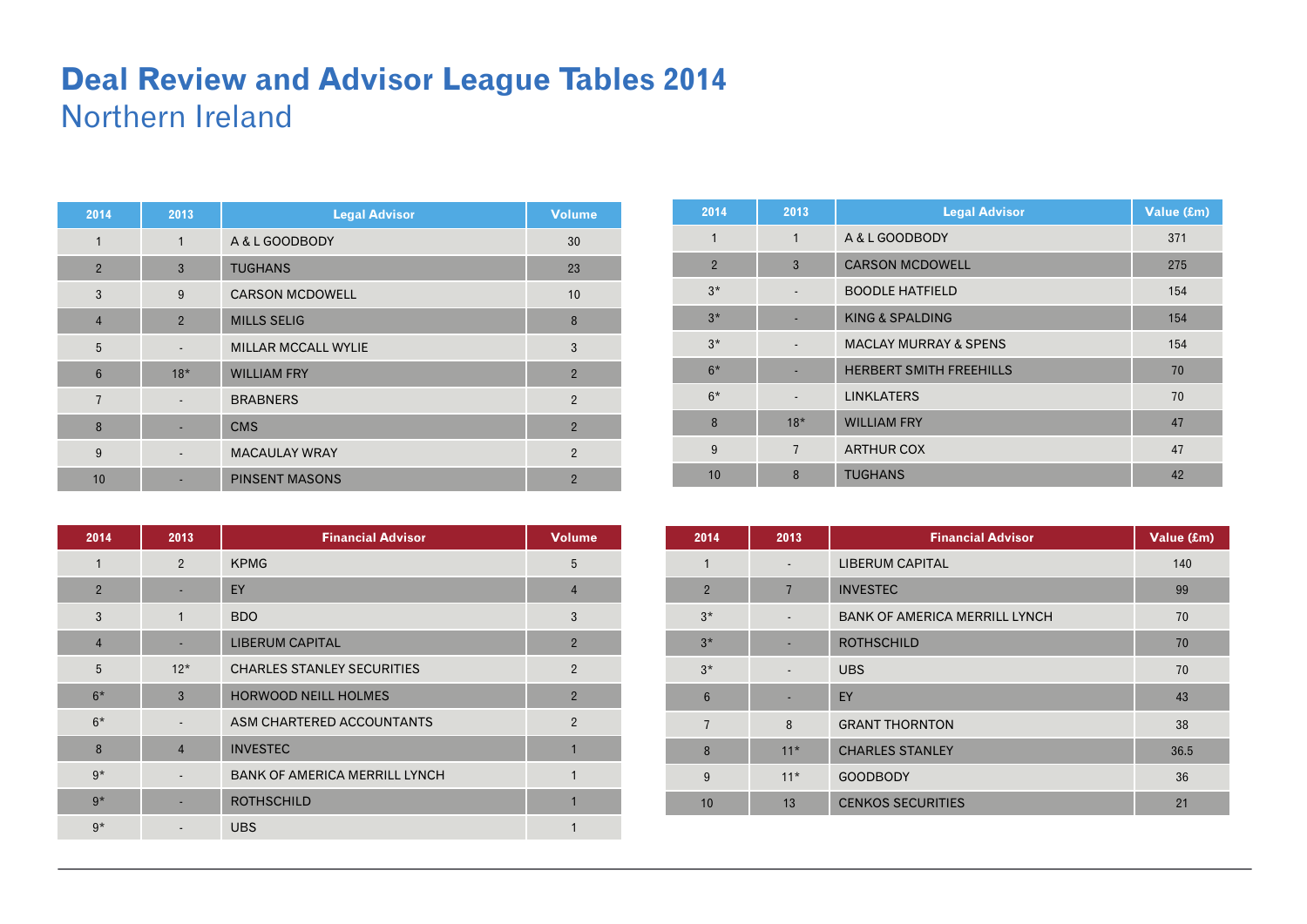### **Deal Review and Advisor League Tables 2014**  Republic of Ireland M&A Activity

The total number of Irish Mergers and Acquisitions and Equity Capital Market deals in 2014 was 398 – an increase of 36% from the 292 deals announced in 2013, and the highest yearly total recorded since 2007. The total value of deals announced for the year was €146.4bn, up from just €39.7bn in 2013. This was by some way the largest yearly total recorded by Experian since its records began in 1993. The value of Irish deals was boosted throughout the year by a number of mega-deals carried out by its tax-resident overseas corporates, particularly in the pharmaceuticals and medical sectors. These included Medtronic's €32bn acquisition of Dublinheadquartered medical device manufacturer Covidien in June, and Actavis' €54bn purchase of Allergan, the firm behind Botox in the last quarter – the largest deal in Irish corporate history.

The Republic of Ireland represented approximately 3.7% of the total volume of all European transactions in 2014, and some 13% of their total value. In 2013, the Republic of Ireland featured in just 2.6% of European deals and contributed 4.6% to their total value. Manufacturing was the busiest sector for Irish M&A in 2014, with 138 deals in all (35 per cent of the total number of transactions), a 33% increase on the 104 Manufacturing deals recorded in 2013. There was robust year on year growth across a range of industries in 2014, with Financial Services (65% growth), Wholesale & Retail (33%) and Information & Communication (22%) particularly strong.

A&L Goodbody was Ireland's busiest M&A legal advisor in 2014, with an involvement in 67 deals worth €116bn in total, while Davy topped the financial advisory table with 20 transactions over the year.

- There were 38 large deals announced in 2014, up by 19% on 2013's total of 32. Large deal values increased from €36.6bn in 2013 to €141.5bn in 2014. The largest deal of the year saw Dublin-headquartered pharmaceuticals group Actavis agree to acquire Californian firm Allergan for upwards of €50bn.
- Mid-market deal activity was also on the up; 65 transactions were announced, compared to 36 medium-sized deals announced in YTD 2013. The aggregate value of mid-market deals increased by 77%, from €1.6bn to €2.3bn.
- The number of small deals increased by 23.5% on YTD 2013's figures; up from 34 to 42 transactions.



| <b>Announced</b> | <b>Deal Type</b>   | <b>Target</b>                                  | <b>Bidder</b>                                    | Deal Value (€m) |
|------------------|--------------------|------------------------------------------------|--------------------------------------------------|-----------------|
| 17/11/2014       | Acquisition        | Allergan Inc, US                               | Actavis Plc, Dublin                              | 53,500          |
| 15/06/2014       | Acquisition        | Covidien Plc                                   | Medtronic Inc, US                                | 32,100          |
| 18/02/2014       | Acquisition        | Forest Laboratories Inc, US                    | Actavis Plc, Dublin                              | 19,005          |
| 16/10/2014       | Share Buy-<br>back | Allied Irish Banks Plc,<br>Dublin              |                                                  | 5,076           |
| 07/04/2014       | Acquisition        | <b>Questcor Pharmaceuticals</b><br><b>Inc</b>  | Mallinckrodt Plc, Mulhud-<br>dart                | 4,428           |
| 06/11/2014       | Acquisition        | Omega Pharma NV                                | Perrigo Co Plc, Dublin                           | 3,558           |
| 17/12/2014       | Acquisition        | Catlin Group Ltd, Bermuda                      | XL Group PLC, Dublin                             | 3,175           |
| 20/10/2014       | Acquisition        | Arysta Lifescience Ltd,<br>Dublin              | <b>Platform Specialty Prod-</b><br>ucts Corp     | 2,764           |
| 16/09/2014       | Acquisition        | <b>Auxilium Pharmaceuticals</b><br>Inc, US     | Endo International Plc.<br><b>Dublin</b>         | 1,721           |
| 13/10/2014       | Acquisition        | <b>Milestone Aviation Group</b><br>Ltd, Dublin | <b>GE Capital Aviation Ser-</b><br>vices LLC, US | 1,401           |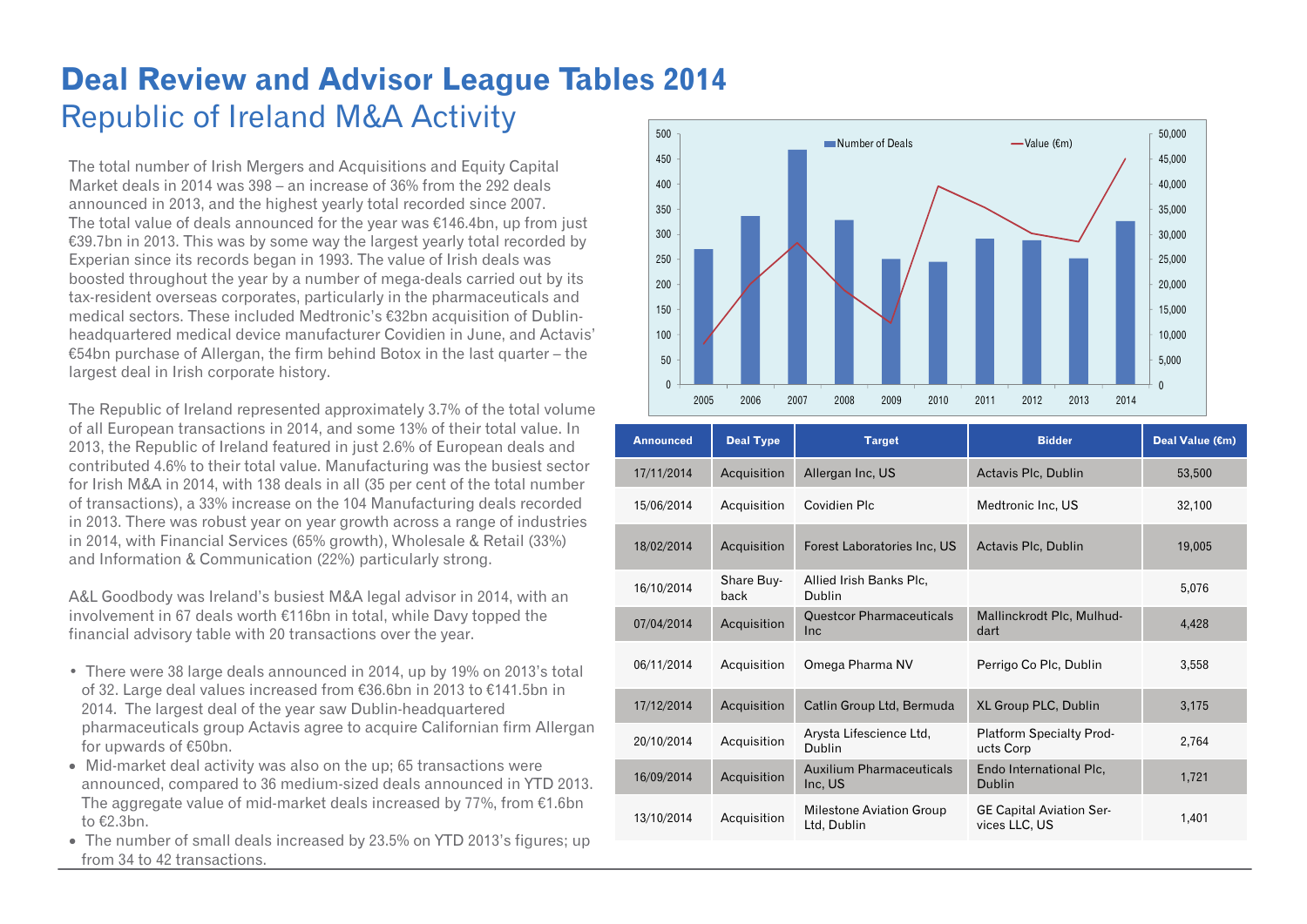## **Deal Review and Advisor League Tables YTD 2014**  Republic of Ireland

| 2014            | 2013           | <b>Legal Advisor</b>                         | <b>Volume</b> |
|-----------------|----------------|----------------------------------------------|---------------|
| 1               | $\mathbf{1}$   | A & L GOODBODY                               | 67            |
| $\overline{2}$  | $\overline{4}$ | <b>WILLIAM FRY</b>                           | 38            |
| 3               | 3              | <b>ARTHUR COX</b>                            | 37            |
| $\overline{4}$  | 5              | <b>MCCANN FITZGERALD</b>                     | 24            |
| 5               | 2              | <b>MATHESON</b>                              | 22            |
| $6\phantom{1}6$ | 6              | <b>EVERSHEDS</b>                             | 14            |
| $\overline{7}$  | 10             | <b>LATHAM &amp; WATKINS</b>                  | 8             |
| 8               |                | <b>SKADDEN ARPS SLATE MEAGHER &amp; FLOM</b> | 8             |
| 9               |                | <b>SIMPSON THACHER &amp; BARTLETT</b>        | 8             |
| 10              |                | <b>BYRNEWALLACE</b>                          |               |

| 2014            | 2013           | <b>Financial Advisor</b>             | <b>Volume</b>  |
|-----------------|----------------|--------------------------------------|----------------|
| $\mathbf{1}$    | $\mathbf{1}$   | <b>DAVY</b>                          | 20             |
| $\overline{2}$  | $\overline{7}$ | <b>BANK OF AMERICA MERRILL LYNCH</b> | 11             |
| 3               | $\overline{2}$ | <b>MORGAN STANLEY</b>                | 11             |
| $\overline{4}$  | 3              | <b>CITIGROUP</b>                     | 10             |
| 5               | 5              | EY                                   | 9              |
| $6\phantom{1}6$ |                | <b>BDO</b>                           | 9              |
| $\overline{7}$  | 12             | <b>ROTHSCHILD</b>                    | $\overline{7}$ |
| 8               |                | <b>KPMG</b>                          | $\overline{7}$ |
| 9               | 13             | <b>DEUTSCHE BANK</b>                 | $6\phantom{1}$ |
| 10              |                | <b>NUMIS SECURITIES</b>              | 6              |

| 2014            | 2013           | <b>Legal Advisor</b>                             | Value (€m) |
|-----------------|----------------|--------------------------------------------------|------------|
| 1               | 1              | A & L GOODBODY                                   | 116,020    |
| $\overline{2}$  | 3              | <b>ARTHUR COX</b>                                | 112,586    |
| 3               |                | <b>WACHTELL LIPTON ROSEN &amp; KATZ</b>          | 109,906    |
| $\overline{4}$  |                | <b>CLEARY GOTTLIEB STEEN &amp; HAMILTON</b>      | 85,608     |
| 5               | 6              | <b>LATHAM &amp; WATKINS</b>                      | 78,837     |
| $6\phantom{1}$  |                | <b>WEIL GOTSHAL &amp; MANGES</b>                 | 72,504     |
| $\overline{7}$  | 13             | <b>SKADDEN ARPS SLATE MEAGHER &amp; FLOM LLP</b> | 56,791     |
| 8               |                | <b>WILLIAM FRY</b>                               | 56,738     |
| 9               |                | <b>STIKEMAN ELLIOTT</b>                          | 51,115     |
| 10 <sup>1</sup> | $\overline{4}$ | <b>MATHESON</b>                                  | 39,061     |

| 2014           | 2013            | <b>Financial Advisor</b>             | Value (€m) |
|----------------|-----------------|--------------------------------------|------------|
| 1              | $6\phantom{1}6$ | <b>BANK OF AMERICA MERRILL LYNCH</b> | 111,507    |
| $\overline{2}$ | 3               | <b>GOLDMAN SACHS</b>                 | 85,608     |
| 3              |                 | <b>JP MORGAN</b>                     | 77,936     |
| $\overline{4}$ |                 | PERELLA WEINBERG PARTNERS            | 32,109     |
| 5              | 1               | <b>MORGAN STANLEY</b>                | 30,678     |
| 6              | 9               | <b>GREENHILL &amp; CO</b>            | 19,005     |
| $\overline{7}$ | $\overline{7}$  | <b>BARCLAYS</b>                      | 7,846      |
| 8              |                 | <b>CENTERVIEW PARTNERS</b>           | 5,292      |
| 9              | $\overline{2}$  | <b>CITIGROUP</b>                     | 4,578      |
| 10             | 5               | <b>DEUTSCHE BANK</b>                 | 3,536      |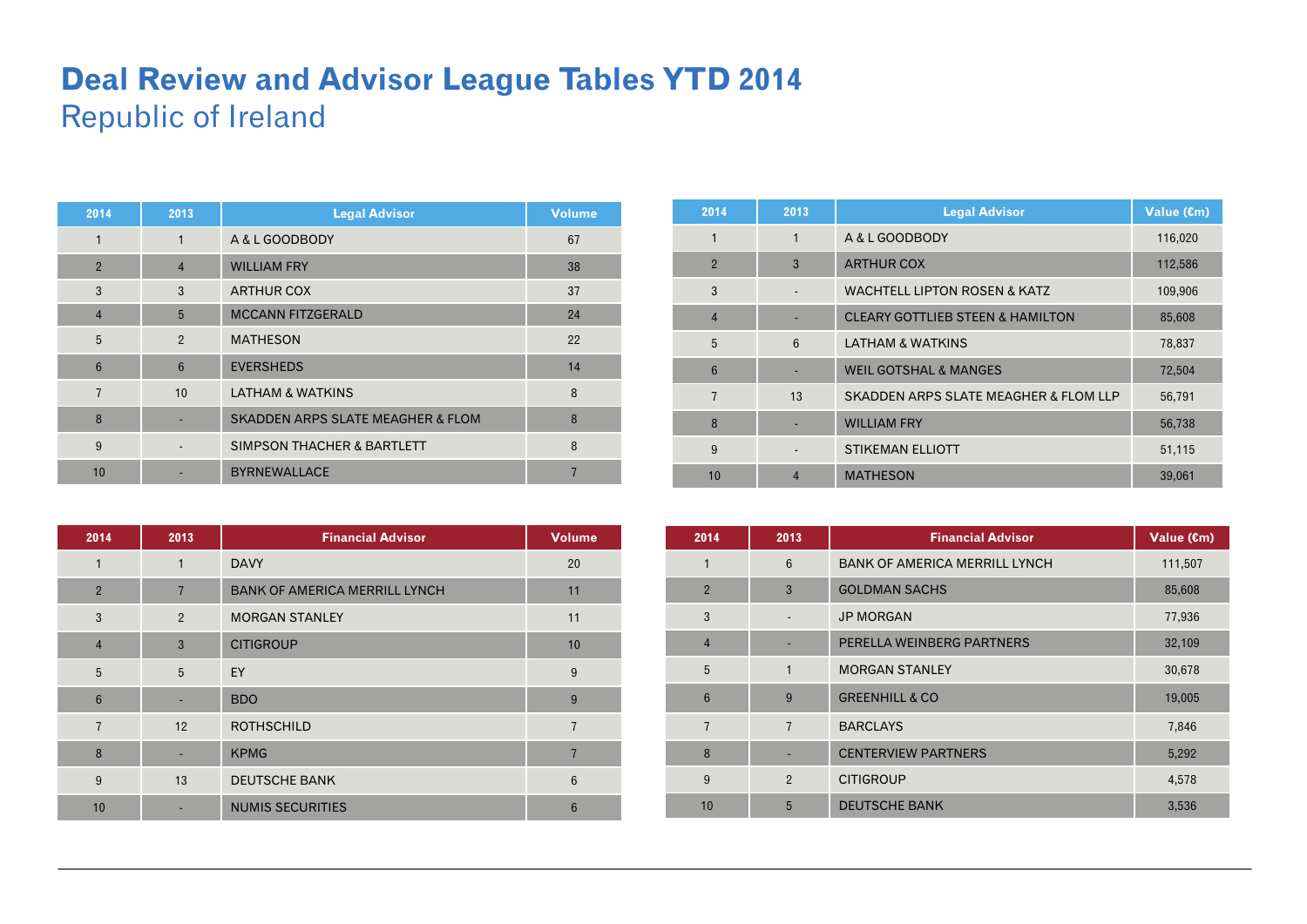## **Deal Review and Advisor League Tables 2014**  Appendix

- $\blacksquare$  This document was compiled using data from Experian MarketIQ, which reveals new layers of market insight by combining Corpfin's global M&A database with comprehensive Companies House data and our market leading business, financial and risk databases – all on a single platform.
- $\bullet$  These tables are based on mergers & acquisitions (M&A) and equity capital market (ECM) transactions announced between the dates of January 1st 2014 and December 23, 2014. Graphs are based on completed deals only.
- $\bullet$  The minimum deal value for inclusion is £500,000, unless otherwise stated. Value figures are based on disclosed considerations only.
- $\bullet$  Deals are attributed to regions based on the address of target or bidder companies as registered at the UK's Companies House or the Republic of Ireland's Companies Registration Office. Should a company's principal place of business differ from its registered location, we will also attribute the deal to the region of its principal trading address.
- $\blacksquare$  Experian regularly updates its database and expects more 2014 deals to be added subsequent to the publication of this document. The table below compares our latest figures with the volume and value of deals that we had recorded at this point in 2013:

| <b>Region</b>         |         | Value (£ms) |          | <b>Volume</b> |       |          |  |
|-----------------------|---------|-------------|----------|---------------|-------|----------|--|
|                       | 2014    | 2013        | % Change | 2014          | 2013  | % Change |  |
| <b>Greater London</b> | 181,495 | 79,078      | 129.5%   | 2,322         | 1,819 | 27.7%    |  |
| South East            | 36,200  | 105,445     | $-65.7%$ | 875           | 662   | 32.2%    |  |
| South West            | 11,171  | 4,587       | 143.5%   | 434           | 339   | 28.0%    |  |
| East of England       | 19,901  | 6,927       | 187.3%   | 388           | 367   | 5.7%     |  |
| <b>Midlands</b>       | 20,563  | 7,441       | 176.3%   | 707           | 642   | 10.1%    |  |
| Yorkshire & Humber    | 8,550   | 2,947       | 190.1%   | 419           | 365   | 14.8%    |  |
| <b>North West</b>     | 11,674  | 10,141      | 15.1%    | 583           | 635   | $-8.2%$  |  |
| North East            | 1,408   | 1,875       | $-24.9%$ | 141           | 173   | $-18.5%$ |  |
| Wales                 | 1,861   | 524         | 255.2%   | 160           | 138   | 15.9%    |  |
| Scotland              | 25,016  | 14,740      | 69.7%    | 478           | 441   | 8.4%     |  |
| Northern Ireland      | 765     | 1,619       | $-52.7%$ | 98            | 78    | 25.6%    |  |
| Republic of Ireland   | 115,305 | 31,819      | 262.4%   | 398           | 254   | 56.7%    |  |

- $\bullet$  League Tables are based on the volume and value of legal or financial advisory services provided to the target, bidder, vendor, debt or equity provider, shareholders, directors, management or other parties to a deal. League Tables exclude rumoured, cancelled, withdrawn or lapsed deals. Where advisory firms have advised on the same volume of deals, the aggregate value of transactions is used to determine their rank.
- $\bullet$  This publication was compiled on December 24, 2014. Experian believes that the information it provides was obtained from reliable sources, but does not guarantee its accuracy. Due to the fact that our records are updated daily, transaction data and League Table rankings may vary between publications.

#### For further information on Experian league tables, inclusion criteria, deal submissions or quarterly updates, please contact:

**Jane Turner Research Manager T: +44 161 288 4920**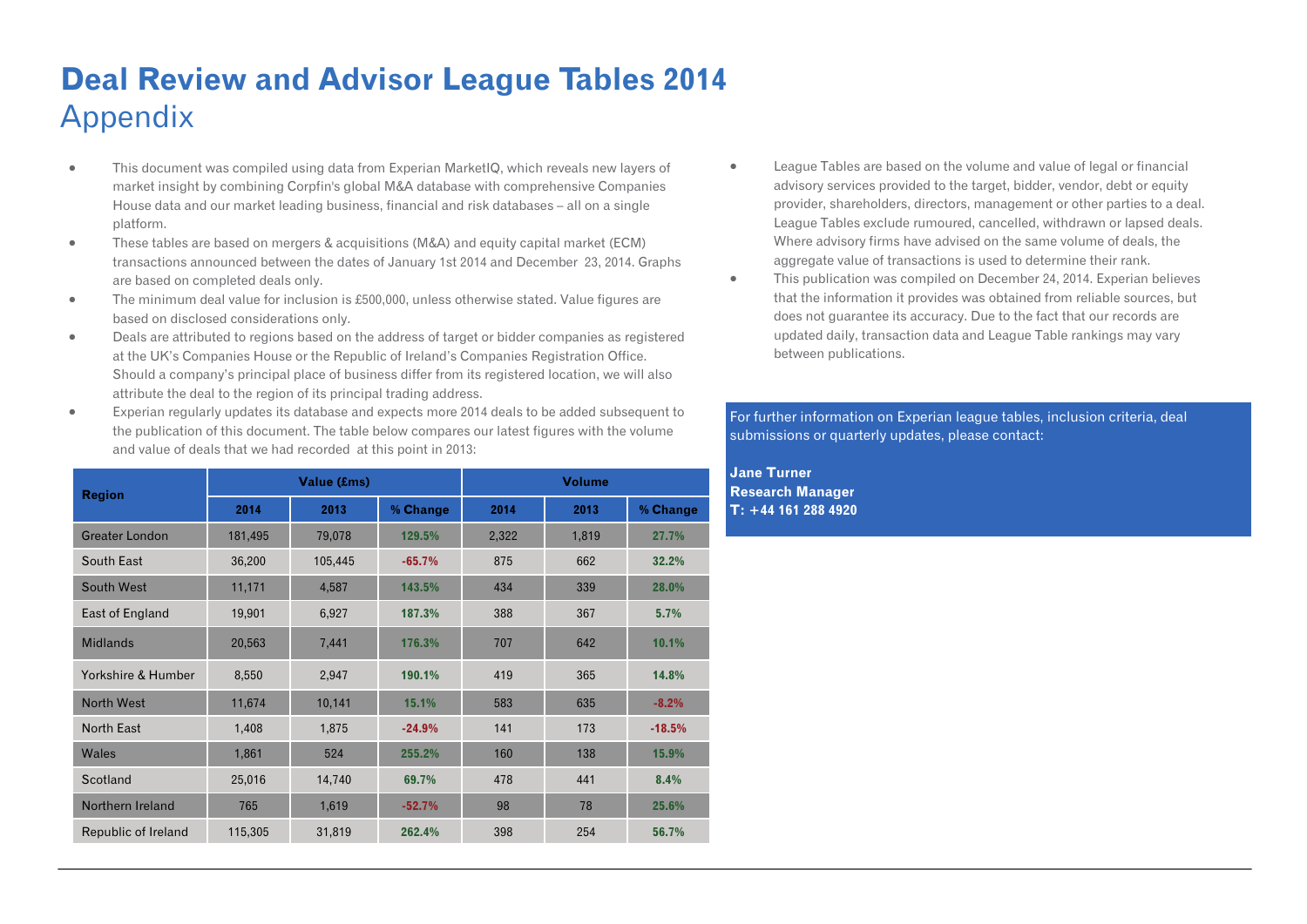### **Deal Review and Advisor League Tables 2014**  International Mergers and Acquisitions Database

For incorporation in the Experian Deals database, and credit in league tables and market reports, please fill this form in and send to **CFW.research@experian.com** - For subscription information please contact **T: 44 (0) 161 288 4901** 

| <b>Name of Firm supplying information:</b>                                             |       |                  | <b>Client Name:</b> |                    |                           |                                                  | <b>Date Announced:</b>   | Date completed:          |                                   |                    |
|----------------------------------------------------------------------------------------|-------|------------------|---------------------|--------------------|---------------------------|--------------------------------------------------|--------------------------|--------------------------|-----------------------------------|--------------------|
|                                                                                        |       |                  |                     |                    |                           |                                                  |                          |                          |                                   |                    |
|                                                                                        |       |                  |                     |                    |                           |                                                  |                          |                          |                                   |                    |
| Companies:                                                                             | Name: |                  |                     |                    | Location:                 |                                                  |                          |                          | Type of business:                 |                    |
| Target                                                                                 |       |                  |                     |                    |                           |                                                  |                          |                          |                                   |                    |
| <b>Bidder</b>                                                                          |       |                  |                     |                    |                           |                                                  |                          |                          |                                   |                    |
| Deal Description:                                                                      |       |                  |                     |                    |                           | <b>Consideration (Millions):</b>                 |                          |                          |                                   |                    |
|                                                                                        |       |                  |                     |                    |                           | Consideration satisfied by:                      |                          |                          |                                   |                    |
|                                                                                        |       |                  |                     |                    |                           | <b>Company Share Issue</b>                       | <b>Mezzanine Finance</b> |                          | <b>High Street Bank</b>           | Vendor Placing     |
|                                                                                        |       |                  |                     |                    | <b>Existing Resources</b> |                                                  | <b>Other Companies</b>   |                          | Merchant Bank                     | Venture Capital    |
| <b>Type of Deal:</b>                                                                   |       |                  |                     |                    |                           |                                                  |                          |                          |                                   |                    |
| Acquisition                                                                            |       | Employee Buy-in  |                     | Investor Buy-in    |                           | Management Buy-out                               |                          | <b>Public to Private</b> |                                   | Rights/Other Issue |
| Demerger                                                                               |       | Employee Buy-out |                     | Investor Buy-out   |                           | Management Buy-in/Buy-out                        |                          | Reconstruction           |                                   | Secondary Buy-out  |
| <b>Development Capital</b>                                                             |       | Exit             |                     | Leveraged Buy-out  |                           | Merger                                           |                          |                          | <b>Receivership Restructuring</b> | Share Buy-back     |
| Disposal                                                                               |       | Flotation        |                     | Management Buy-in  |                           | <b>Reverse Takeover</b><br><b>Minority Stake</b> |                          |                          | Start-up                          |                    |
| Advisors – please supply all advisors, noting for whom they acted and in what capacity |       |                  |                     |                    |                           |                                                  |                          |                          |                                   |                    |
| Advisor + office                                                                       |       |                  | Team (individuals)  | Client             |                           |                                                  | Role                     |                          |                                   |                    |
|                                                                                        |       |                  |                     |                    |                           |                                                  |                          |                          |                                   |                    |
|                                                                                        |       |                  |                     |                    |                           |                                                  |                          |                          |                                   |                    |
|                                                                                        |       |                  |                     |                    |                           |                                                  |                          |                          |                                   |                    |
|                                                                                        |       |                  |                     |                    |                           |                                                  |                          |                          |                                   |                    |
| Funding - please supply all investors                                                  |       |                  |                     |                    |                           |                                                  |                          |                          |                                   |                    |
|                                                                                        |       |                  |                     |                    |                           |                                                  |                          |                          |                                   |                    |
| Investor + office<br>Debt/Equity                                                       |       |                  |                     | Team (individuals) |                           |                                                  | Client                   |                          |                                   |                    |
|                                                                                        |       |                  |                     |                    |                           |                                                  |                          |                          |                                   |                    |
|                                                                                        |       |                  |                     |                    |                           |                                                  |                          |                          |                                   |                    |
|                                                                                        |       |                  |                     |                    |                           |                                                  |                          |                          |                                   |                    |

For an online demonstration visit [www.experian.co.uk/marke](http://www.experian.co.uk/marketiq)tiq

For subscription information contact Wendy Driver on (+44) 161 288 4925 or email **cfw.sales@experian.com**